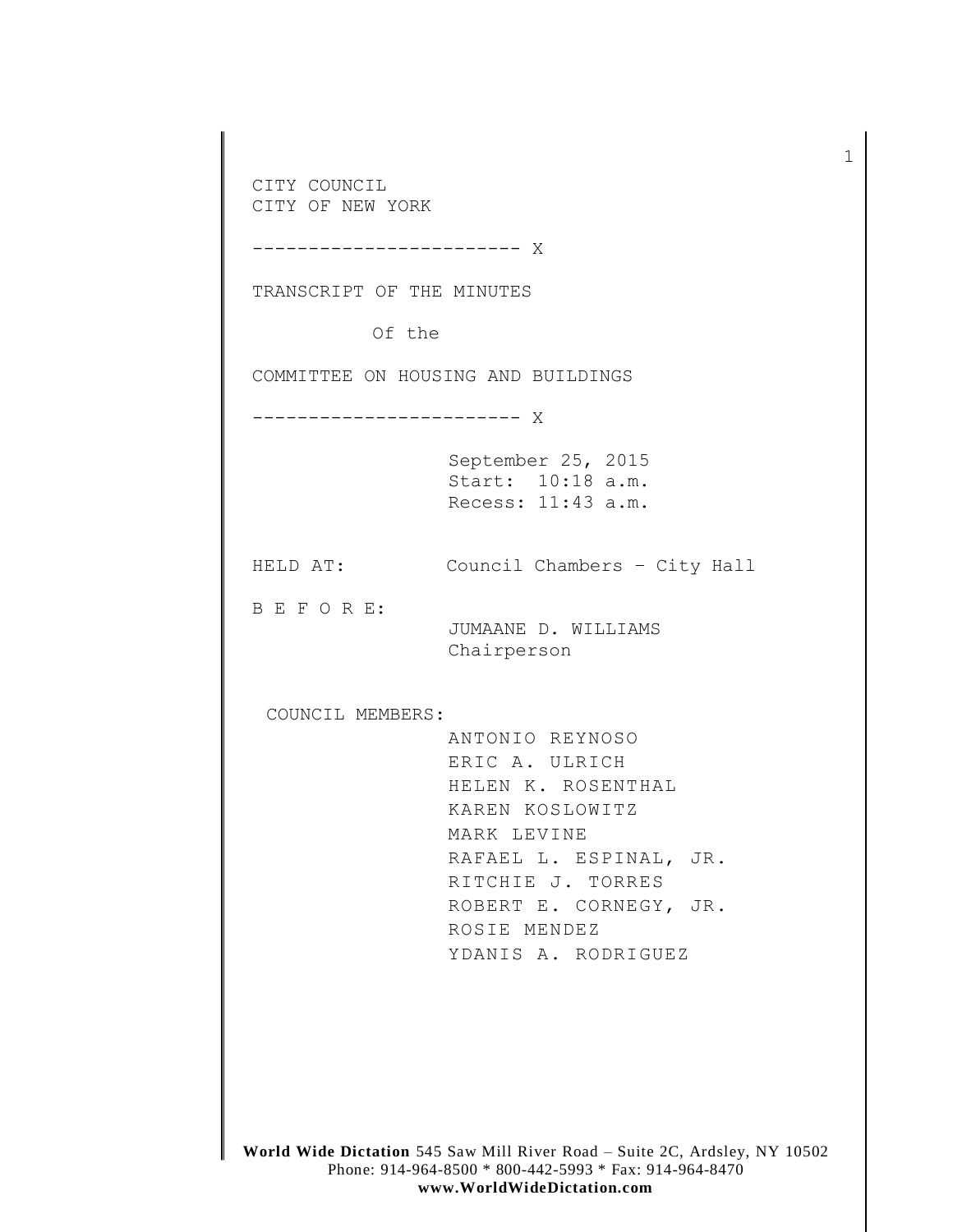## A P P E A R A N C E S (CONTINUED)

Nilda Mesa Director Office of Sustainability

Laurie Kerr Director of Policy Urban Green Council

Asit Parikh Managing Director Engineering Architecture Design

Buck Moorhead Architect/Certified Passive House Consultant New York Passive House

Ken Levenson President New York Passive House

Stas Zakrzewski Board Member New York Passive House

Katrin Klingenberg Co-Founder/Executive Director Passive House Institute U.S.

Chris Benedict Architect Chris Benedict, R.A.

David White Engineer New York City

Elizabeth Zeldin Director of Public Policy New York Office of Enterprise Community Partners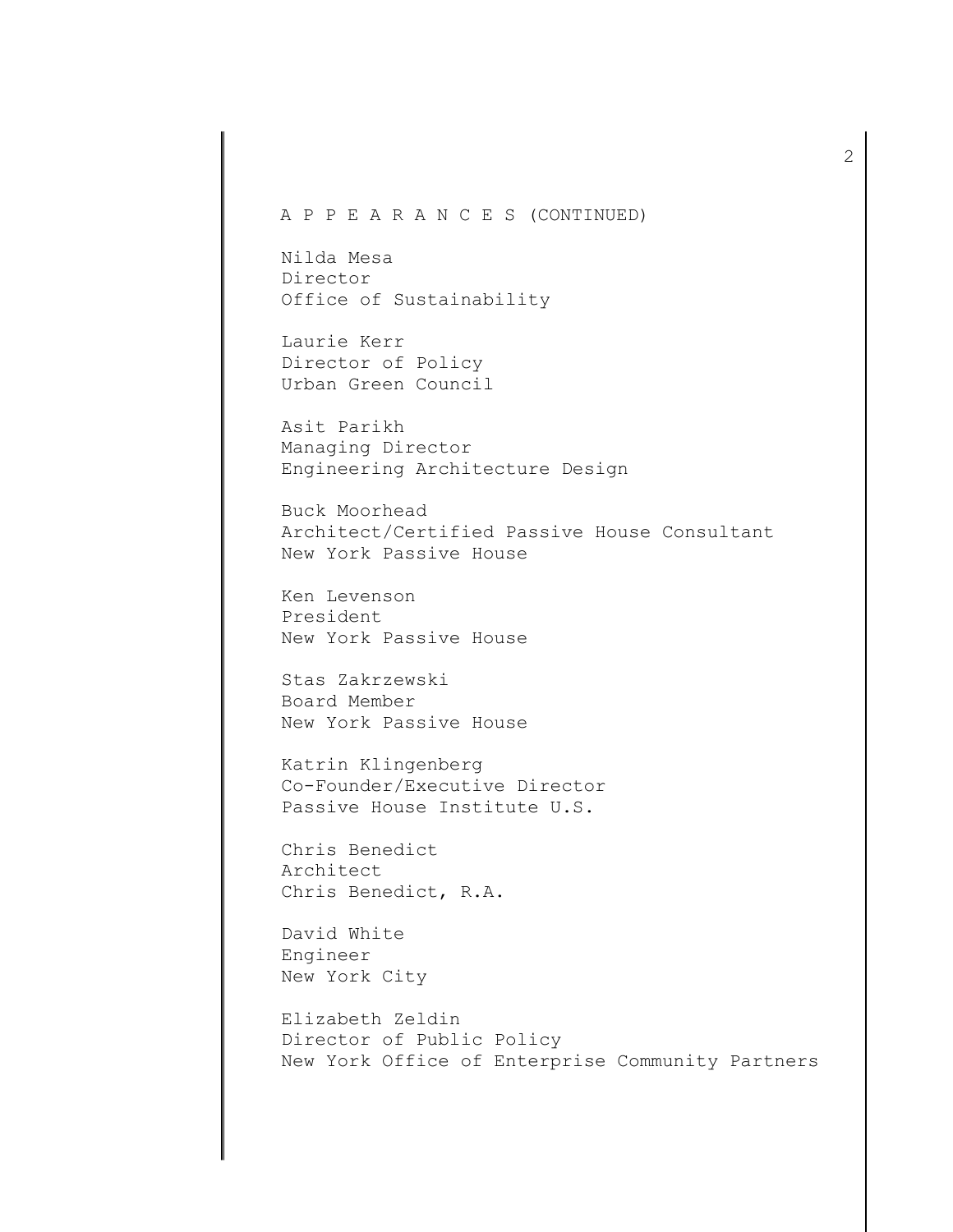## A P P E A R E N C E S (CONTINUED)

Paimaan Lodhi Vice President of Urban Planning Real Estate Board of New York

Rezwan Sharif Broker New York City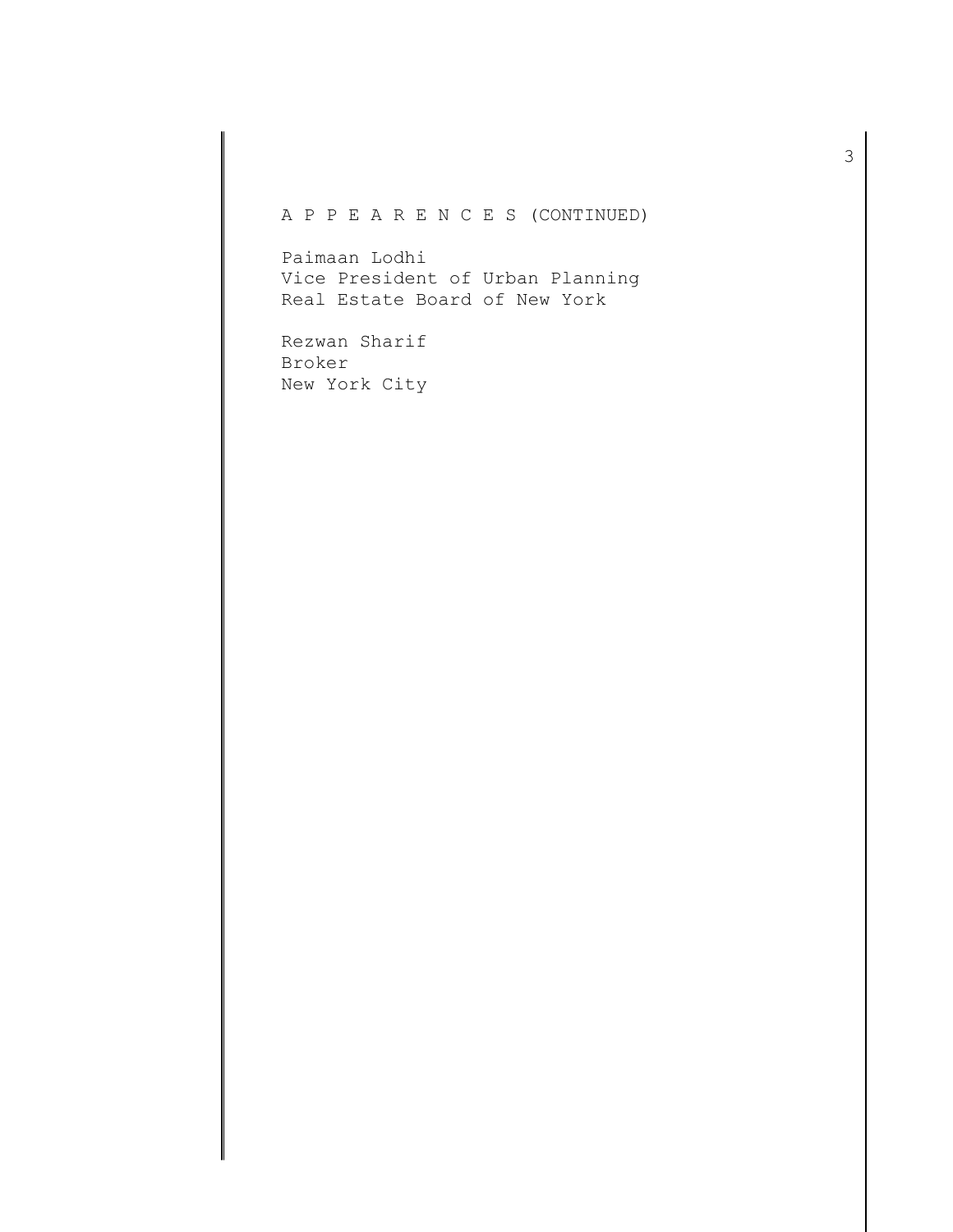| $\mathbf 1$ | 4                                                             |
|-------------|---------------------------------------------------------------|
| 2           | [gavel]                                                       |
| 3           | CHAIRPERSON WILLIAMS: Good morning                            |
| 4           | everyone and thank you for coming. My name is                 |
| 5           | Jumaane Williams. I chair the council's Committee             |
| 6           | on Housing and Buildings. I'm joined today by                 |
| 7           | Council Member Richards. We are here today to                 |
| 8           | discuss three bills that relate to energy                     |
| 9           | efficiency in buildings as part of the 7 <sup>th</sup> annual |
| 10          | climate week in New York City. Yay!                           |
| 11          | [applause]                                                    |
| 12          | CHAIRPERSON WILLIAMS: We can excuse                           |
| 13          | that one. We'll let that one go. With the United              |
| 14          | Nations currently discussing sustainable                      |
| 15          | development goals here in New York City I'm glad to           |
| 16          | bring similar conversations into the chamber of               |
| 17          | City Hall as well. I want to mention that there is            |
| 18          | some concern that as drafted Intro 701A and Intro             |
| 19          | 721A would affect private affordable housing                  |
| 20          | developments. That was not our intention and we're            |
| 21          | currently looking into the issue. The first bill,             |
| 22          | Intro 633 sponsored by Council Member Richards                |
| 23          | would require large buildings to file an energy               |
| 24          | efficiency report every five years rather than                |
| 25          | filing the report every 10 years. Our second bill;            |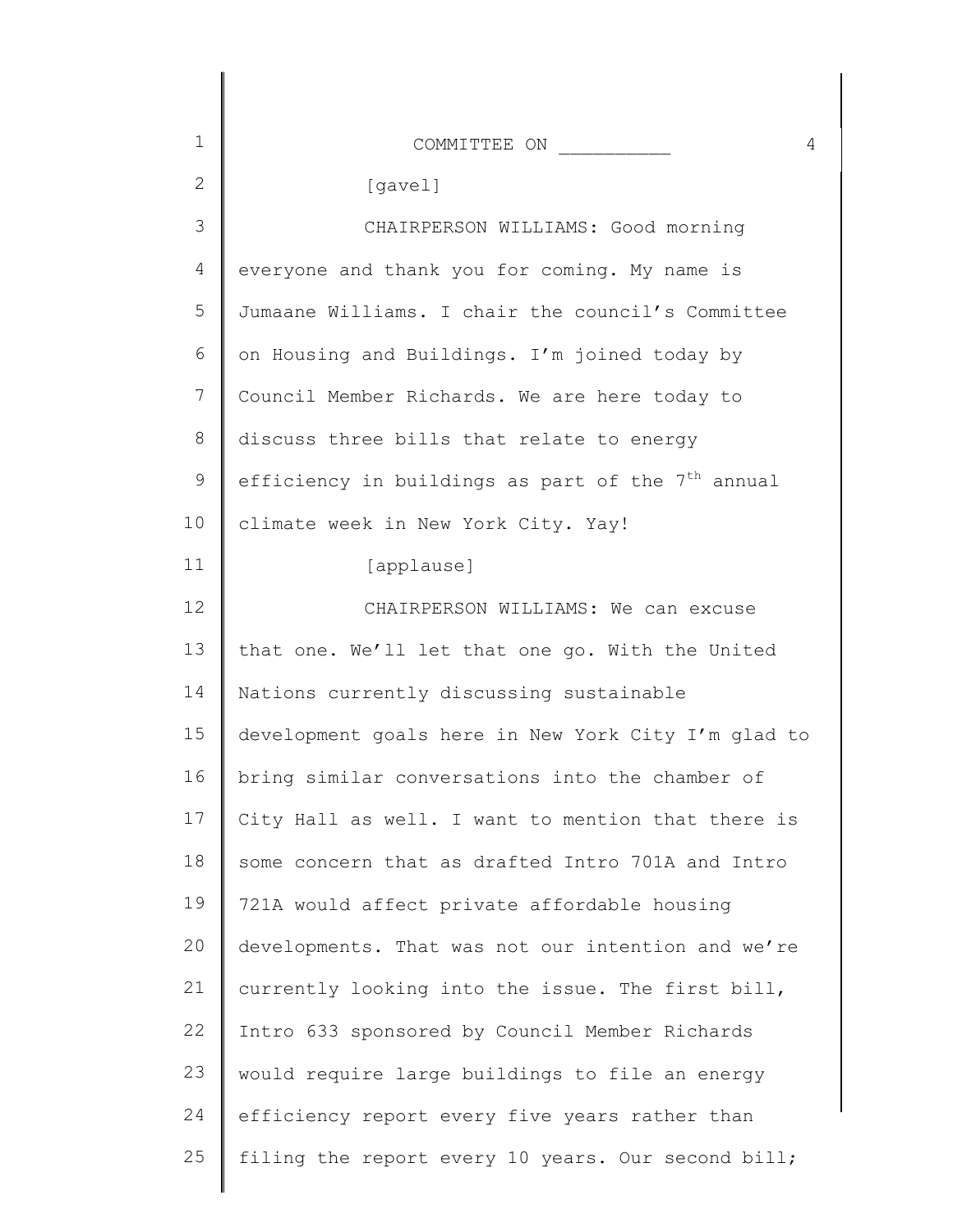| $\mathbf 1$  | 5<br>COMMITTEE ON HOUSING AND BUILDINGS             |
|--------------|-----------------------------------------------------|
| $\mathbf{2}$ | proposed intro number 701A, sponsored by the        |
| 3            | Speaker of the City Council Melissa Mark-Viverito   |
| 4            | would require that certain city capital projects be |
| 5            | designed and constructed as low energy buildings. A |
| 6            | subset of those projects of these projects would    |
| 7            | be further required to satisfy a portion of their   |
| $\,8\,$      | energy needs through onsite power generation. The   |
| $\mathsf 9$  | bill would also require the mayor to produce an     |
| 10           | annual report with information about capital        |
| 11           | projects subject to this bill's design and          |
| 12           | construction requirements. The mayor would also be  |
| 13           | required to produce a triannual report containing   |
| 14           | recommended practices for designing and             |
| 15           | constructing low energy buildings. And our third    |
| 16           | bill; proposed intro number 721A, sponsored by      |
| 17           | myself would update local law 86 2007 which imposed |
| 18           | green building standards for certain capital        |
| 19           | projects. I understand that Council Member Richards |
| 20           | would like to make brief statements concerning his  |
| 21           | bill. So at this time I'd like to invite him to do  |
| 22           | $\texttt{SO}$ .                                     |
| 23           | COUNCIL MEMBER RICHARDS: Thank you                  |
| 24           | Chairman. And thank you for your leadership in      |
| 25           | Housing and Buildings Committee. Currently New York |
|              |                                                     |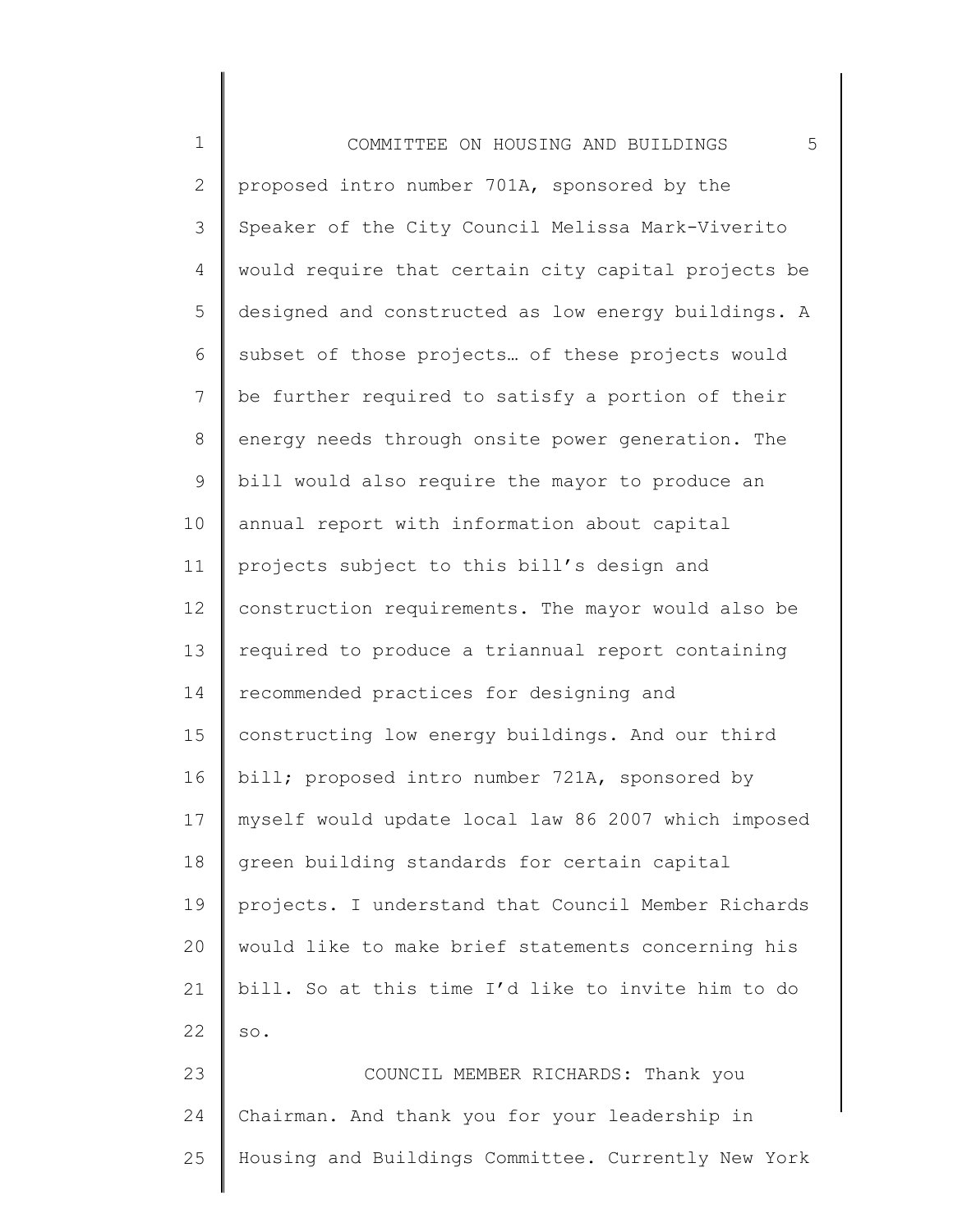| $\mathbf 1$    | COMMITTEE ON HOUSING AND BUILDINGS<br>6             |
|----------------|-----------------------------------------------------|
| $\overline{2}$ | City's building code requires that an energy        |
| 3              | efficiency report be filed for a building every 10  |
| 4              | years. As our city continues to commit to reducing  |
| 5              | its consumption of energy and cutting its emissions |
| 6              | of greenhouse gases requiring an energy efficiency  |
| $\overline{7}$ | report to be filed every five years rather than in  |
| $8\,$          | every decade with encourage closer monitoring for   |
| $\mathsf 9$    | operators and increase the data driven knowledge of |
| 10             | buildings throughout our city. If we call for       |
| 11             | energy efficiency reports to be submitted every     |
| 12             | five years rather than every 10 we would not be the |
| 13             | first. San Francisco seems to think that it is      |
| 14             | reasonable to require reports every five years as a |
| 15             | practical step towards meeting their goals or       |
| 16             | producing greenhouse gas emissions. The intent of   |
| 17             | this bill is not to be over burdensome to building  |
| 18             | owners or any of our governing agencies. The intent |
| 19             | of this bill is to aggressively reduce and monitor  |
| 20             | the amount of energy our buildings are consuming.   |
| 21             | Waiting 10 years to find out if we are behind on    |
| 22             | our goals is entirely too long. Technology advances |
| 23             | much faster in a year than it did decades before.   |
| 24             | Just think 10 years ago no one in this room had an  |
| 25             | iPhone. It was introduced in 2007. Today it's more  |
|                |                                                     |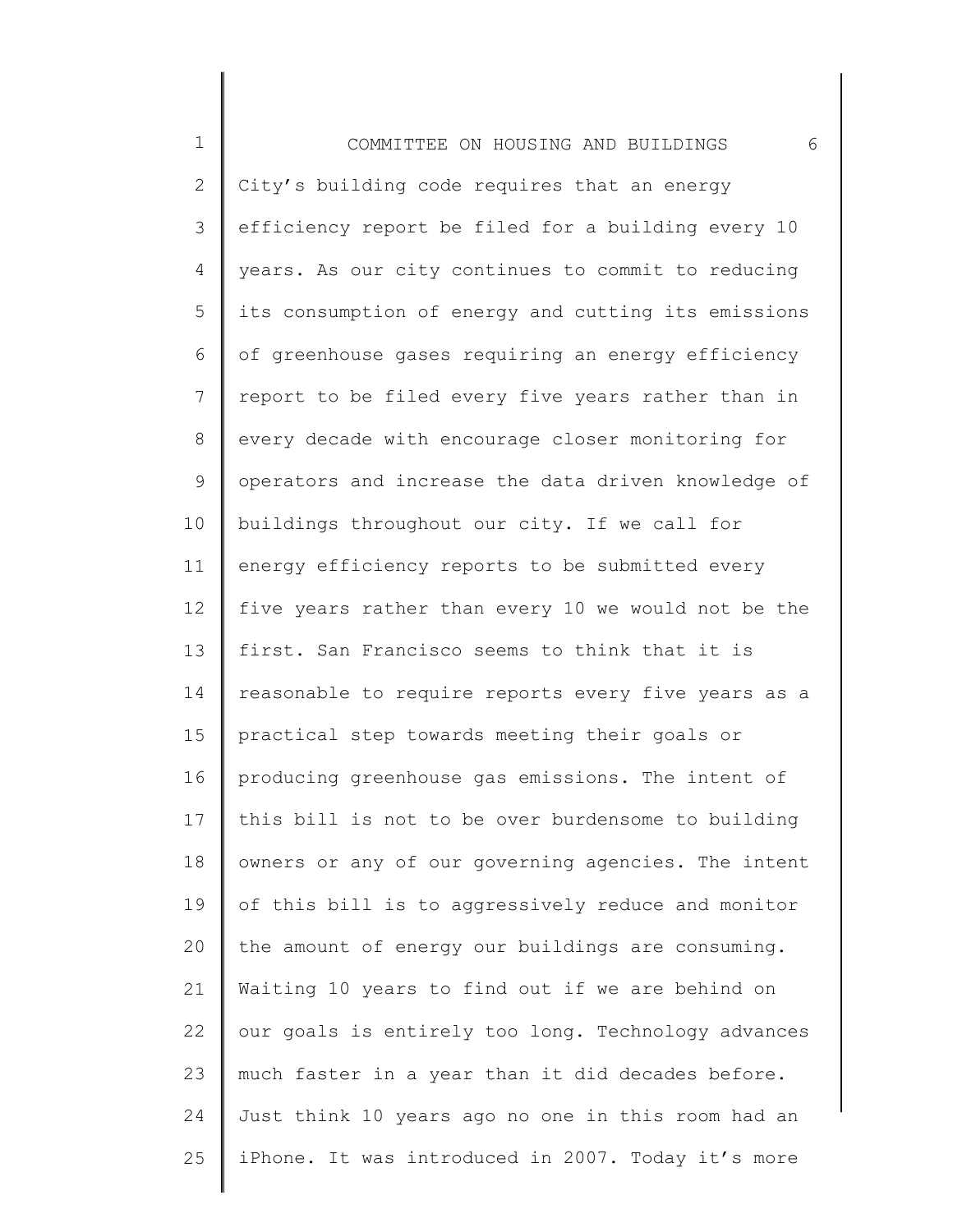1 2 3 4 5 6 7 8 9 10 11 12 13 14 15 16 17 18 19 20 21 22 23 24 25 COMMITTEE ON HOUSING AND BUILDINGS 7 uncommon not to have one. If we want to be serious about new technology, innovation, and progress we should not slow it down by a lack of monitoring and… monitoring and accountability. I am certainly looking forward to hearing from the administration and other guests on what they have to say but I challenge you all to push this forward. I look forward to working with you and I want to thank the chairman once again for his leadership and look forward to hearing the comments. Thank you. CHAIRPERSON WILLIAMS: And thank you Councilman Richards for your leadership on environmental issues. Thank you for providing also the additional background on your bill. I'd also like to thank my staff for the work they did to assemble this hearing including Nick Smith my Deputy Chief of Staff and Legislative Director, Jenna Wilcox and Melaka Juvalee [sp?] Counsels to the Committee, Guillermo Patino Jose Conde Policy Analyst to the Committee, and Sarah Gastelum the committee's Finance Analyst. As a reminder for those of you testifying today please be sure to fill out a card with the Sergeant. I know we have Ms. Nilda Mesar… is it Mesa, from the Mayor's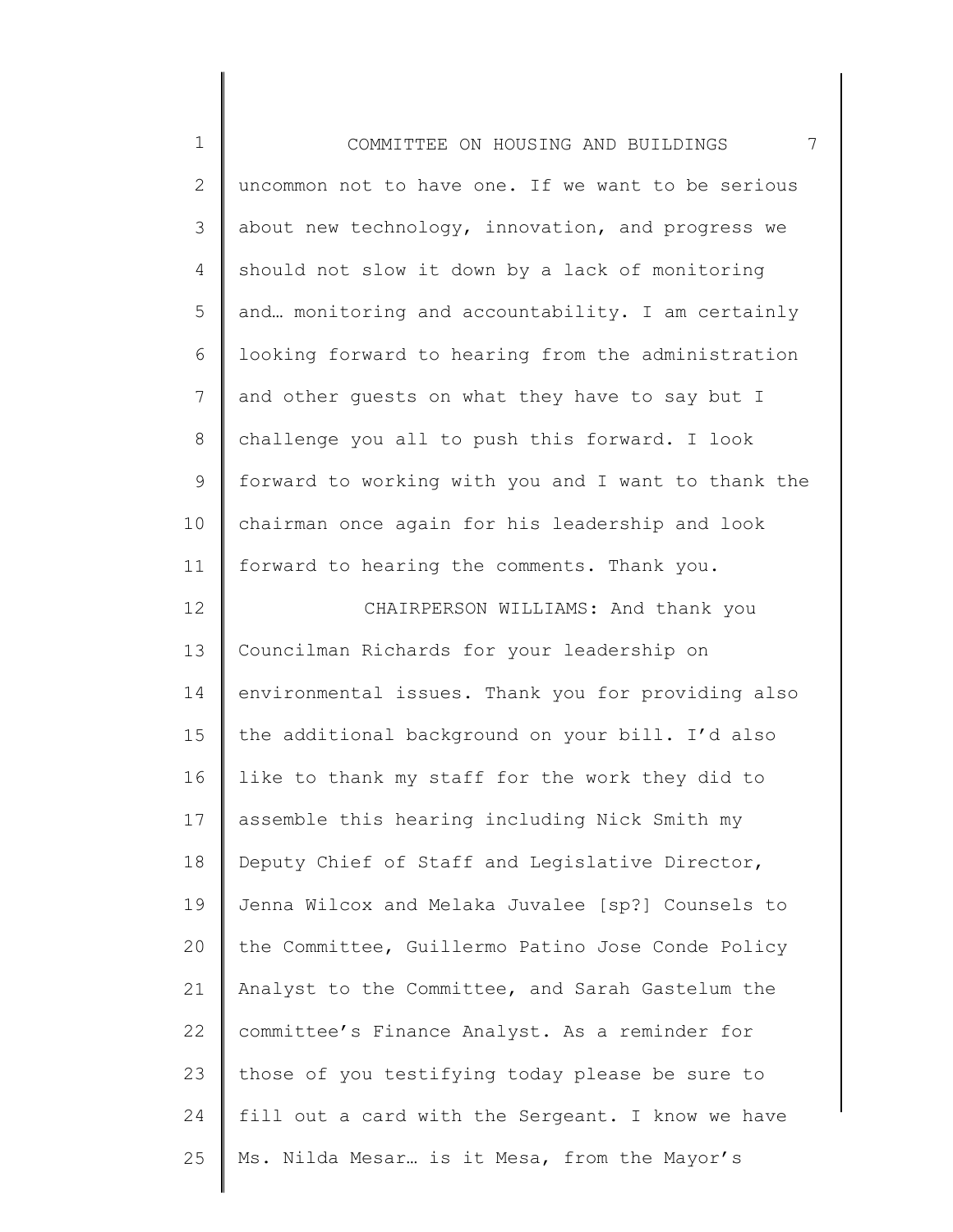| $\mathbf 1$     | - 8<br>COMMITTEE ON HOUSING AND BUILDINGS           |
|-----------------|-----------------------------------------------------|
| $\mathbf{2}$    | Office of Sustainability. I'm going to have to ask  |
| 3               | you to excuse me for one second. I have to go vote  |
| 4               | in the committee room next door. And since I want   |
| 5               | to eagerly hear every word that you have to say I'm |
| 6               | going to ask you if you can give me a couple        |
| 7               | minutes before you begin so I can vote. And I'll be |
| 8               | right back.                                         |
| 9               | DIRECTOR MESA: With pleasure.                       |
| 10              | CHAIRPERSON WILLIAMS: Thank you very                |
| 11              | much. That wasn't too bad. We've been joined by     |
| 12 <sup>°</sup> | Council Member Garodnick, Mendez, Koslowitz, and    |
| 13              | briefly by Council Member Cornegy. Ms. Mesa if you  |
| 14              | can please raise your right hand. Do you affirm to  |
| 15              | tell the truth, the whole truth, and nothing but    |
| 16              | the truth in your testimony before this committee   |
| 17              | and to respond honestly to council member           |
| 18              | questions?                                          |
| 19              | DIRECTOR MESA: I do.                                |
| 20              | CHAIRPERSON WILLIAMS: Then you can                  |
| 21              | begin.                                              |
| 22              | DIRECTOR MESA: Thank you. Good morning              |
| 23              | Chair Williams, Chair Richards, and members of the  |
| 24              | committee. I'm Nilda Mesa, Director of the Mayor's  |
| 25              | Office of Sustainability. Thank you for the         |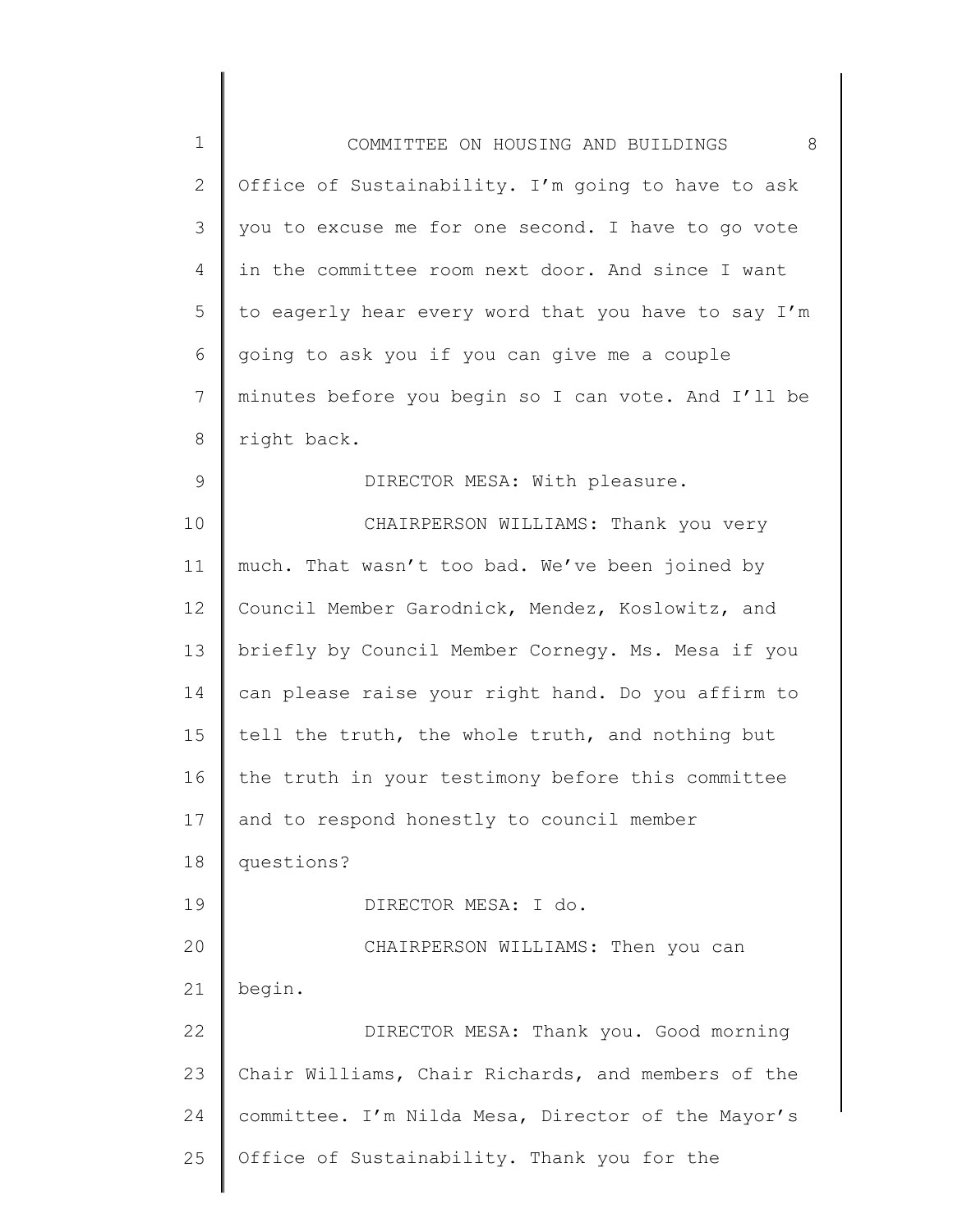| $\mathbf 1$  | 9<br>COMMITTEE ON HOUSING AND BUILDINGS             |
|--------------|-----------------------------------------------------|
| $\mathbf{2}$ | opportunity this morning to testify on three        |
| 3            | proposed pieces of legislation namely Intro 633 in  |
| 4            | relation to requiring energy efficiency reports to  |
| 5            | be filed every five years, Intro 701 A in relation  |
| 6            | to low energy building requirements for certain     |
| 7            | capital projects, and Introduction 721A in relation |
| $\,8\,$      | to green building standards for certain capital     |
| $\mathsf 9$  | projects. The Mayor and the Office of               |
| 10           | Sustainability applaud speaker Mark-Viverito,       |
| 11           | Council Member Williams, Council Member Richards,   |
| 12           | and the city council in general for addressing this |
| 13           | important effort to address energy waste and        |
| 14           | establish standards for energy use in our buildings |
| 15           | that will get us to our goal of reducing the city's |
| 16           | carbon footprint 80 percent by the year 2050.       |
| 17           | Climate change is an existential threat to          |
| 18           | humanity. The impacts of our warming climate are    |
| 19           | being felt today as the earth's weather patterns    |
| 20           | are becoming more intense and sea levels are        |
| 21           | rising. The results include more violent storms and |
| 22           | more severe droughts, extreme heat, widespread      |
| 23           | wildfires, and torrential floods displacement of    |
| 24           | societies and people and damage to property. As     |
| 25           | these impacts are felt more heavily the urgency and |
|              |                                                     |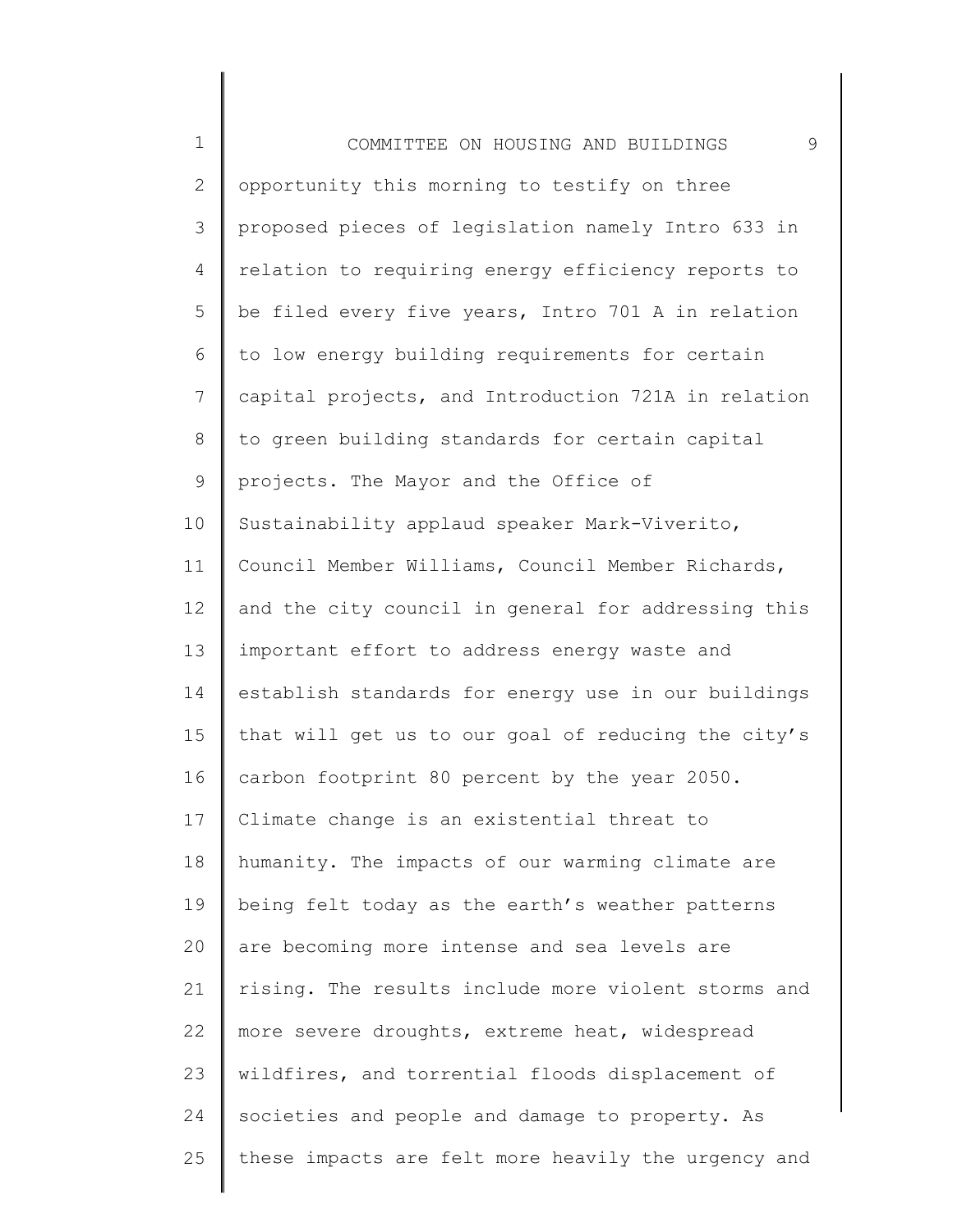1 2 3 4 5 6 7 8 9 10 11 12 13 14 15 16 17 18 19 20 21 22 23 24 25 COMMITTEE ON HOUSING AND BUILDINGS 10 precision with which we must act comes into clearer focus. On Earth Day this year Mayor Bill de Blasio set forth One New York, the plan for a strong and just city. Through this plan our building… our city is building upon our global leadership in growth, sustainability, and resiliency and embracing equity essential to that work. One NYC is a blueprint of the New York City we want our children to inherit. And the actions that we take now will ensure that we have a healthier environment, a dynamic inclusive economy, more affordable housing, an infrastructure that is reliable and resilient. The initiatives of the plan address every aspect of life in New York City; how we live, work, learn, and play. And achieving these goals need innovative solutions. The Mayor's Office of Sustainability has determined that nearly three quarters of citywide greenhouse gas emissions come from energy consumed in our buildings. While we look to bring renewable resources to New York City the greenest electron is still the one that's never used. Our office is working to reach the dual goal of reducing emissions from buildings 30 percent by 2025 and reducing citywide emissions 80 percent from 2005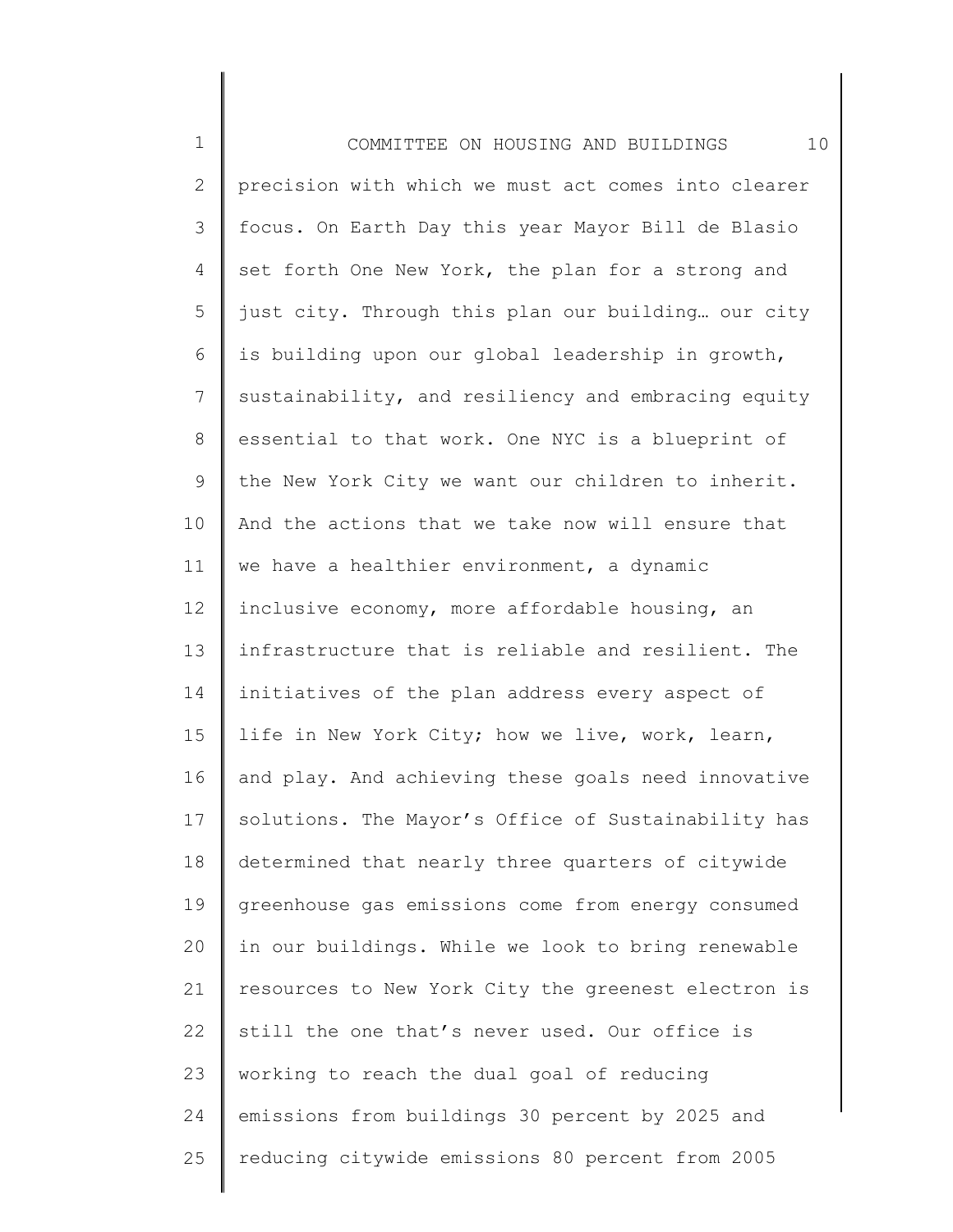| $\mathbf 1$  | 11<br>COMMITTEE ON HOUSING AND BUILDINGS            |
|--------------|-----------------------------------------------------|
| $\mathbf{2}$ | levels by 2050. In order to reach these goals, we   |
| 3            | have convened a technical working group made up of  |
| 4            | over 40 stakeholders from New York City's real      |
| 5            | estate industry including architects, engineers,    |
| 6            | labor unions, affordable housing experts, and       |
| 7            | environmental advocates. We have also hired         |
| $\,8\,$      | engineering firm HDR to help us determine the       |
| 9            | impact that different policies and programs might   |
| 10           | have on reducing emissions. The recommendations of  |
| 11           | this work will build on the city's legacy of energy |
| 12           | efficiency and green building policies like Local   |
| 13           | Law 86 and Local Law 87 which have been so          |
| 14           | important to our efforts. The Office of             |
| 15           | Sustainability is pleased to testify in general     |
| 16           | support of today's introduction of these bills.     |
| 17           | With council's engagement on climate change our     |
| 18           | city is in a strong position to address these       |
| 19           | challenges effectively. We believe there is room to |
| 20           | work together to further strengthen each of these   |
| 21           | bills and we look forward to that process.          |
| 22           | Improving energy efficiency in the city's buildings |
| 23           | will result in a greenhouse gas emissions           |
| 24           | reductions and decreased annual energy expenditure  |
| 25           | citywide. Reduced demand for energy will not only   |
|              |                                                     |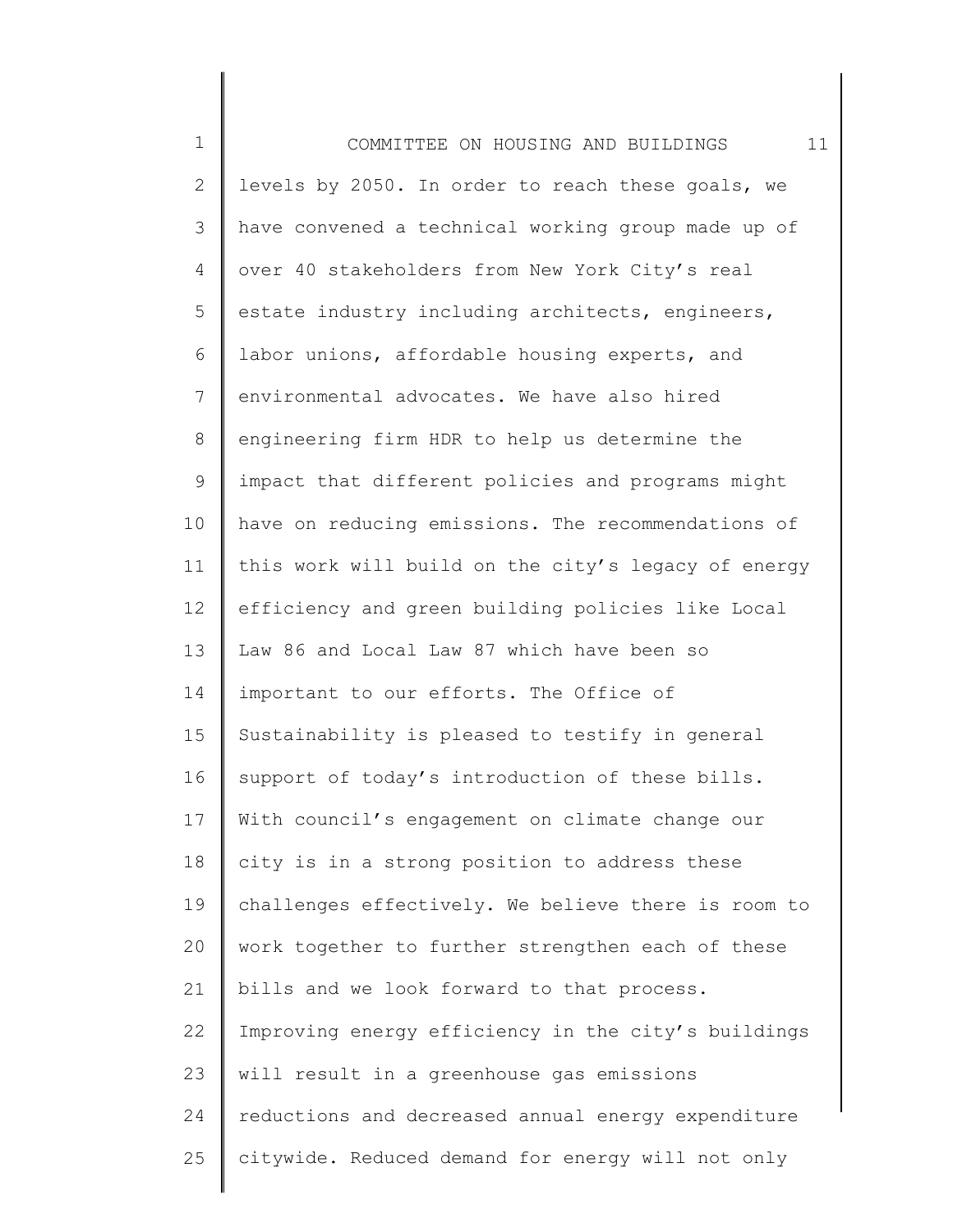| $\mathbf 1$  | 12<br>COMMITTEE ON HOUSING AND BUILDINGS           |
|--------------|----------------------------------------------------|
| $\mathbf{2}$ | result in cost savings for New Yorkers but also    |
| 3            | result in reductions in the emissions of air       |
| 4            | pollutants from the burning of fossil fuels within |
| 5            | buildings and at electrical power plants which     |
| 6            | yield which will yield a cleaner air and improved  |
| 7            | health. Indoor air quality and public health can   |
| 8            | also be improved through better construction       |
| 9            | materials and designs that encourage active        |
| 10           | lifestyles. The comments we are presenting today   |
| 11           | represent our initial thoughts about these         |
| 12           | introductory bills including some suggestions for  |
| 13           | areas in which we can work together to reach the   |
| 14           | most effective policy possible. We are looking     |
| 15           | forward to hearing the testimony of today's other  |
| 16           | witnesses to ensure that we fully understand the   |
| 17           | technical issues raised by each of them. Intro 633 |
| 18           | requiring energy efficiency reports to be filed    |
| 19           | every five years would amend local law 87 of 2009  |
| 20           | to require owners of buildings subject to that law |
| 21           | to file an energy efficiency report for their      |
| 22           | covered building once each five years rather than  |
| 23           | once every 10 years as the law currently requires. |
| 24           | Local Law 87 is a central tool to reducing         |
| 25           | greenhouse gas emissions from our buildings. Local |
|              |                                                    |

 $\mathsf{I}$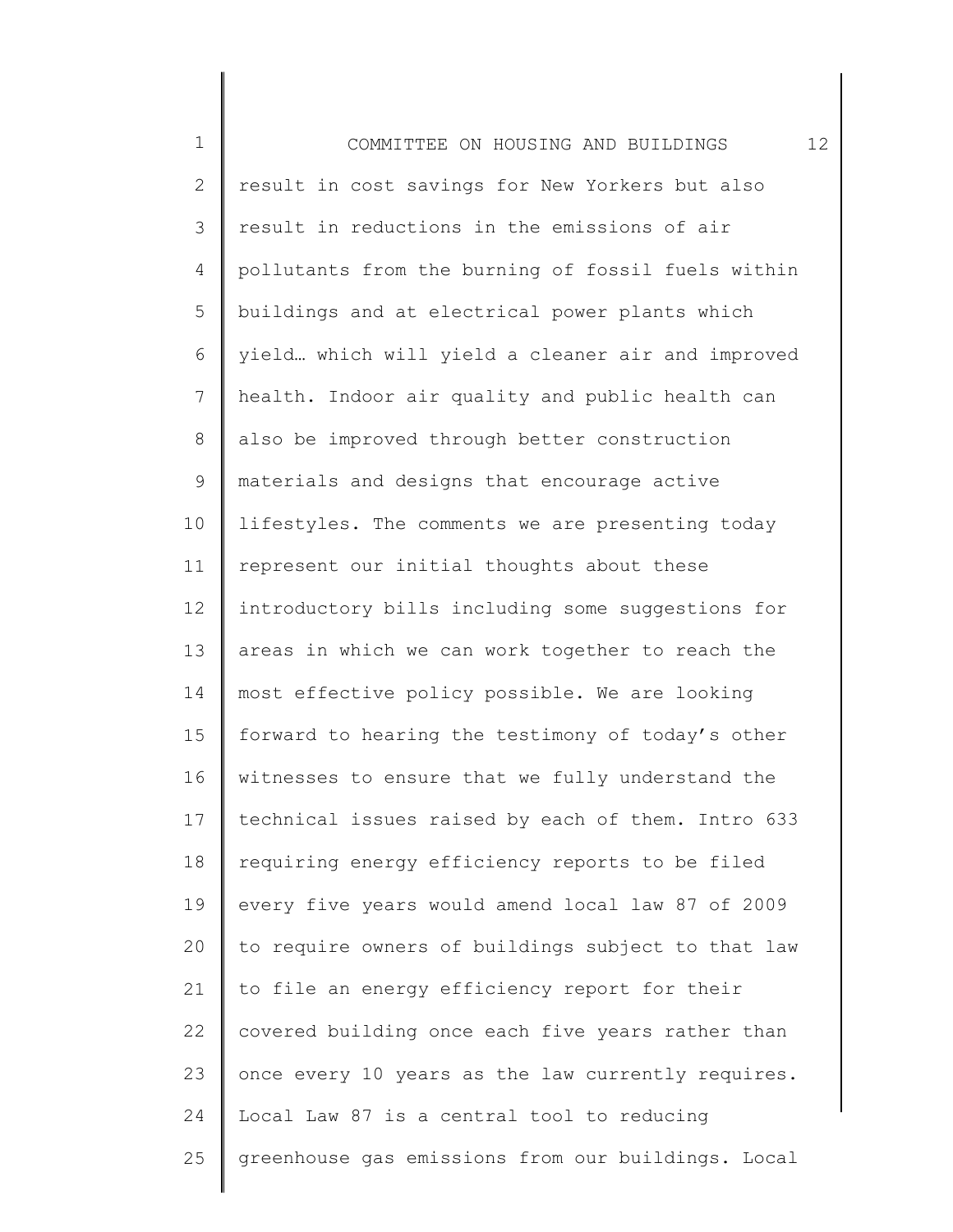| $\mathbf 1$    | 13<br>COMMITTEE ON HOUSING AND BUILDINGS            |
|----------------|-----------------------------------------------------|
| $\overline{2}$ | Law 87 has instituted emission reductions in        |
| 3              | buildings by mandating retrocommissioning. It has   |
| $\overline{4}$ | helped building owners understand the most          |
| 5              | appropriate energy efficiency retrofits available   |
| 6              | to them and the payback period associated with      |
| 7              | each. Local Law 87 has also provided an invaluable  |
| $8\,$          | resource of data to this city which we are using to |
| $\mathsf 9$    | develop effective and practical energy efficiency   |
| 10             | policies. Local Law 87's energy efficiency report   |
| 11             | is made up of two components; the EER1 form and the |
| 12             | EER2 form. The EER1 form records the recommended    |
| 13             | energy conservation measures or ECMs identified by  |
| 14             | the energy auditor and the corresponding payback    |
| 15             | periods for each. Example ECMs include replacing    |
| 16             | old windows with triple pane windows or converting  |
| 17             | your boiler from fuel oil to burn natural gas.      |
| 18             | While energy audit information can be very helpful  |
| 19             | to help building owners plan, to modify or purchase |
| 20             | equipment, or to make envelope improvements they    |
| 21             | are not building owners are not compelled to        |
| 22             | implement any of the ECMs identified under Local    |
| 23             | Law 87. The EER2 form logs the retrocommissioning   |
| 24             | measures that were identified during the energy     |
| 25             | audit. These measures include improvements to the   |
|                |                                                     |

║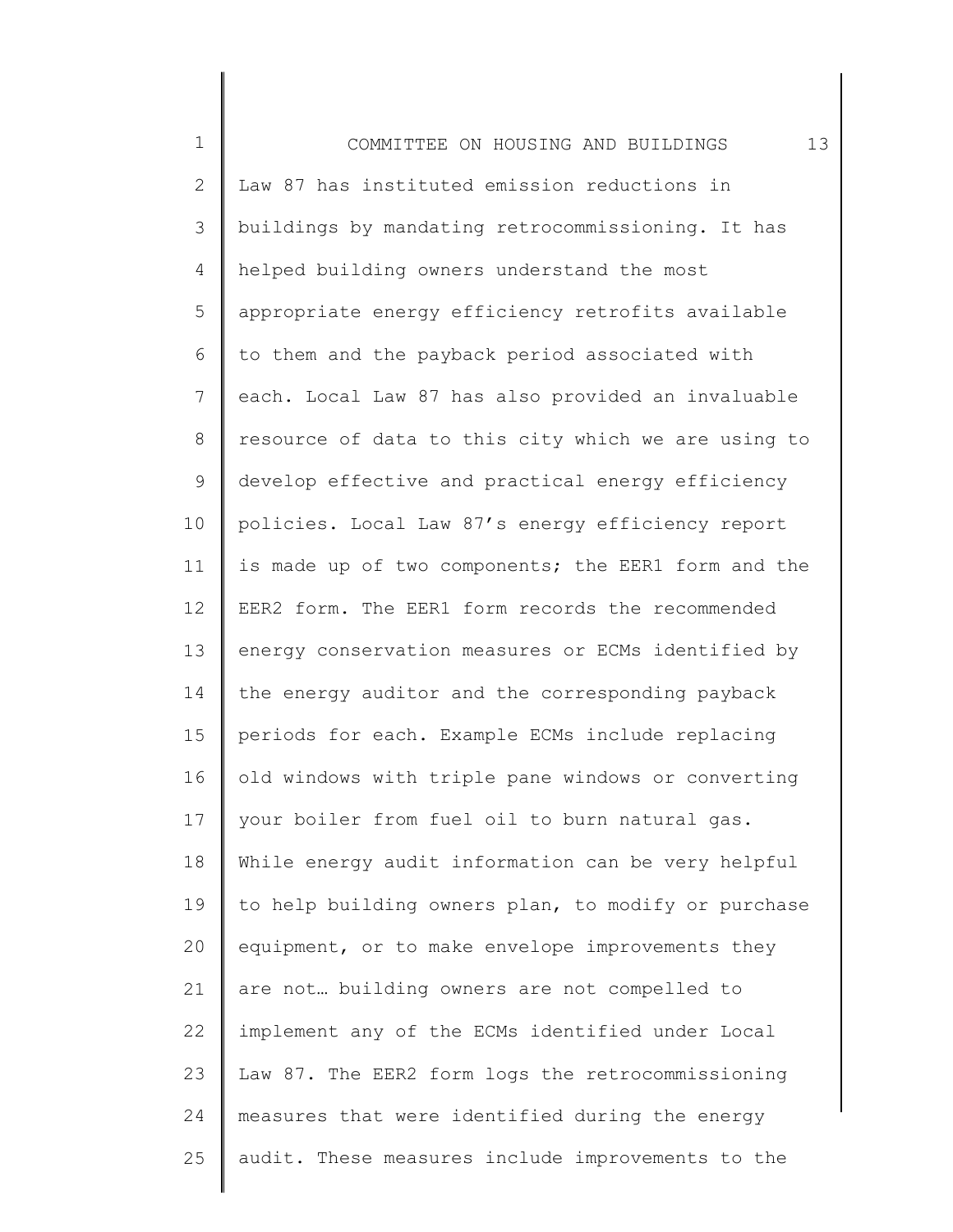1 2 3 4 5 6 7 8 9 10 11 12 13 14 15 16 17 18 19 20 21 22 23 24 25 COMMITTEE ON HOUSING AND BUILDINGS 14 operating protocols, calibration, and sequencing of a building's energy equipment. They also include the cleaning and repair of existing building energy systems. Examples are retrocommissioning measures include ensuring that simultaneous heating and cooling does not occur unless intended or tuning boilers for optimal efficiency. Building owners under Local Law 87 are compelled to implement these retrocommissioning measures. While much of the cost from Local Law 87 reporting are paid back through savings on energy consumption the fee represents a significant upfront cost that building owners may find difficult to absorb. Cost for the energy audit portion of Local Law 87 can range from 15,000 to over 100,000 depending on the size and the complexity of the building. For retrocommissioning the range can be larger depending on the building's operation and maintenance practices. If a building maintains its equipment well its retrocommissioning cost can be in the area of 2,000 dollars. However, cost for a building that has been deferring its maintenance can become quite large. For example, if a 50 unit building with deferred maintenance needed to replace its steam traps in the radiators for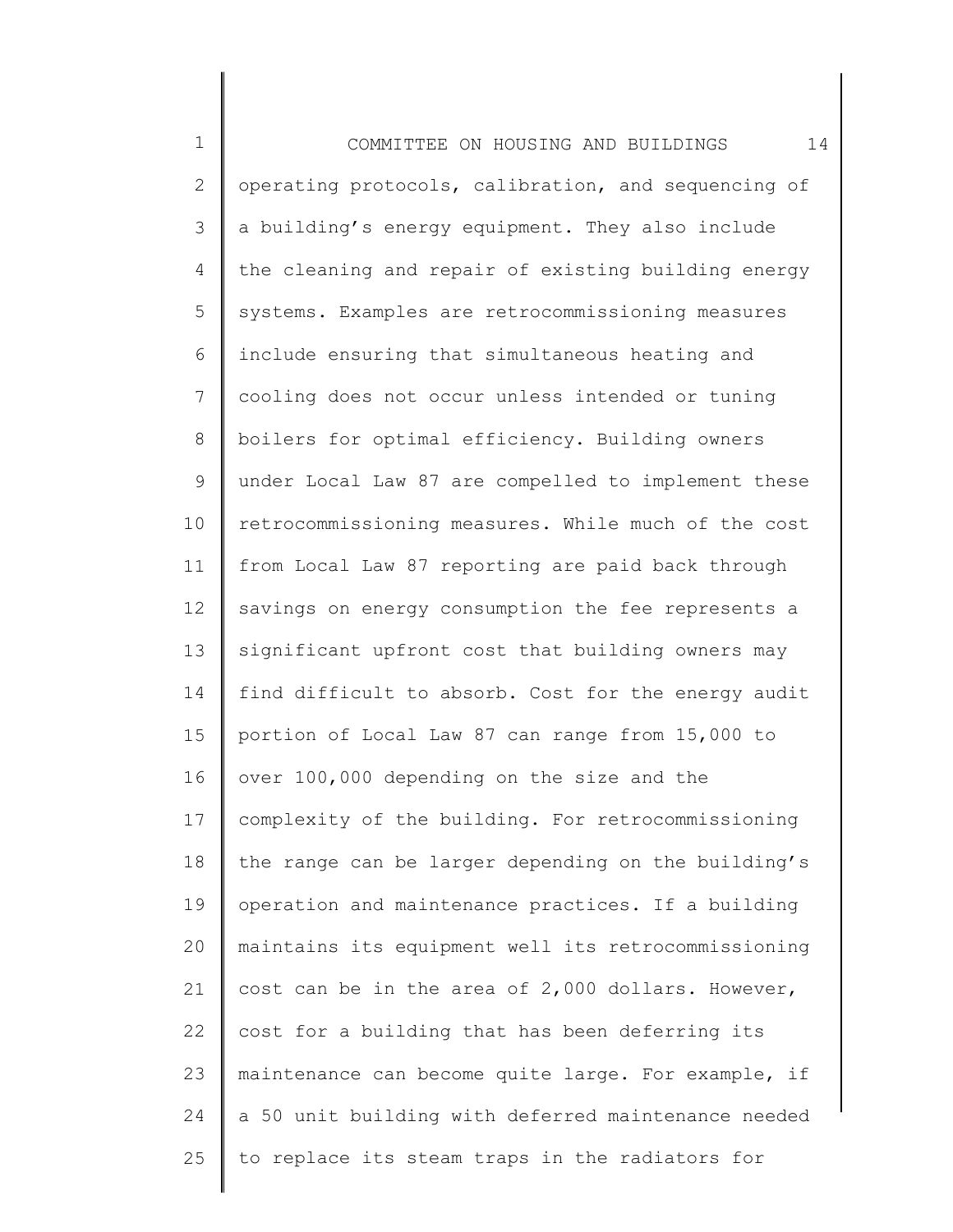| $\mathbf 1$    | 15<br>COMMITTEE ON HOUSING AND BUILDINGS            |
|----------------|-----------------------------------------------------|
| $\mathbf{2}$   | each unit the cost could be in the range of 100 to  |
| 3              | 150,000 dollars. Energy conservation measures from  |
| 4              | an energy audit can often involve purchases of new  |
| 5              | equipment or improvements to a building's envelope. |
| 6              | Local Law 87's ten year reporting requirement was   |
| $\overline{7}$ | initially designed to coincide with a typical ten-  |
| 8              | year capital planning cycles for properties. The    |
| 9              | energy efficiency gains that come from              |
| 10             | retrocommissioning can be lost overtime when        |
| 11             | operations and maintenance personnel fail to manage |
| 12             | their equipment appropriately. Conversely the       |
| 13             | findings of an energy audit do not change so        |
| 14             | frequently unless a property undergoes major        |
| 15             | changes. As a result, there is less added benefit   |
| 16             | of conducting an energy audit more frequently as    |
| 17             | the findings are not likely to change markedly      |
| 18             | within a five-year period barring major changes to  |
| 19             | the building's use. The administration would like   |
| 20             | to work with council to research the potential      |
| 21             | benefits of this proposal that can lead to improved |
| 22             | operations and maintenance practices for energy     |
| 23             | efficiency. A proposal should encourage building    |
| 24             | owners to progress toward ongoing commissioning and |
| 25             | proper operations and maintenance practices which   |
|                |                                                     |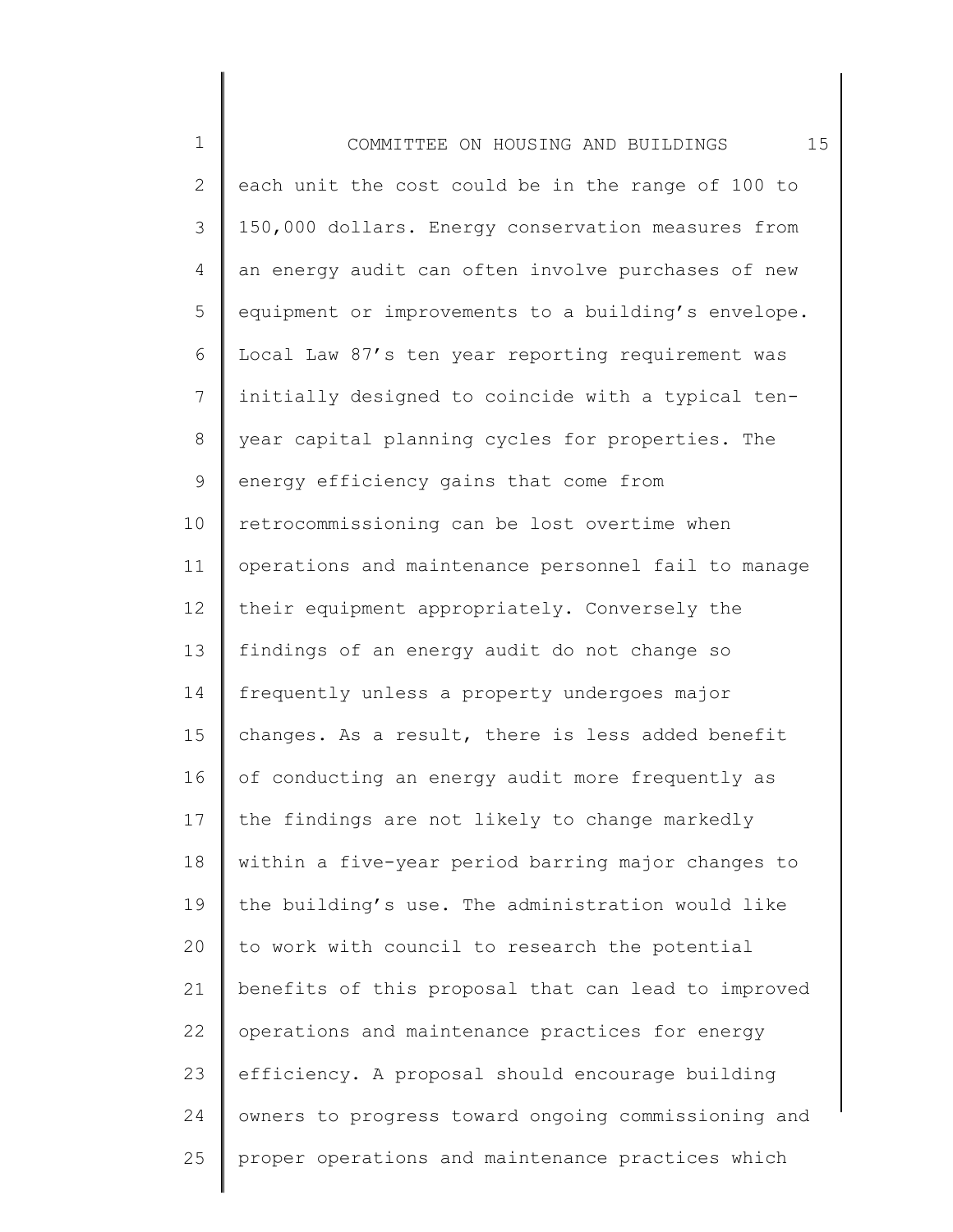1 2 3 4 5 6 7 8 9 10 11 12 13 14 15 16 17 18 19 20 21 22 23 24 25 COMMITTEE ON HOUSING AND BUILDINGS 16 have clear benefits for energy efficiency and reducing greenhouse gas emissions while not incurring costs that would not lead to appreciable energy efficiency gains. We look forward to working with council to strike this balance. Intro 701A; low energy building requirements for certain capital projects, would establish categories of low energy buildings, net zero energy buildings, and on-site energy producing buildings for city owned and funded building projects. The bill would require all city building projects subject to the requirements of the city charter's green building standards to be constructed as low energy buildings. The bill would also require at least 20 percent of the capital projects in each fiscal year that are subject to these requirements to be designed and constructed as on-site energy generating buildings and all projects three stories or lower in height to produce a study of the feasibility of designing and construction, constructing such a project as a net zero energy building. The Mayor's Office of Sustainability strongly supports establishing high performance building standards that will get the city to its 80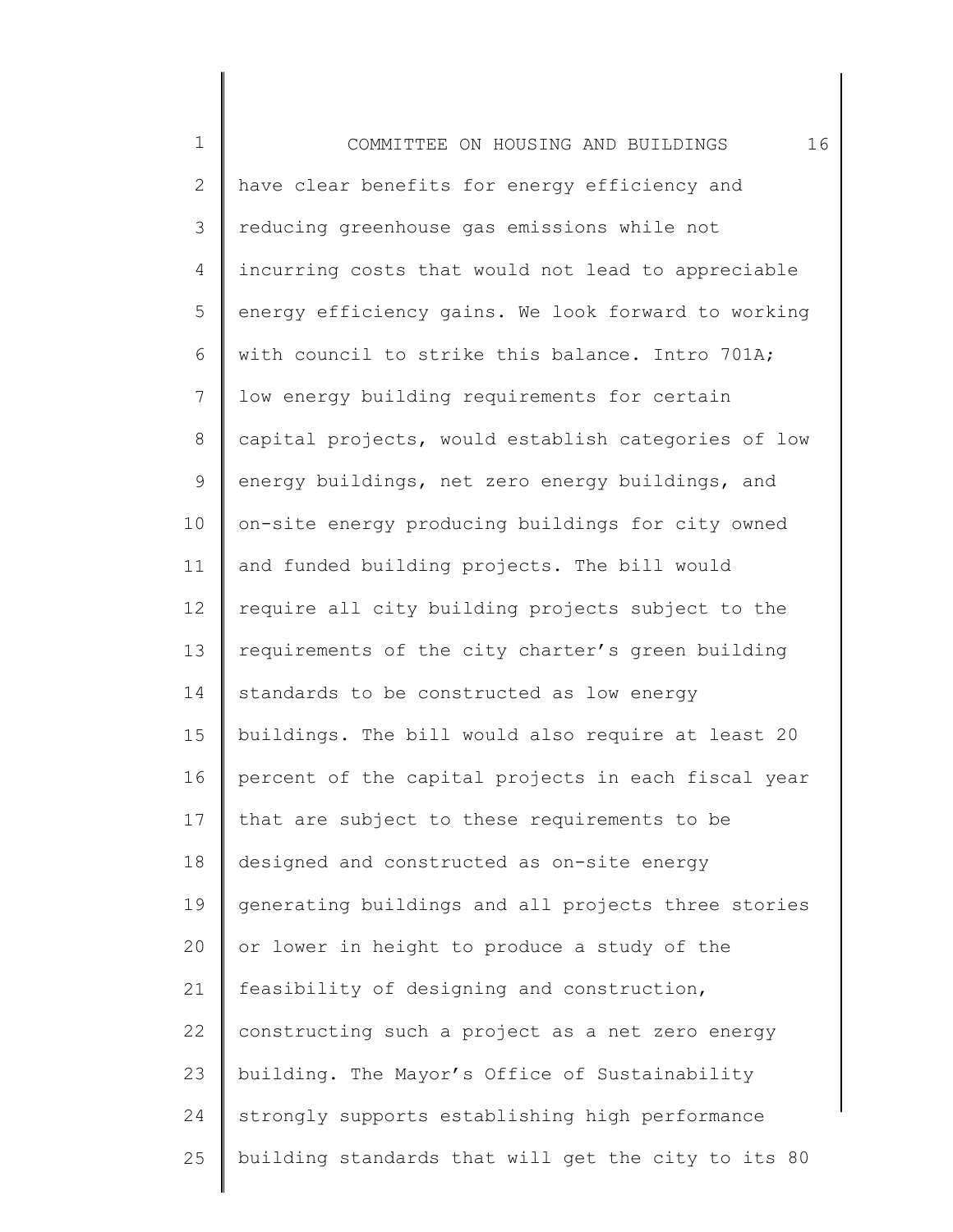1 2 3 4 5 6 7 8 9 10 11 12 13 14 15 16 17 18 19 20 21 22 23 24 25 COMMITTEE ON HOUSING AND BUILDINGS 17 by 50 greenhouse gas emissions reductions goals. However, in light of current high performance construction practices the bill's definition of what constitutes a low energy building as one whose energy use intensity is lower than that for at least 98 percent of buildings designed and constructed for similar uses according to benchmarking data etcetera would make compliance difficult based on the technology currently available. Achievable and effective criteria for low energy buildings needs to be determined and we look forward to working with city council to identify the requisite standards. Requiring a study of net zero energy for every project under four stories that is subject to this local law, both new buildings and substantial renovations would pose an additional cost for many projects. The city is already identifying pilot projects that readily lend themselves to net zero energy performance. And this process will lead to better determining the potential for net zero energy projects going forward. However, in general, our object… objectives here are shared. Requiring 20 percent of all projects to be on-site energy generating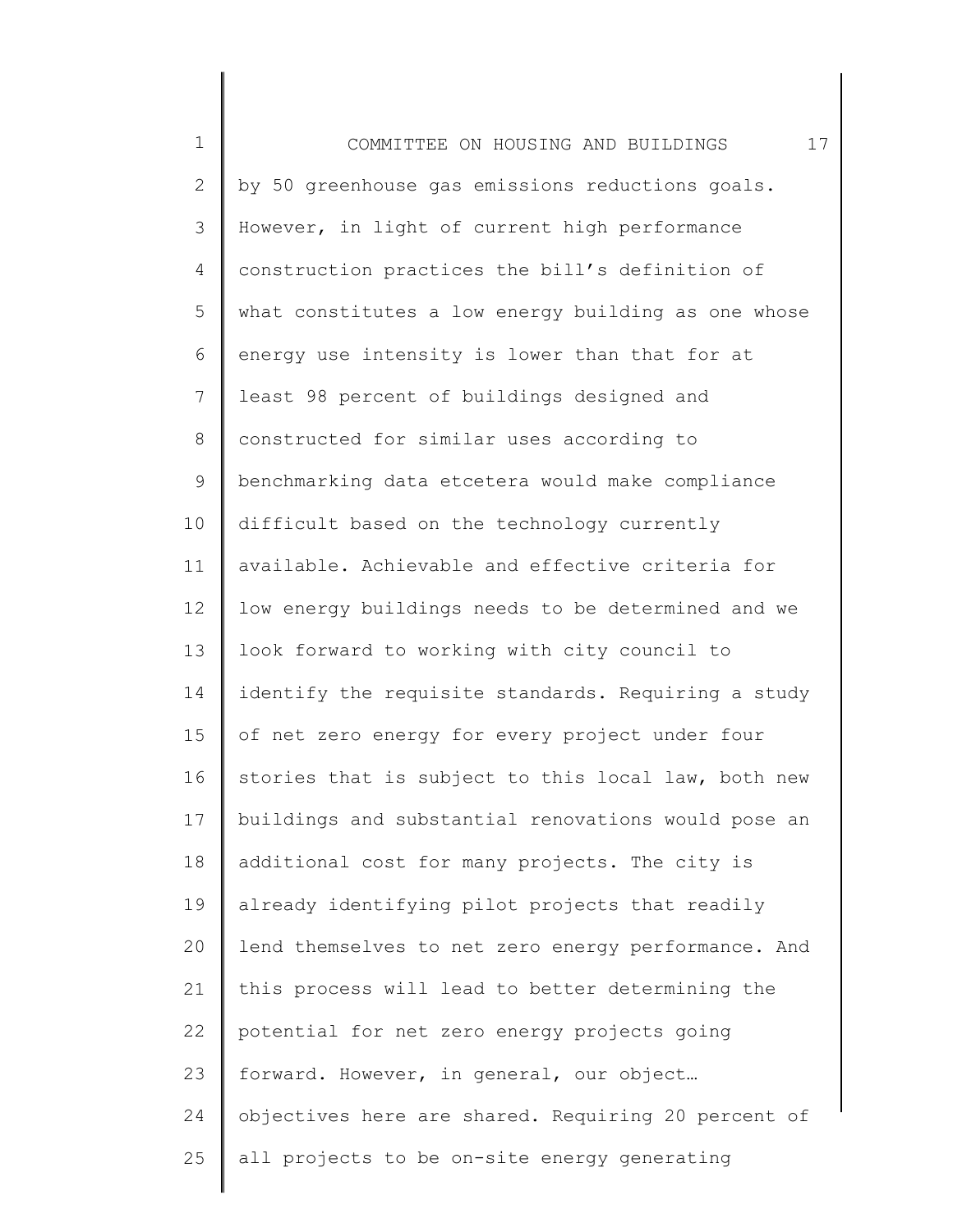1 2 3 4 5 6 7 8 9 10 11 12 13 14 15 16 17 18 19 20 21 22 23 24 25 COMMITTEE ON HOUSING AND BUILDINGS 18 projects may ness… may necessitate limiting such projects to older buildings without rooftop mechanical equipment or may necessitate additional expense for construction of space for mechanical equipment that is typically located on roof tops. Careful… we need to carefully consider how to identify and evaluate the impacts of adding on-site energy generation to certain building configurations. Again however in general we strongly support distributed generation and the integration of renewable energy into our overall systems. We support this important energy proposal with the understanding that details concerning appropriate performance metrics need to be resolved. In particular, our office is excited by this intro's focus on the building envelope as the basis of a low energy standard as has been demonstrated in a number of Passive House apartment buildings throughout the city. We agree that this is the basis of an approach to defining a low energy building standard. We also recognize that the Passive House standards were developed initially for climates with cold winters but without the hot summers that New York City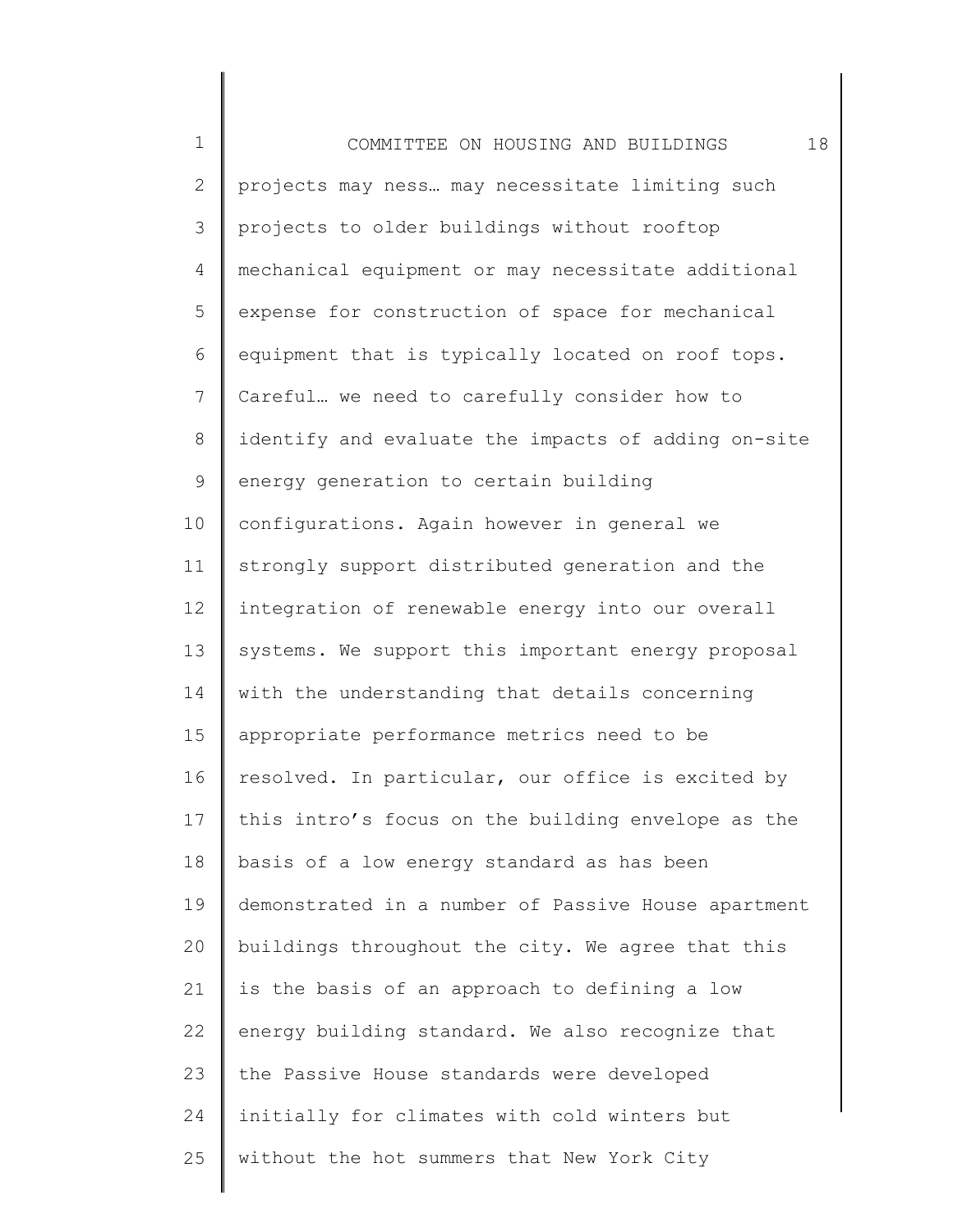1 2 3 4 5 6 7 8 9 10 11 12 13 14 15 16 17 18 19 20 21 22 23 24 25 COMMITTEE ON HOUSING AND BUILDINGS 19 receives. A low energy standard developed for New York City would need to consider these weather differences. We look forward to working with stakeholders, council, Department of Design and Construction, the Department of Citywide Administrative Services Education, and School Construction Authority on these refinements. Intro 721A. Green building standards for certain capital projects would amend Local Law 86 to be based on leadership and energy and environmental design version four, cover all building occupancy classes, raise the certification level requirement for capital projects subject to lead… to the lead provisions law to lead gold and require that all such projects apply for certification with the US Green Building Council. The intro also proposes that the existing reporting requirement of the law would become permanent. In addition, a new provision is included which would require each capital project with a modification of a site connection to the sewer system or with an impact of 50 percent or more of the nonbuilding site area to reduce the storm water runoff volume. The Mayor's Office of Sustainability is generally in support of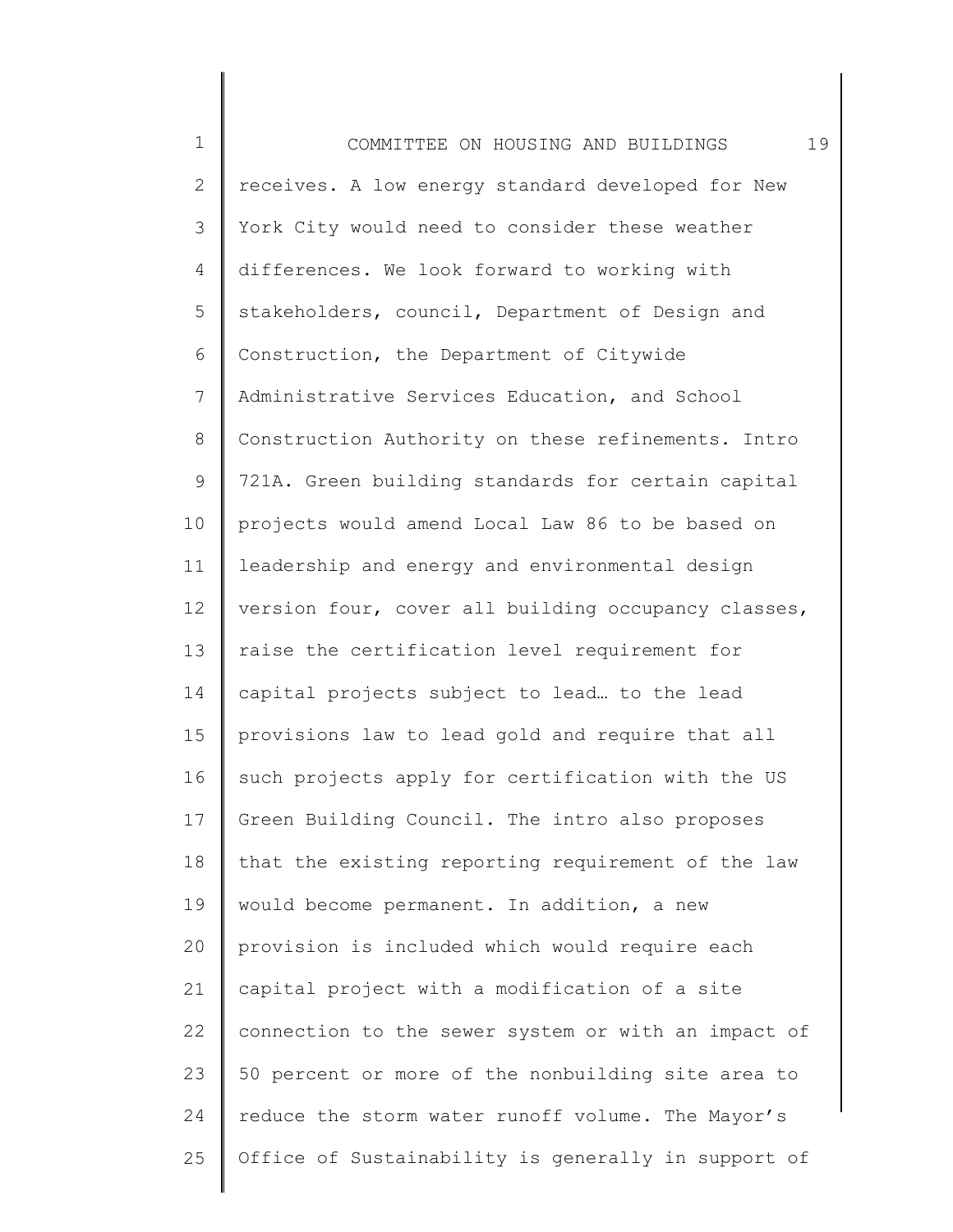| $\mathbf 1$  | 20<br>COMMITTEE ON HOUSING AND BUILDINGS            |
|--------------|-----------------------------------------------------|
| $\mathbf{2}$ | the intended goals of introduction 721A. While      |
| 3            | there is clear greenhouse gas benefit coming from   |
| 4            | the expansion to all building classes the impacts   |
| 5            | on building types may need to be examined further.  |
| 6            | And I was in my original testimony I've got         |
| 7            | affordable housing specifically mentioned. And I    |
| $\,8\,$      | appreciate Chairman William's statement that this   |
| $\mathsf 9$  | is an area for us to work towards in the future. So |
| 10           | I'll skip over that part. It's so similar the lead  |
| 11           | gold certification standards under lead version     |
| 12           | four for capital projects that are required comply  |
| 13           | with lead green building standards may be difficult |
| 14           | for certain projects to achieve. This is a known    |
| 15           | gap between there is a known gap between previous   |
| 16           | versions of lead and version four. And we would     |
| 17           | like to help make any transition to lead version    |
| 18           | four a smooth one. The area of green building       |
| 19           | standards appears to be in a period of transition   |
| 20           | which makes this Intro particularly timely. We look |
| 21           | forward to working with council and city agencies   |
| 22           | to find ways to achieve our mutual goals in a cost  |
| 23           | effective manner. We suggest conducting further     |
| 24           | research and conversations to fully understand the  |
| 25           | implications of the bill and develop a workable     |
|              |                                                     |

 $\mathsf I$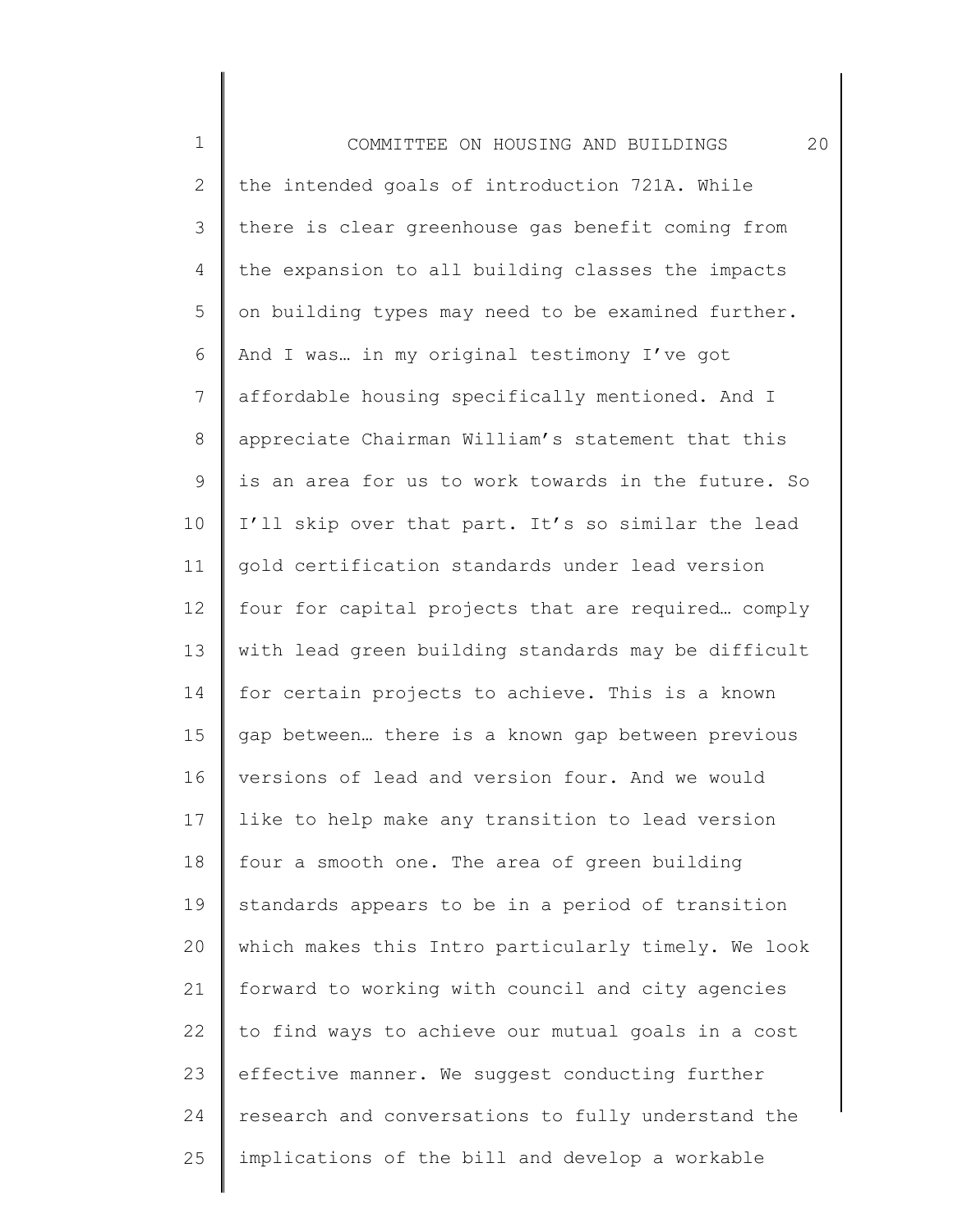1 2 3 4 5 6 7 8 9 10 11 12 13 14 15 16 17 18 19 20 21 22 23 24 COMMITTEE ON HOUSING AND BUILDINGS 21 solution for all involved parties. As Intro 721A would make existing reporting requirements permanent we will work with city agencies and the council to update the reporting requirements and reporting process so that they're easier to fulfill and implement. Local Laws 86 and 87 are critical tools in the city's fight against climate change. We applaud the council's efforts to cut emissions further through these amendments. Working together I am confident that at the end of the day each of these bills will help us achieve… all of these bills will help us achieve our ultimate goal of cutting emissions 80 percent by 2050. It is critical that we continue to work with city council to get these policies and their implementation right. Our climate, economic, and societal goals rely upon this. Thank you for the opportunity to testify on this important set of legislation. I am happy to answer any questions that you may have at this time. CHAIRPERSON WILLIAMS: Thank you very much for the testimony. I'm going to ask a couple of questions about my bill in particular and then

I'll pass it over to Council Member Richards. He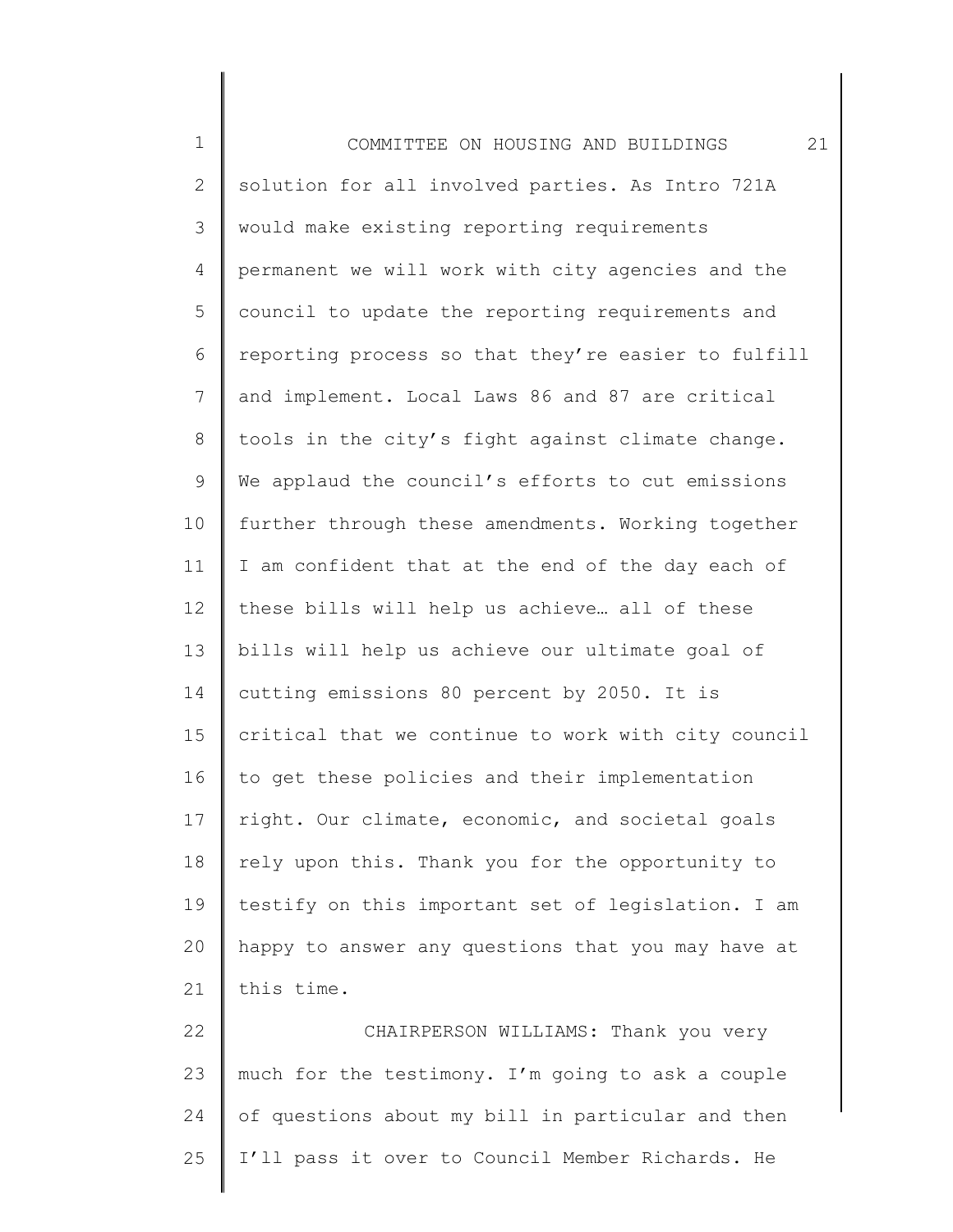| $\mathbf 1$  | 22<br>COMMITTEE ON HOUSING AND BUILDINGS            |
|--------------|-----------------------------------------------------|
| $\mathbf{2}$ | has questions about his bill. And then we'll see if |
| 3            | any other council members have questions. We've     |
| 4            | been joined by Council Member Torres. Can you just  |
| 5            | walk us through what is involved with meeting       |
| 6            | certain lead requirements? Also will the bill you   |
| 7            | mentioned a little bit about the the bill. Can you  |
| 8            | talk about it anymore? How many projects do you     |
| 9            | think will be affected by legislation?              |
| 10           | DIRECTOR MESA: I mean the way the bill              |
| 11           | is written out would be essentially virtually all   |
| 12           | city projects that you know come up every year. I   |
| 13           | don't have the exact number. But it's it's a        |
| 14           | matter of like can we you know how do we work it    |
| 15           | through so that we can make sure that this is       |
| 16           | something that accomplishes all of our goals at the |
| 17           | end. So. and we're. you know lead version four has  |
| 18           | not yet been adapted by US Green Building Council.  |
| 19           | So it's we're in a funny state of transition right  |
| 20           | now with this. So I think it's more a matter of you |
| 21           | know making sure that we get like the Is dotted and |
| 22           | the Ts crossed and so forth. There are going to be  |
| 23           | some issues most likely with design standards. And  |
| 24           | so that's something that I think the agencies will  |
| 25           |                                                     |

25

∥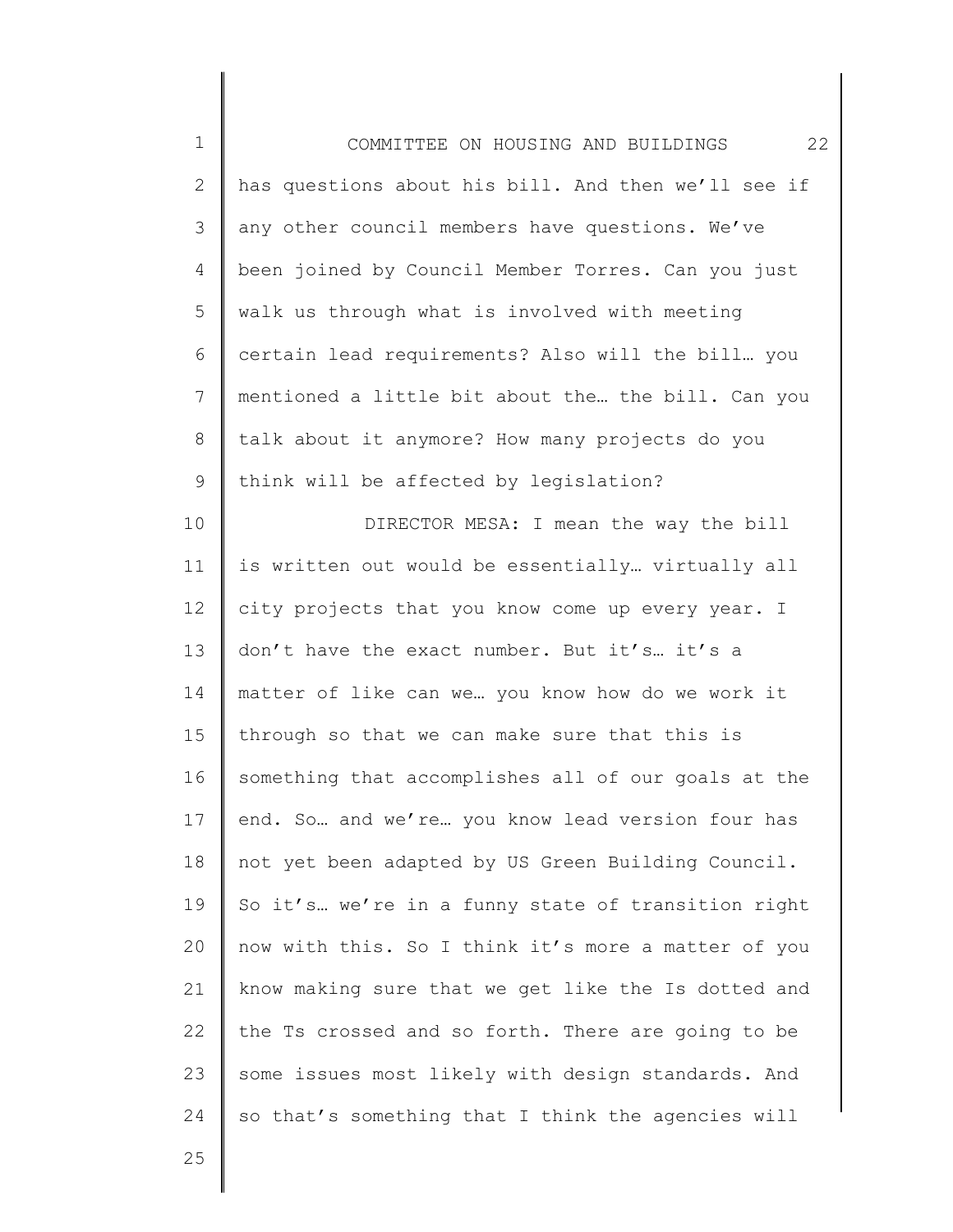| $\mathbf 1$   | 23<br>COMMITTEE ON HOUSING AND BUILDINGS            |
|---------------|-----------------------------------------------------|
| 2             | need to go back and review and they'll need to      |
| 3             | consider budgets as well on that.                   |
| 4             | CHAIRPERSON WILLIAMS: I think you                   |
| 5             | mentioned in the testimony some costs of            |
| 6             | retrofitting. What will be the cost on average for  |
| 7             | a new building to comply with different lead        |
| 8             | levels?                                             |
| $\mathcal{G}$ | DIRECTOR MESA: So in part it's a matter             |
| 10            | of it's hard to put a number on it because in part  |
| 11            | it's a matter of how the building is designed from  |
| 12            | the beginning and what the purpose is of the        |
| 13            | building and what the uses are that are going to be |
| 14            | in it. I mean generally you know if you design if   |
| 15            | you design a building right from the start it's not |
| 16            | a huge bump necessarily on energy and it's things   |
| 17            | that can be recouped at the end of the day. But it  |
| 18            | a lot of it really is sort of case by case and      |
| 19            | depends on how you know what the building's used    |
| 20            | for, how many people, how complicated the systems   |
| 21            | are. And that's partly why we really like the focus |
| 22            | on the façade and and you know that side of it.     |
| 23            | Because if you focus on having a a well-made you    |
| 24            | know façade that's that that's very it allows       |
| 25            | for a lot of efficiency then that means that you    |
|               |                                                     |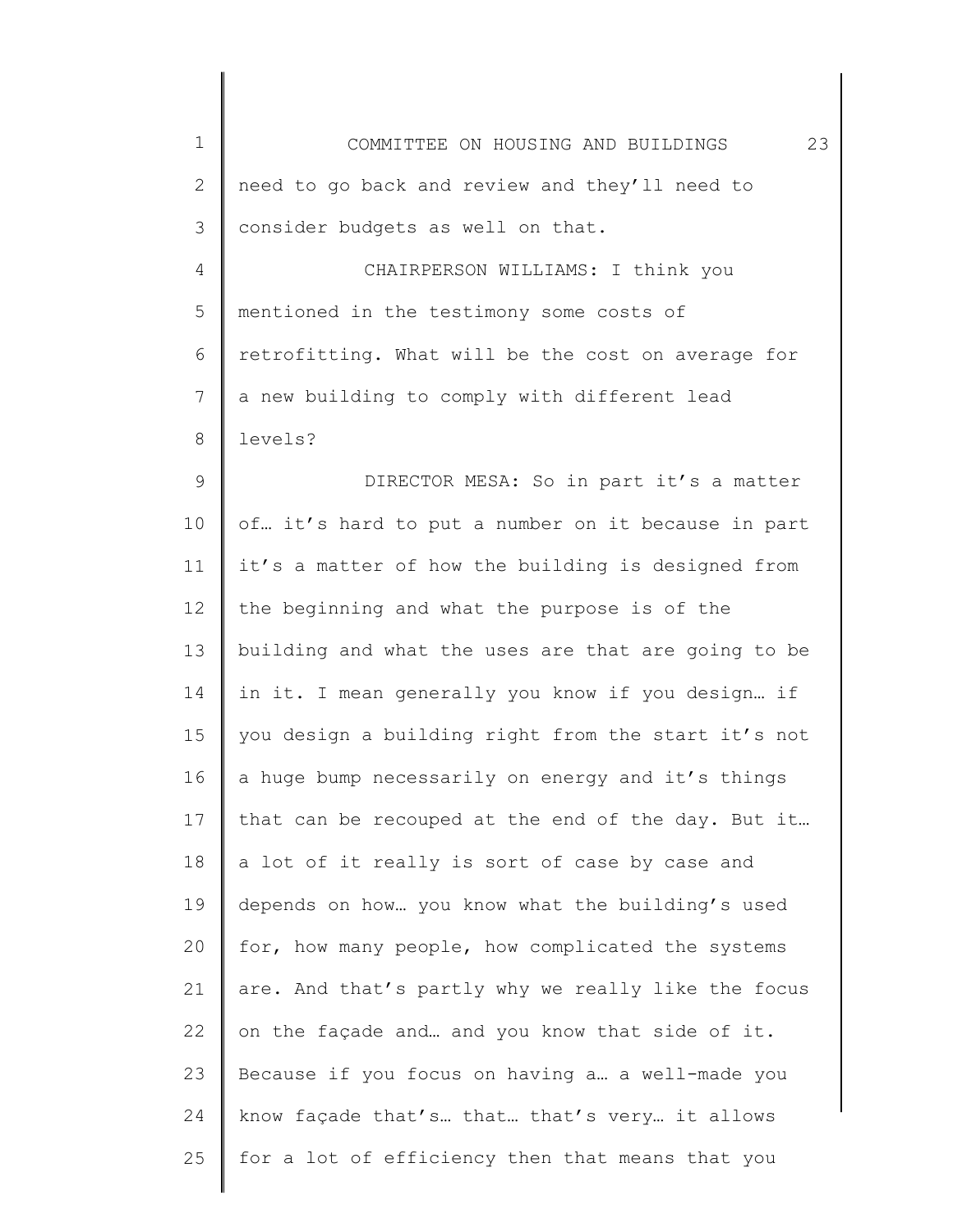| $\mathbf 1$    | 24<br>COMMITTEE ON HOUSING AND BUILDINGS            |
|----------------|-----------------------------------------------------|
| $\mathbf{2}$   | can downsize the systems that that are within the   |
| 3              | building and then it also becomes easier to operate |
| 4              | at the end of the day. But it's all it's the the    |
| 5              | standards are changing as we speak I mean And       |
| 6              | there are standards that haven't yet been developed |
| $\overline{7}$ | and and tried in New York City with this. So it's   |
| 8              | a matter of like we need to think this stuff        |
| $\mathsf 9$    | through to get it right.                            |
| 10             | CHAIRPERSON WILLIAMS: How much would a              |
| 11             | building owner save long term?                      |
| 12             | DIRECTOR MESA: It depends on I mean                 |
| 13             | I'm sorry I don't I don't mean to be you know       |
| 14             | vague but it's it just depends on on the building   |
| 15             | but you could potentially save a lot. I mean on     |
| 16             | some of the Passive House construction that has     |
| 17             | been done the energy costs have come down like 40   |
| 18             | percent 60 percent, something like that. So I mean  |
| 19             | it's pretty dramatic on some of these. But you know |
| 20             | we don't we don't quite have all of these we        |
| 21             | don't have the designs yet. We don't have it set up |
| 22             | yet. It's too it's too new. But this is where we    |
| 23             | want to go.                                         |
| 24             | CHAIRPERSON WILLIAMS: And you had some              |
| 25             | examples but can you walk through a little bit      |
|                |                                                     |

║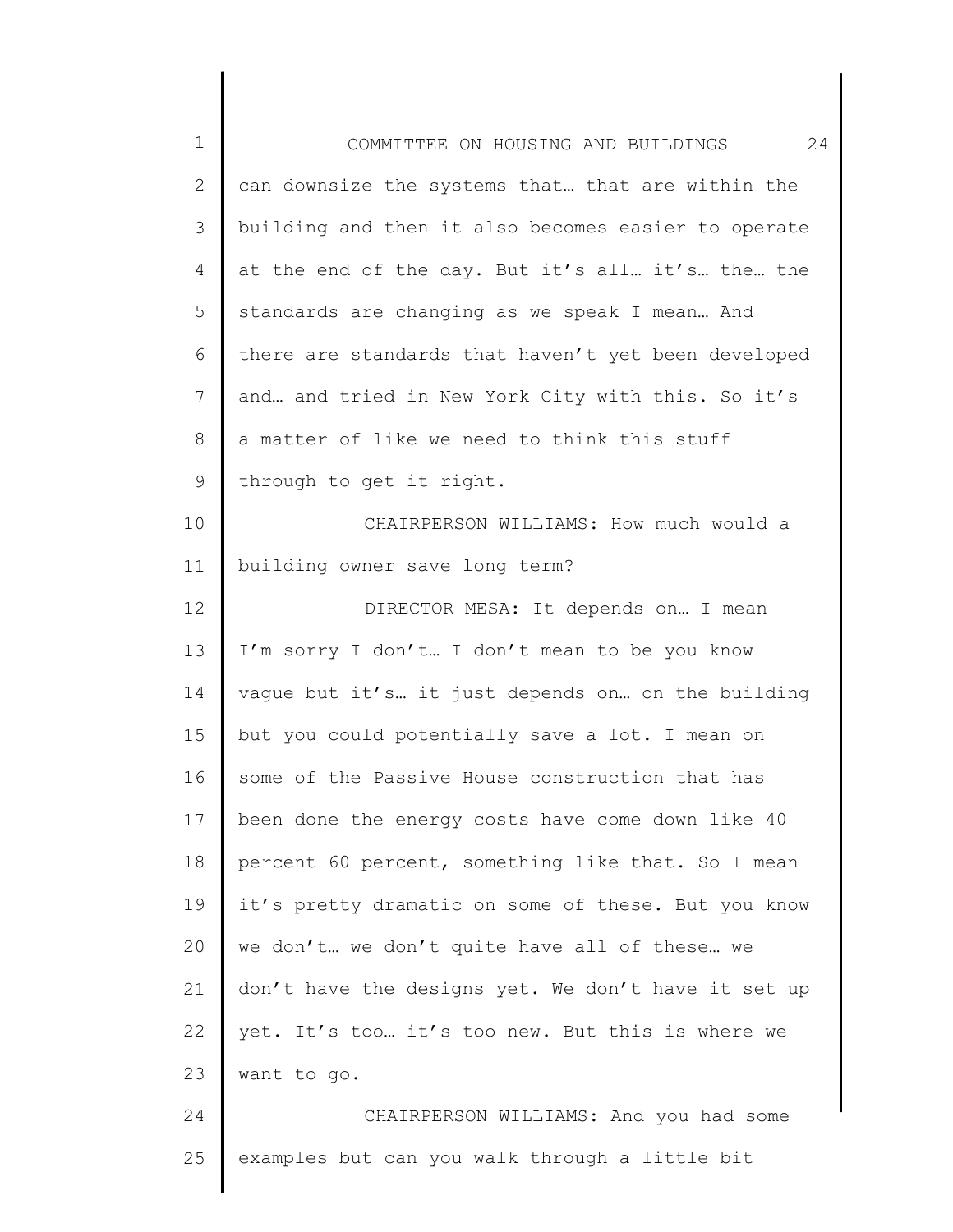1 2 3 COMMITTEE ON HOUSING AND BUILDINGS 25 better… a little bit more what it takes to… to get to lead.

4 5 6 7 8 9 10 11 12 13 14 15 16 17 18 19 20 21 22 23 24 25 DIRECTOR MESA: The real important thing is to have a unified vision at the beginning of a process on lead. You know we're the… or whoever's the client and the… you know the architect and the… the engineers and so forth all understand that a building has to meet a certain kind of performance level, a certain set of criteria. And then that's how you get the cost to come down. If you don't have a process like that set up, then changes are made along the way and then that's when the… the costs go up. But there's any number of categories that come up under lead that are also like not having to do with energy, that have to do with things like percentage of recycled content in… that goes into you know the buildings. Sometimes it's a… sometimes some of the challenges are where the… you know that the markets aren't yet fully developed because the way that Lead has evolved has been as a way to spur market development in particular areas by setting the standard and thinking that you know if you set the standard a certain way then the markets will follow in there… and people will start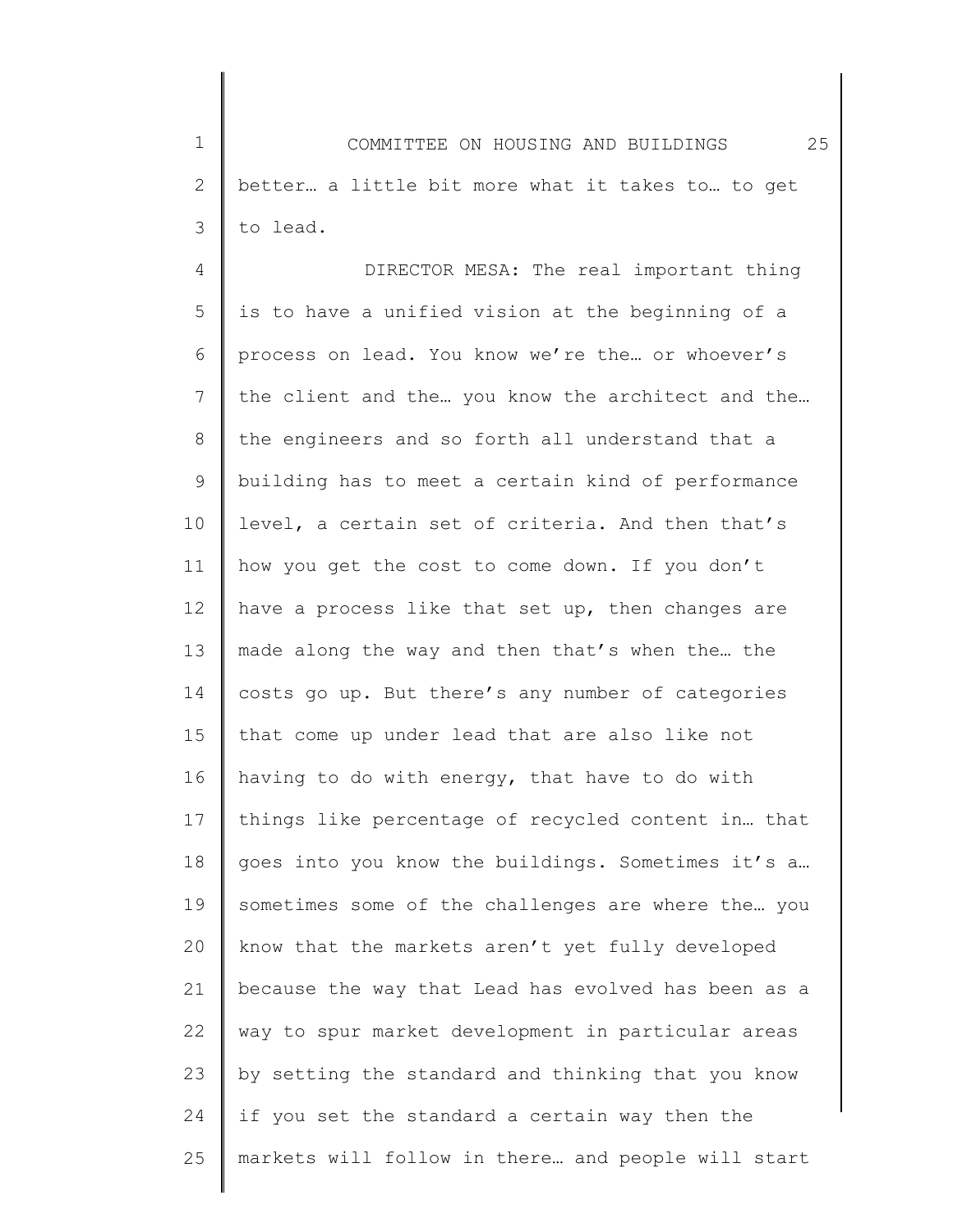1 2 3 4 5 6 7 8 9 10 11 12 13 14 15 16 17 18 19 20 21 22 23 24 COMMITTEE ON HOUSING AND BUILDINGS 26 providing the materials that are called for. So… so sometimes there are things that are available and it's… and it's great. And then other times there are things where it's just… they may be available but they're also really expensive to use in a building and they may or may not have the kind of… you know as important effects… so like if you're spending a chunk of change on a particular thing that's… that's not so easily available perhaps you could be using that money towards something else that would be you know that would get you more environmental benefits. So it's kind of a tradeoff in the design process and then you know the implementation of it. CHAIRPERSON WILLIAMS: Thank you. Let me call on Council Member Richards now. See if he has any questions particular on his bill. COUNCIL MEMBER RICHARDS: Thank you. Thank you Chairman. And thank you Nilda. Can we just go through a few things? So how many buildings… well first off let me… well I guess we should start this way. When was the last filing the… that we had here in the city?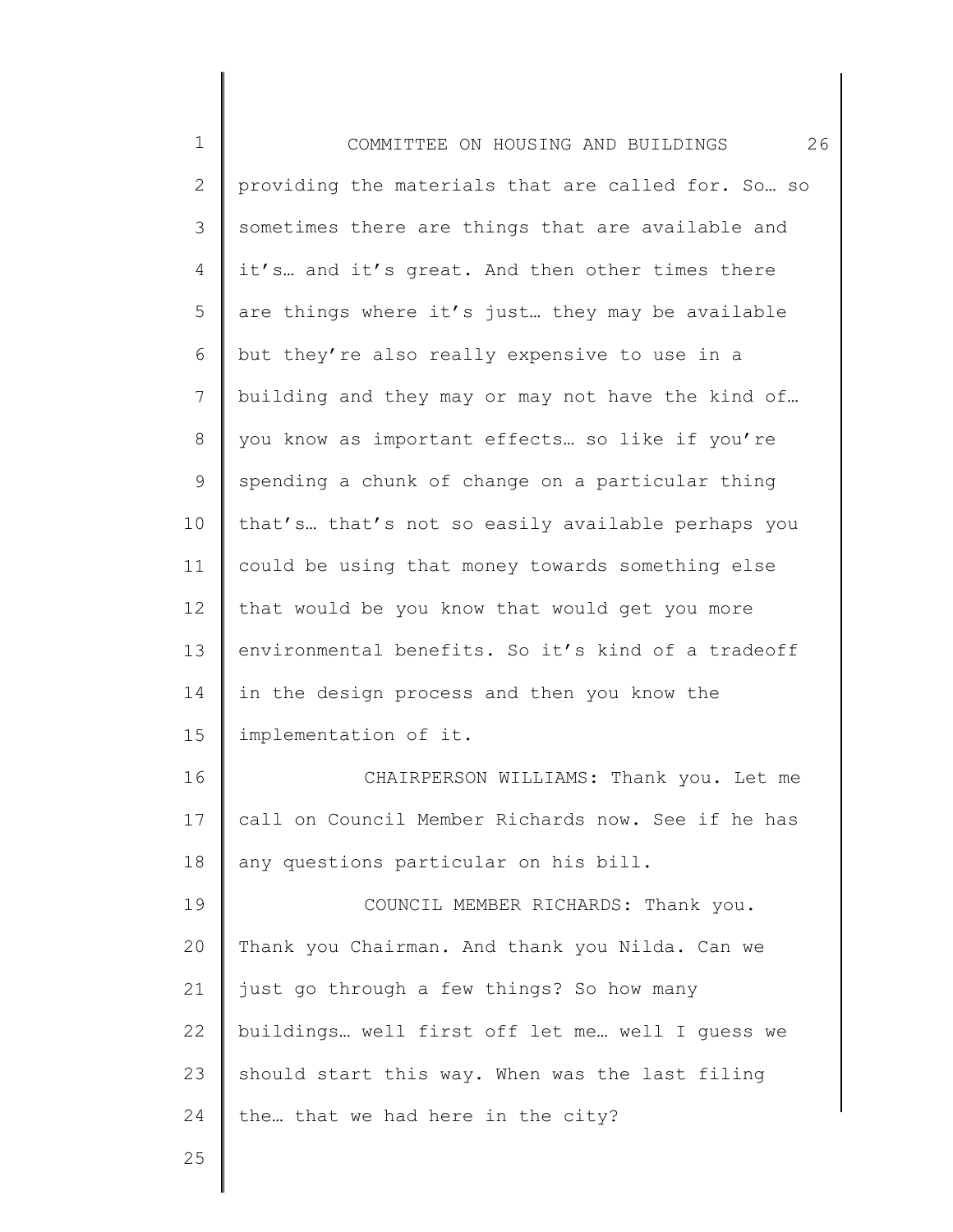| 1            | 27<br>COMMITTEE ON HOUSING AND BUILDINGS           |
|--------------|----------------------------------------------------|
| $\mathbf{2}$ | CHAIRPERSON WILLIAMS: For the  for the             |
| 3            | energy efficiency [cross-talk]                     |
| 4            | COUNCIL MEMBER RICHARDS: Mm-hmm.                   |
| 5            | CHAIRPERSON WILLIAMS:  reports. So                 |
| 6            | they're they're required to be done well they're   |
| 7            | they come they basically come through annually.    |
| 8            | And it's been two years that this has been in      |
| 9            | operation. So while the original law was passed in |
| 10           | 2009 it's been since 2013 that these really you    |
| 11           | know have started coming through.                  |
| 12           | COUNCIL MEMBER RICHARDS: And how many              |
| 13           | filers did we have?                                |
| 14           | DIRECTOR MESA: Let's see  2,000                    |
| 15           | buildings report each year on 13 hundred tax lots. |
| 16           | COUNCIL MEMBER RICHARDS: So 2,000                  |
| 17           | buildings and 13 hundred tax lots?                 |
| 18           | DIRECTOR MESA: Yeah.                               |
| 19           | COUNCIL MEMBER RICHARDS: Total?                    |
| 20           | DIRECTOR MESA: So it's over 20,000                 |
| 21           | buildings.                                         |
| 22           | COUNCIL MEMBER RICHARDS: Okay.                     |
| 23           | DIRECTOR MESA: Essentially. On 13,000              |
| 24           | tax lots.                                          |
| 25           |                                                    |
|              |                                                    |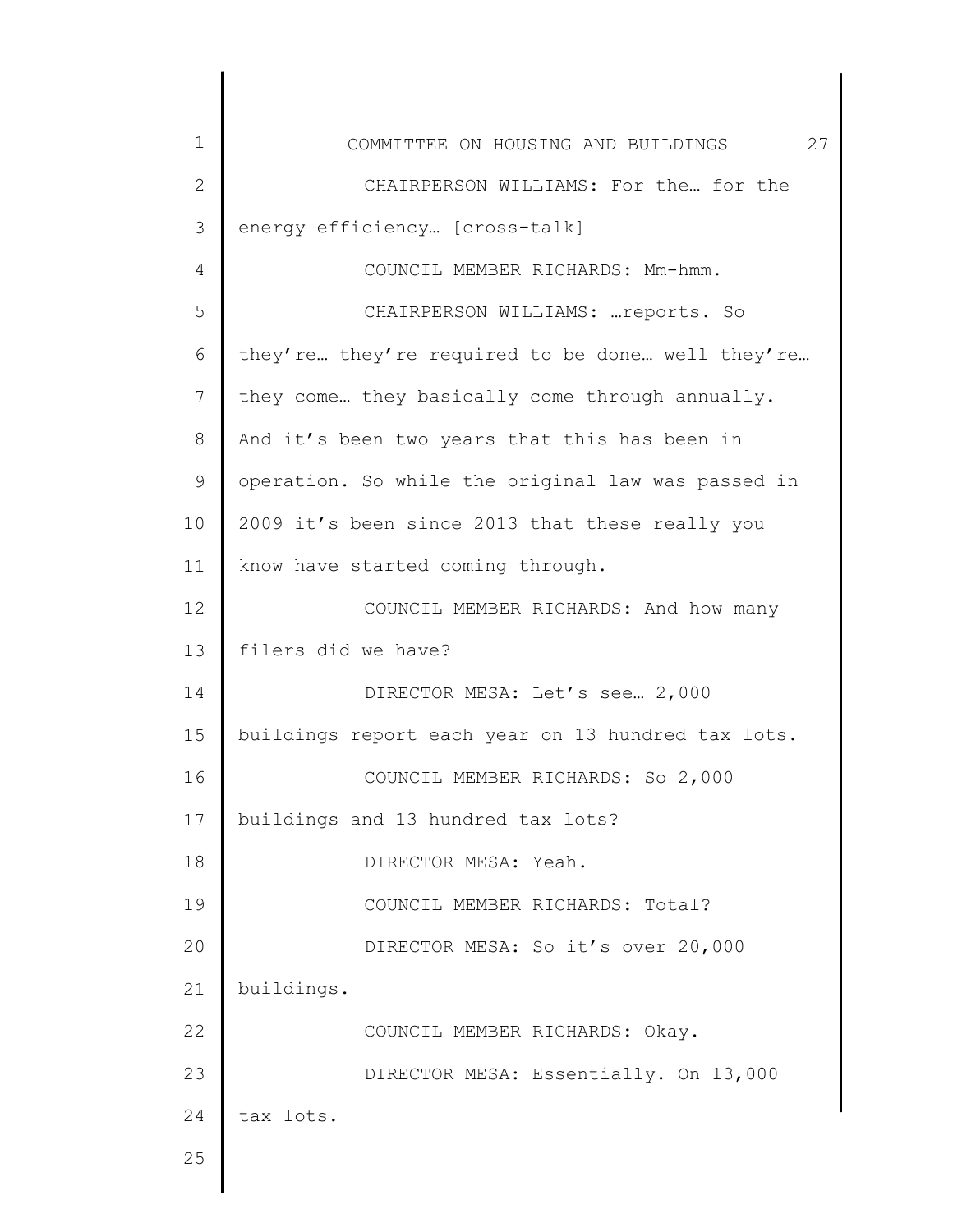| 1            | 28<br>COMMITTEE ON HOUSING AND BUILDINGS           |
|--------------|----------------------------------------------------|
| $\mathbf{2}$ | COUNCIL MEMBER RICHARDS: And did we                |
| 3            | have any delinquencies? Did everybody file? Or how |
| 4            | many buildings were outstanding?                   |
| 5            | DIRECTOR MESA: My understanding is that            |
| 6            | there there were a few but I don't have the exact  |
| 7            | number with me so but I'm happy to get you that.   |
| 8            | COUNCIL MEMBER RICHARDS: Sure. If you              |
| 9            | can                                                |
| 10           | DIRECTOR MESA: But it's but it's                   |
| 11           | pretty good.                                       |
| 12           | COUNCIL MEMBER RICHARDS: Okay.                     |
| 13           | DIRECTOR MESA: It's a pretty high level            |
| 14           | of [cross-talk]                                    |
| 15           | COUNCIL MEMBER RICHARDS: Okay but                  |
| 16           | [cross-talk]                                       |
| 17           | DIRECTOR MESA:  compliance.                        |
| 18           | COUNCIL MEMBER RICHARDS:  if we can get            |
| 19           | that that [cross-talk]                             |
| 20           | DIRECTOR MESA: Yeah.                               |
| 21           | COUNCIL MEMBER RICHARDS:  would be                 |
| 22           | appreciated. Any reason that we are limiting in    |
| 23           | particular the the filings to large buildings and  |
| 24           | not thinking of medium sized buildings or smaller  |
| 25           | buildings?                                         |
|              |                                                    |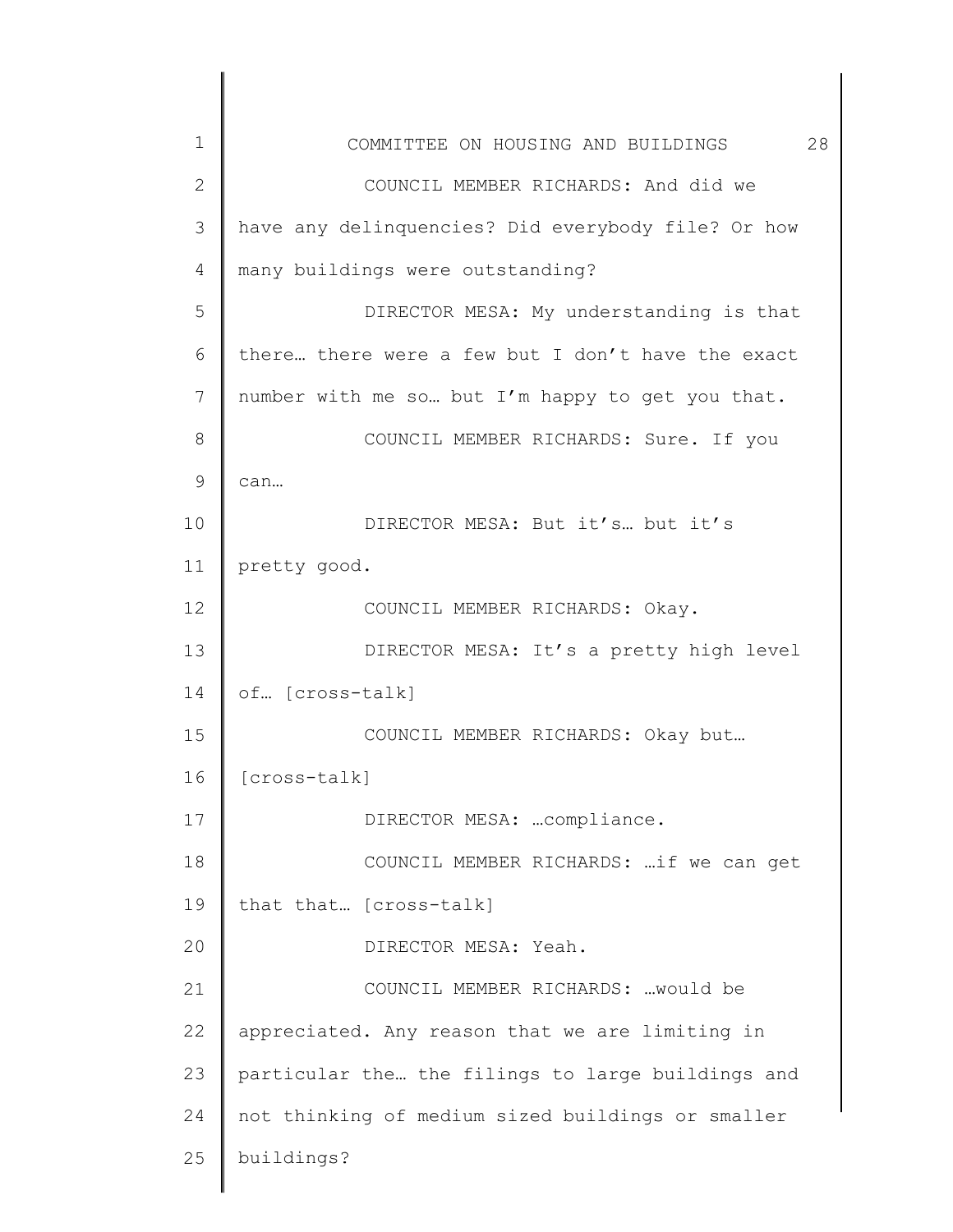| 1  | 29<br>COMMITTEE ON HOUSING AND BUILDINGS            |
|----|-----------------------------------------------------|
| 2  | DIRECTOR MESA: We would like to have                |
| 3  | medium sized and smaller buildings in there in      |
| 4  | fact.                                               |
| 5  | COUNCIL MEMBER RICHARDS: Okay. That's               |
| 6  | good to hear. Can you just walk us through so what  |
| 7  | does an energy efficiency audit look like?          |
| 8  | DIRECTOR MESA: So there are two parts.              |
| 9  | COUNCIL MEMBER RICHARDS: Mm-hmm.                    |
| 10 | DIRECTOR MESA: So one of them is an                 |
| 11 | energy audit which looks at the whole building and  |
| 12 | the systems in the building and how a building      |
| 13 | performs in general and what its like energy use    |
| 14 | intensity is per square foot. And then the other    |
| 15 | component is the commissioning part of it or        |
| 16 | retrocommissioning which looks at the building      |
| 17 | system. So for example it would look at the heating |
| 18 | and cooling systems. And it would look at how well  |
| 19 | those systems perform. So the second one anything   |
| 20 | that turns up in there the building owner is        |
| 21 | required to fix and required to improve. The first  |
| 22 | one, not necessarily. The first one they can say oh |
| 23 | you know you should be installing windows, here's   |
| 24 | the payback period, and those are the kinds of      |
| 25 | things that would be you know that I my             |
|    |                                                     |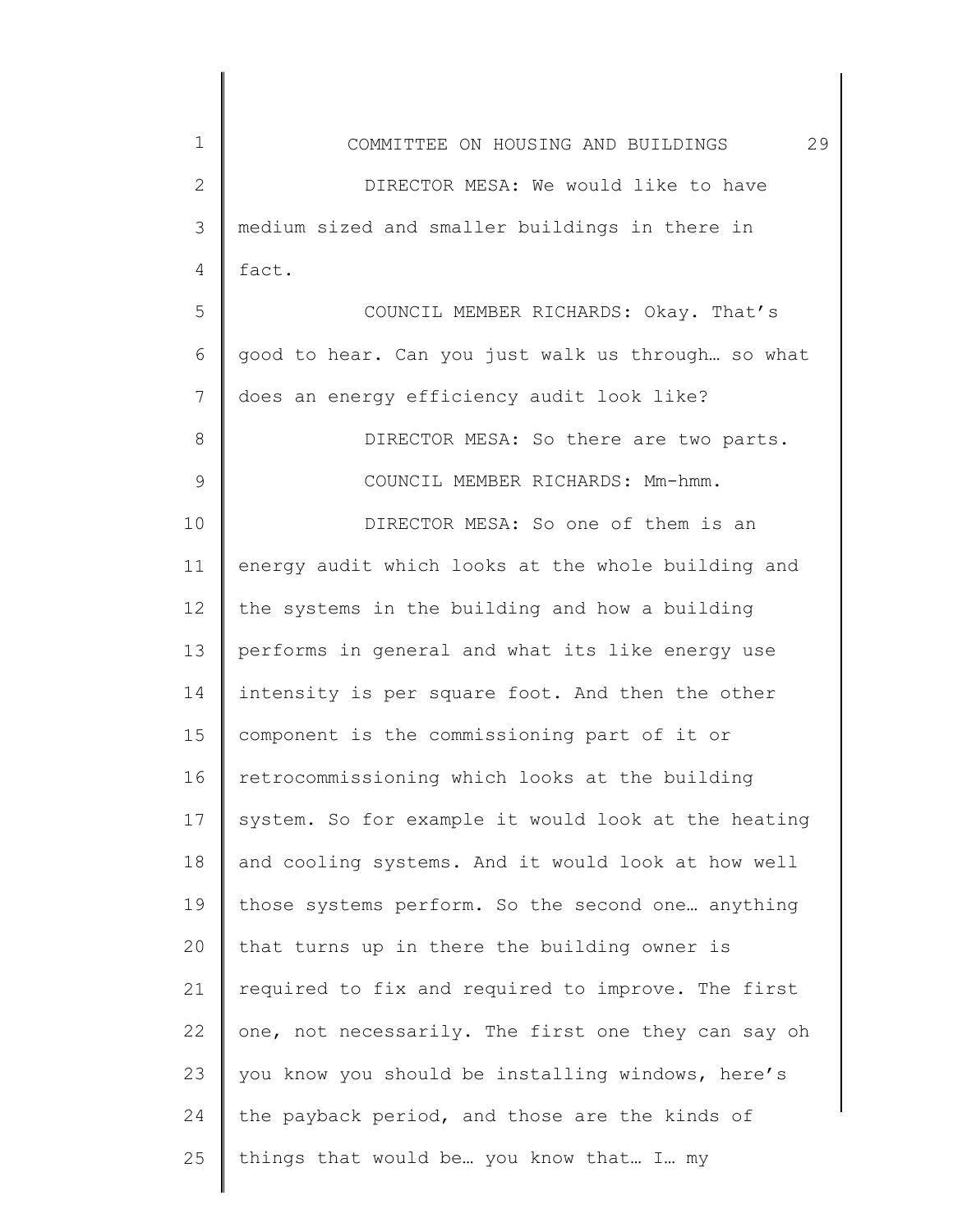| $\mathbf 1$  | 30<br>COMMITTEE ON HOUSING AND BUILDINGS           |
|--------------|----------------------------------------------------|
| $\mathbf{2}$ | understanding is that initially when the bill was  |
| 3            | passed the people thought that this would be part  |
| 4            | of an overall longer capital planning process or   |
| 5            | you know capital process for building owners.      |
| 6            | COUNCIL MEMBER RICHARDS: So on the                 |
| 7            | second one they would be required to fix it so     |
| 8            | [cross-talk]                                       |
| 9            | DIRECTOR MESA: Correct.                            |
| 10           | COUNCIL MEMBER RICHARDS:  heating                  |
| 11           | system was [cross-talk]                            |
| 12           | DIRECTOR MESA: The second one is the               |
| 13           | one that can that the second one is the one that   |
| 14           | can show like the real that can have like real     |
| 15           | paybacks right away. You know if they find stuff   |
| 16           | that's you know broken for example or you know     |
| 17           | sometimes what may happen is that you know a       |
| 18           | heating and cooling system may get installed and   |
| 19           | somebody messed up somewhere on the installation   |
| 20           | and so it's actually not performing the way that   |
| 21           | it's supposed to perform. It's a good thing for a  |
| 22           | building owner to you know go back and take a look |
| 23           | and see. Or it could be that something's broken    |
| 24           | along the way you know well after it's been        |
| 25           | installed. And and the building owner through      |
|              |                                                    |

║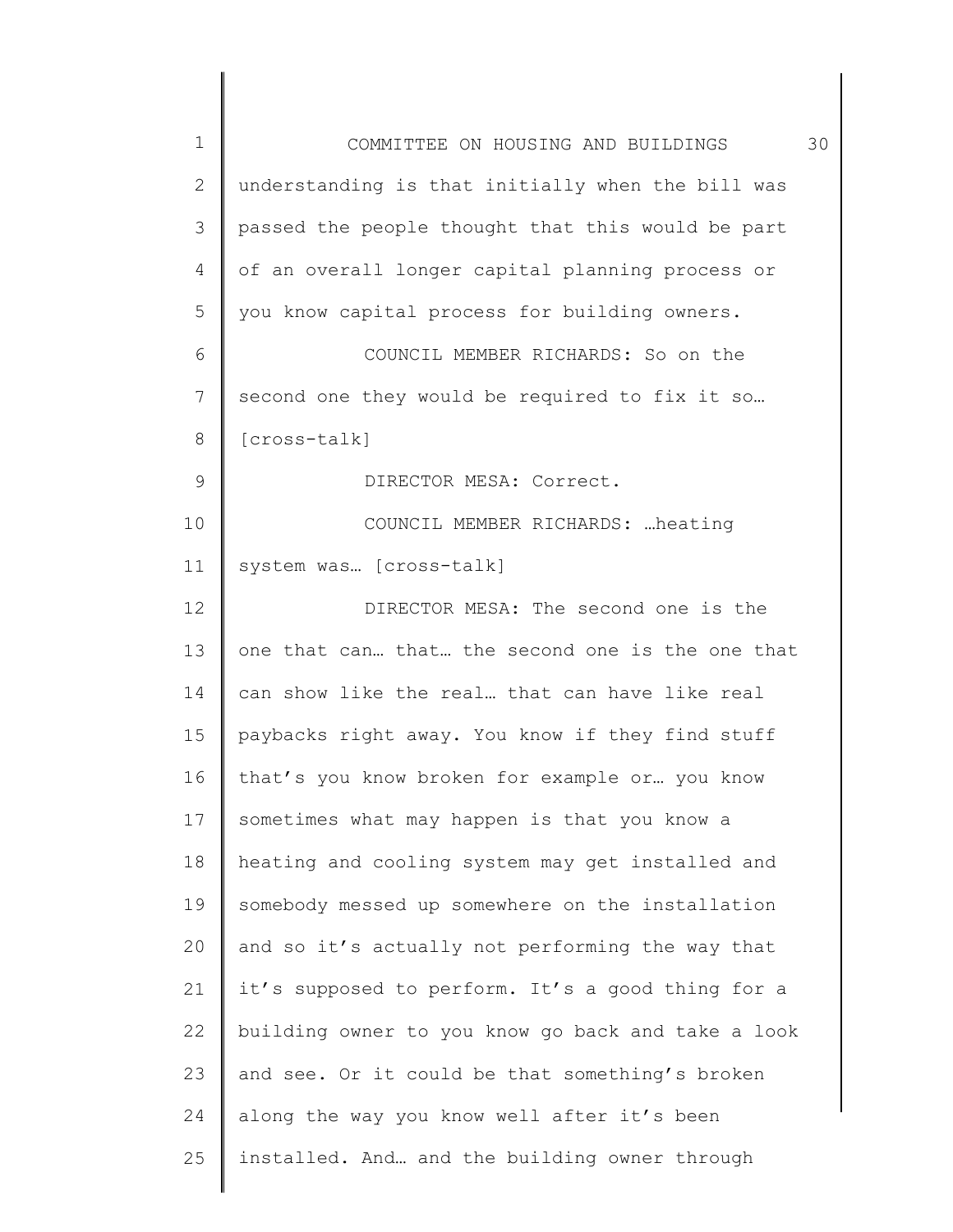| $\mathbf 1$ | 31<br>COMMITTEE ON HOUSING AND BUILDINGS            |
|-------------|-----------------------------------------------------|
| 2           | retrocommissioning can see you know what it is that |
| 3           | you know really could be fixed or improved or       |
| 4           | tweaked or you know anything like that. So it's     |
| 5           | pretty useful tool.                                 |
| 6           | COUNCIL MEMBER RICHARDS: So the they                |
| 7           | would report this to the Department of Buildings    |
| 8           | [cross-talk]                                        |
| 9           | DIRECTOR MESA: Yeah.                                |
| 10          | COUNCIL MEMBER RICHARDS:  of course                 |
| 11          | through through the filing so                       |
| 12          | DIRECTOR MESA: Yeah.                                |
| 13          | COUNCIL MEMBER RICHARDS:  they would                |
| 14          | show if they fixed whatever the problem was. They   |
| 15          | would that would have [cross-talk]                  |
| 16          | DIRECTOR MESA: That's a good question.              |
| 17          | I have to go back and and double check and make     |
| 18          | sure that there's a way to that they do that. But   |
| 19          | that's a so okay I'm being told yes they do have    |
| 20          | to fix it and that that is enforced.                |
| 21          | COUNCIL MEMBER RICHARDS: Okay. So let's             |
| 22          | just go through cost pretty quick. Can you just go  |
| 23          | through because I I saw in your testimony you said  |
| 24          | it can range from 15,000 to over 100,000 dollars    |
| 25          | depending on the size of the building and the       |
|             |                                                     |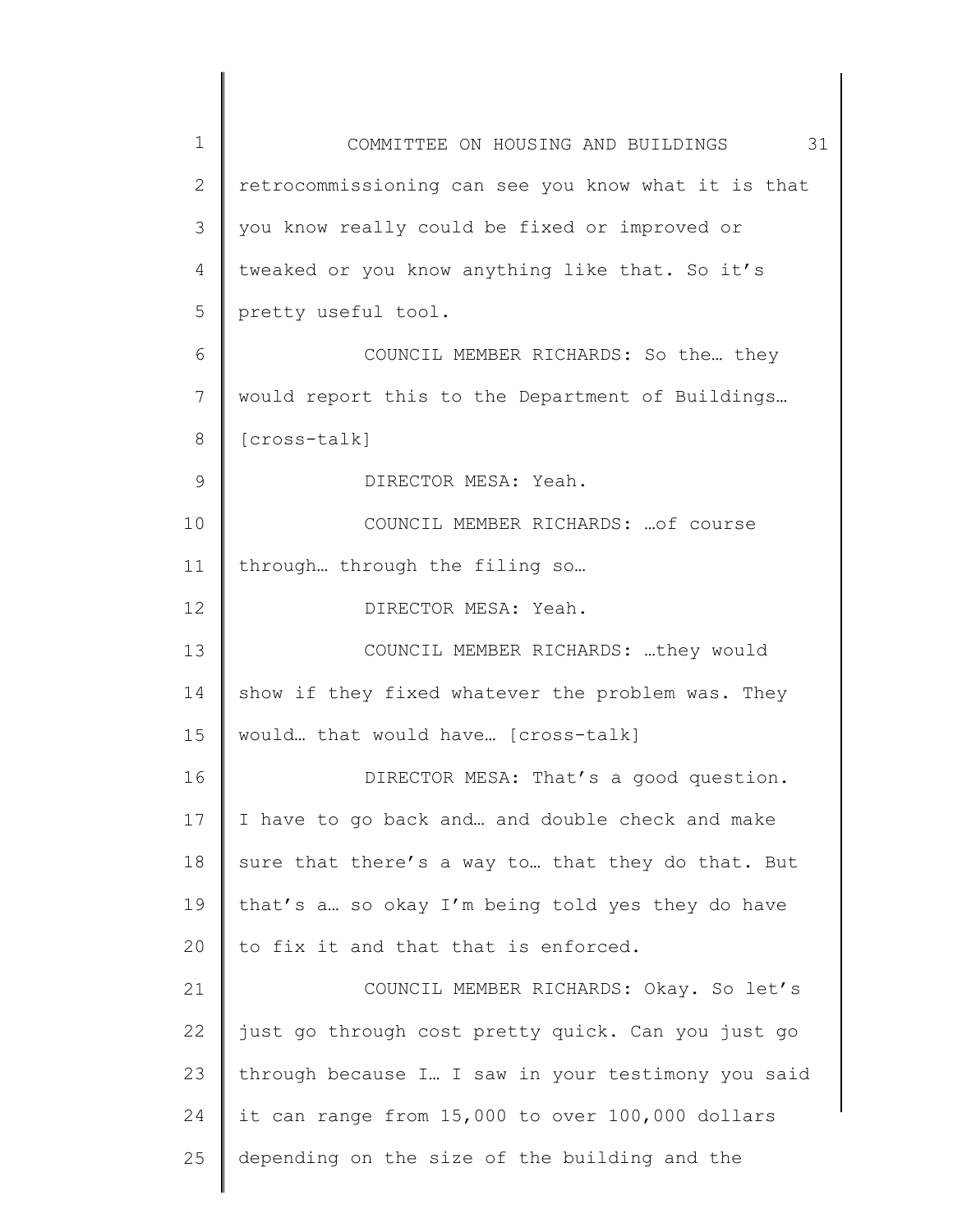| $\mathbf 1$  | 32<br>COMMITTEE ON HOUSING AND BUILDINGS            |
|--------------|-----------------------------------------------------|
| $\mathbf{2}$ | complexity. But you also said that as we all know   |
| 3            | that you know by making your building more energy   |
| 4            | efficient you obviously would generate savings      |
| 5            | which are probably pay these things off in          |
| 6            | particular depending on the building. So can you    |
| 7            | just go through cost a little bit? I know you can't |
| $\,8\,$      | give us [cross-talk]                                |
| $\mathsf 9$  | DIRECTOR MESA: Yeah it's hard to do                 |
| 10           | [cross-talk] because they're so it's hard to do     |
| 11           | because it's it really it's like so one off you     |
| 12           | know with buildings. But                            |
| 13           | COUNCIL MEMBER RICHARDS: Well just give             |
| 14           | us an example if you can.                           |
| 15           | DIRECTOR MESA: I mean I'm just thinking             |
| 16           | about you mean overall on the on like the           |
| 17           | heating I mean it just depends on the size of the   |
| 18           | building and the complexity of the system and the   |
| 19           | age of the building and the age of the system. So   |
| 20           | for example you could have a building that's not    |
| 21           | really ever been well maintained that has you know  |
| 22           | a boiler that's gotten way out of calibration. And  |
| 23           | at the same time it has air conditioning that kicks |
| 24           | in you know when the temperature gets at above you  |
| 25           | know a certain point. And so you can have both of   |
|              |                                                     |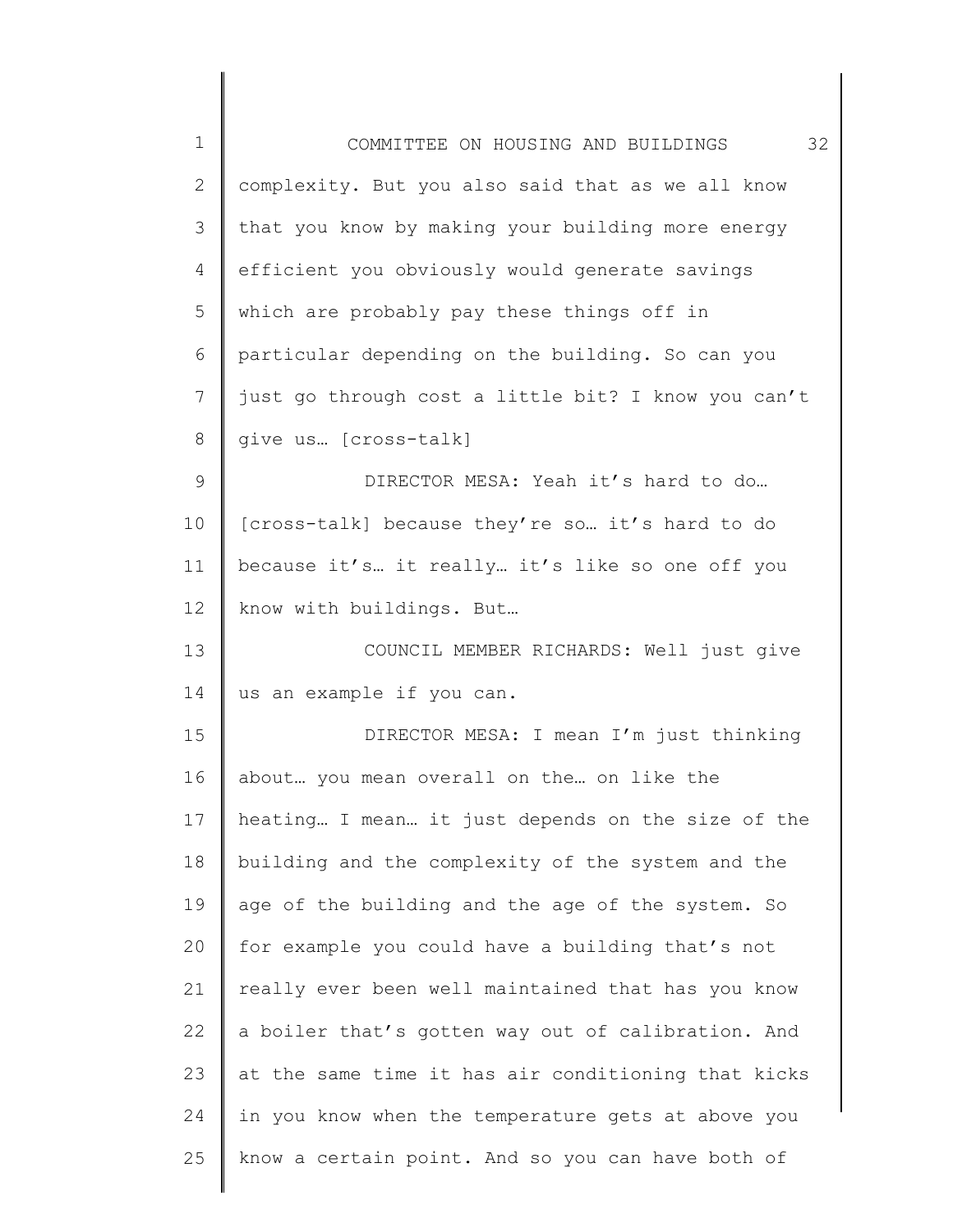1 2 3 4 5 6 7 8 9 10 11 12 13 14 15 16 17 18 19 20 21 22 23 24 25 COMMITTEE ON HOUSING AND BUILDINGS 33 things conceivably. And I've seen this in buildings you know that you have both of these systems running at the same time. Whatever season of the year. And if you have something like retrocommissioning you can… you know you can fix that. But it can be… but you can also have systems that you know say somebody buys a building that has not been well maintained for many years and these systems are incredibly old and it can just cost a lot to you know fix this stuff. And the payback periods are going to be different depending on the use of the building and the number of tenants and so forth and the… you know whether it's commercial, whether it's... how the... and how the energy bills are calculated. So some cases you're going to get a really quick payback period and other cases it's going to be you know much much longer. COUNCIL MEMBER RICHARDS: So how much would an energy audit cost on average? DIRECTOR MESA: 25 to 50 cents a square foot. COUNCIL MEMBER RICHARDS: Okay so 25… 50… And you… that that is too much of a hardship on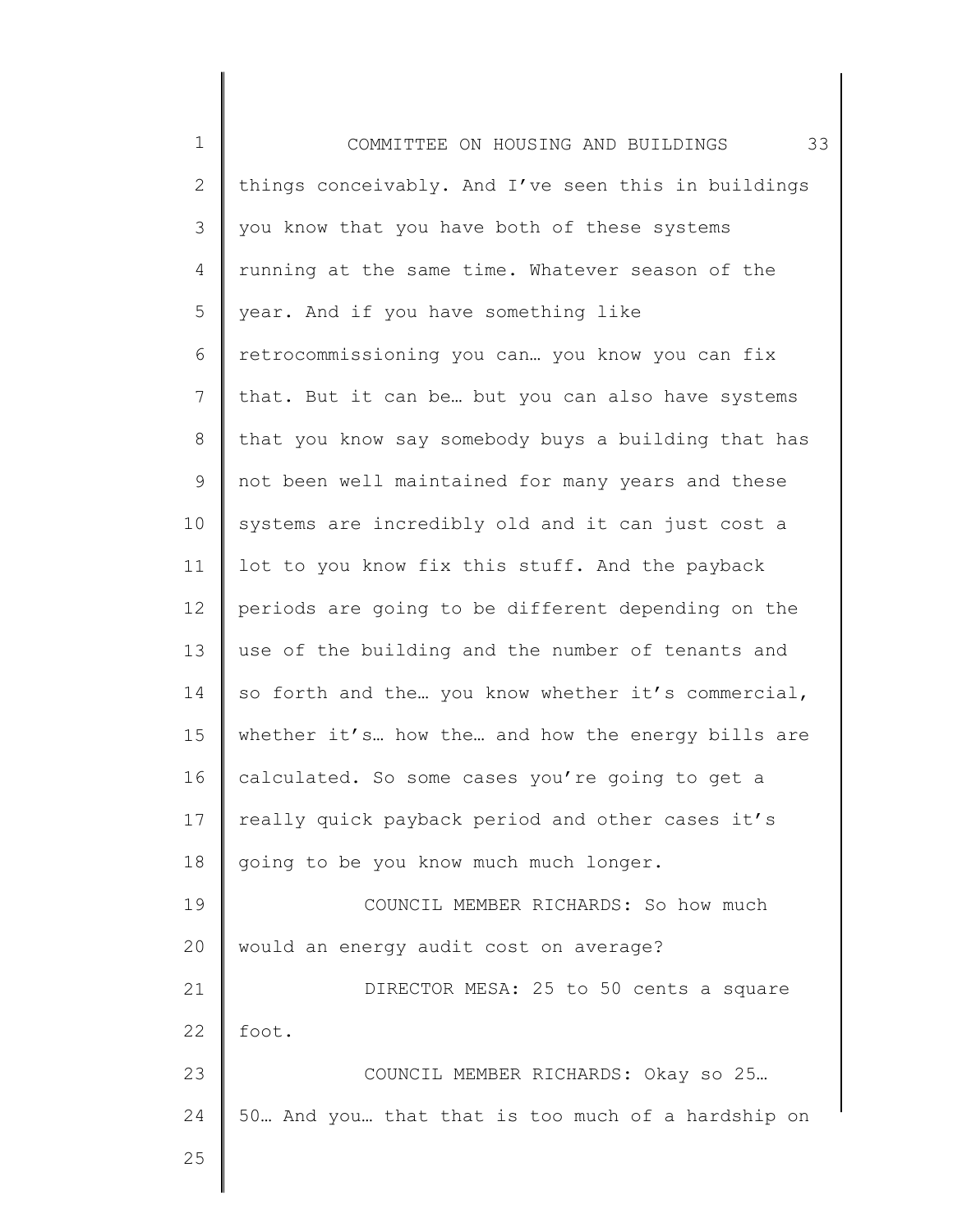| $\mathbf 1$  | 34<br>COMMITTEE ON HOUSING AND BUILDINGS            |
|--------------|-----------------------------------------------------|
| $\mathbf{2}$ | buildings to be able building owners to be able to  |
| 3            | do an energy audit every five years?                |
| 4            | DIRECTOR MESA: The  on the energy                   |
| 5            | audit. It depends on the building.                  |
| 6            | COUNCIL MEMBER RICHARDS: Okay.                      |
| 7            | DIRECTOR MESA: It's just these are                  |
| $\,8\,$      | these are more like possibilities. These are more   |
| 9            | this is like as a as a you know an effort to say    |
| 10           | like you know this is these are areas where we can  |
| 11           | maybe tweak things and then you know improve stuff  |
| 12           | or whatever and address some of the stuff.          |
| 13           | COUNCIL MEMBER RICHARDS: And  so would              |
| 14           | you say that ten years is sufficient at this        |
| 15           | moment. And I I guess I'm saying that because the   |
| 16           | pope has said today that you know we should move in |
| 17           | a very aggressive state when we're looking to       |
| 18           | address climate change and we know that buildings   |
| 19           | are obviously the number one emitter for for        |
| 20           | carbon emissions                                    |
| 21           | DIRECTOR MESA: Right.                               |
| 22           | COUNCIL MEMBER RICHARDS:  in the city.              |
| 23           | So is 10 years would you say when I have more gray  |
| 24           | hair in ten years is that adequate enough time      |
| 25           |                                                     |
|              |                                                     |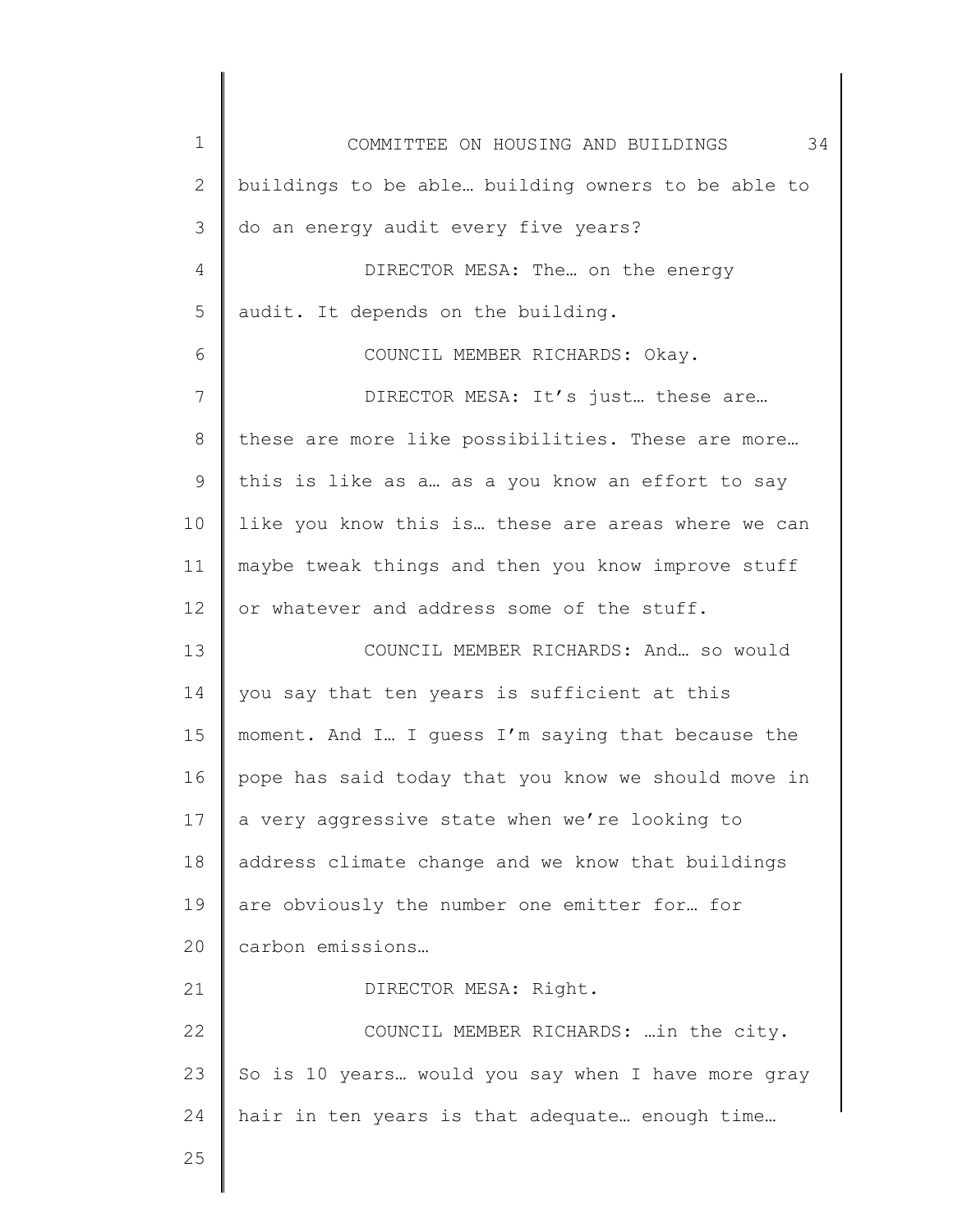1 2 3 4 5 6 7 8 9 10 11 12 13 14 15 16 17 18 19 20 COMMITTEE ON HOUSING AND BUILDINGS 35 adequate time for… for buildings to… to do audits? Should we wait… [cross-talk] DIRECTOR MESA: It's… I mean I think we can talk about you know the… you know what's the right year or something. It's more a matter of what's the best way to allocate scarce resources to get the biggest you know environ… or to… the biggest greenhouse gas emissions reductions you know. So it may be that there are different strategies for different building types depending on their age and so forth. That's part of the work that's ongoing now with the Technical Working Group is to figure out like what are the really… where do we want to put you know our investment in these buildings to get us the… the best return on… you know on these investments and the most effective ways of bringing down greenhouse gas emissions. You know so I think it's just… I think it's that. It's not… I mean we are all in favor obviously of being

22 23 24 25 emissions. It's more a matter of you know really what's the best way to do it. COUNCIL MEMBER RICHARDS: And then… [cross-talk]

aggressive about bringing down greenhouse gas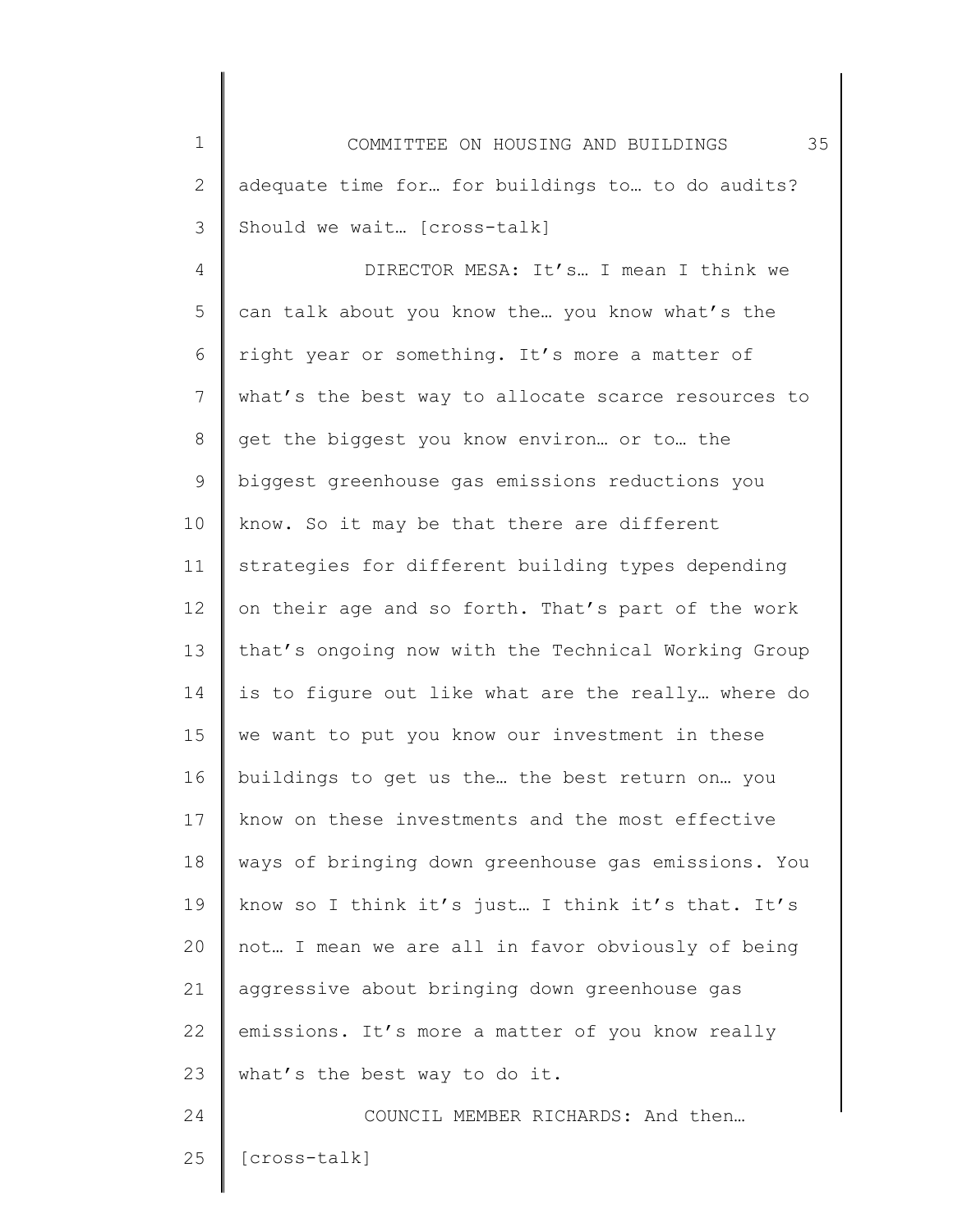| $\mathbf 1$    | 36<br>COMMITTEE ON HOUSING AND BUILDINGS           |
|----------------|----------------------------------------------------|
| $\mathbf{2}$   | DIRECTOR MESA: And which is why I say              |
| $\mathfrak{Z}$ | like the retrocommissioning is that's pretty       |
| $\overline{4}$ | useful information for building owners to have and |
| 5              | they're required to do it. You know whereas the    |
| 6              | energy audits as they're building wide they may be |
| 7              | they may have different payback periods for        |
| 8              | different strategies that are you know are in      |
| $\mathsf 9$    | there.                                             |
| 10             | COUNCIL MEMBER RICHARDS: Mm-hmm. I'm               |
| 11             | going to wrap up in a second. Can we just speak    |
| 12             | about the Department of Buildings for a second? So |
| 13             | do you foresee any strain on the Department of     |
| 14             | Buildings if we were to to move towards five       |
| 15             | years? Do you see more strain? And would DOB need  |
| 16             | any additional resources obviously if there is a   |
| 17             | strain to ensure that these filings are are are    |
| 18             | occurring?                                         |
| 19             | DIRECTOR MESA: I'd say yes to both.                |
| 20             | COUNCIL MEMBER RICHARDS: Okay. And how             |
| 21             | much? Do we have a cost estimate or                |
| 22             | DIRECTOR MESA: We can get you that.                |
| 23             | COUNCIL MEMBER RICHARDS: And do we know            |
| 24             | how many people actually are in in particular the  |
| 25             |                                                    |
|                |                                                    |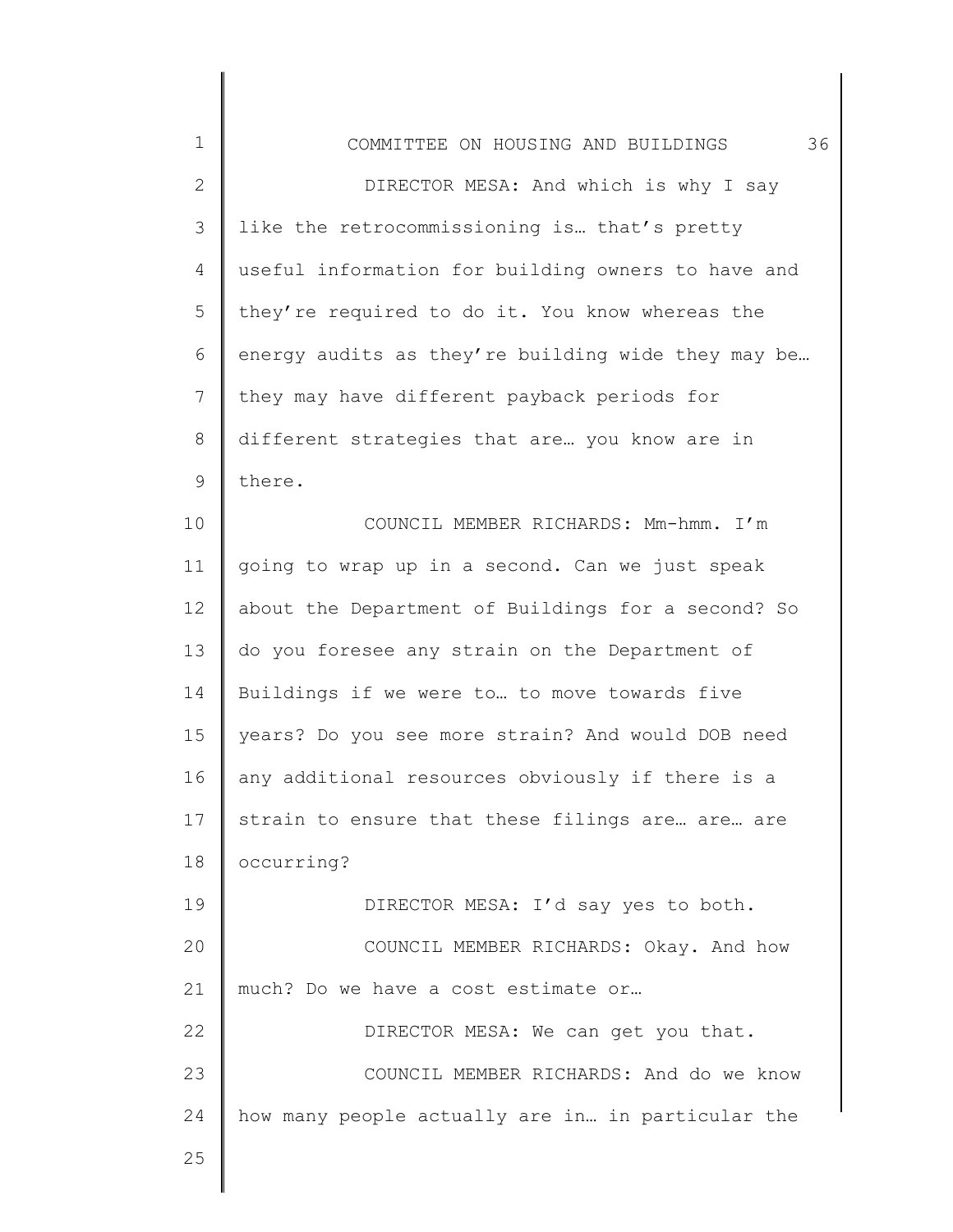1 2 3 4 5 6 7 8 9 10 11 12 13 14 15 16 17 18 19 20 21 22 23 24 COMMITTEE ON HOUSING AND BUILDINGS 37 audit division I'm sure doing this sort of work or tracking it now? Do we have a particular number? DIRECTOR MESA: I… I know it's not enough. COUNCIL MEMBER RICHARDS: Okay. It's not enough. Okay. Alrighty. And then I just… just… just my last question. So would… would the administration be open to obviously looking at… in particular new constructions coming up and… and… and obviously as we move forward pushing them towards a… a five year filing rather than a 10. And it... would that be something you're open to? DIRECTOR MESA: Maybe. COUNCIL MEMBER RICHARDS: Okay. Alrighty well… [cross-talk] DIRECTOR MESA: I mean generally it's a… you know we really like the direction you know that these are going. And we really appreciate your partnership on this because it's going to be critical for us to get the city you know even more quickly on these paths. So it's… it's terrific that you've come up with these and we really look forward to working with you to get it going.

25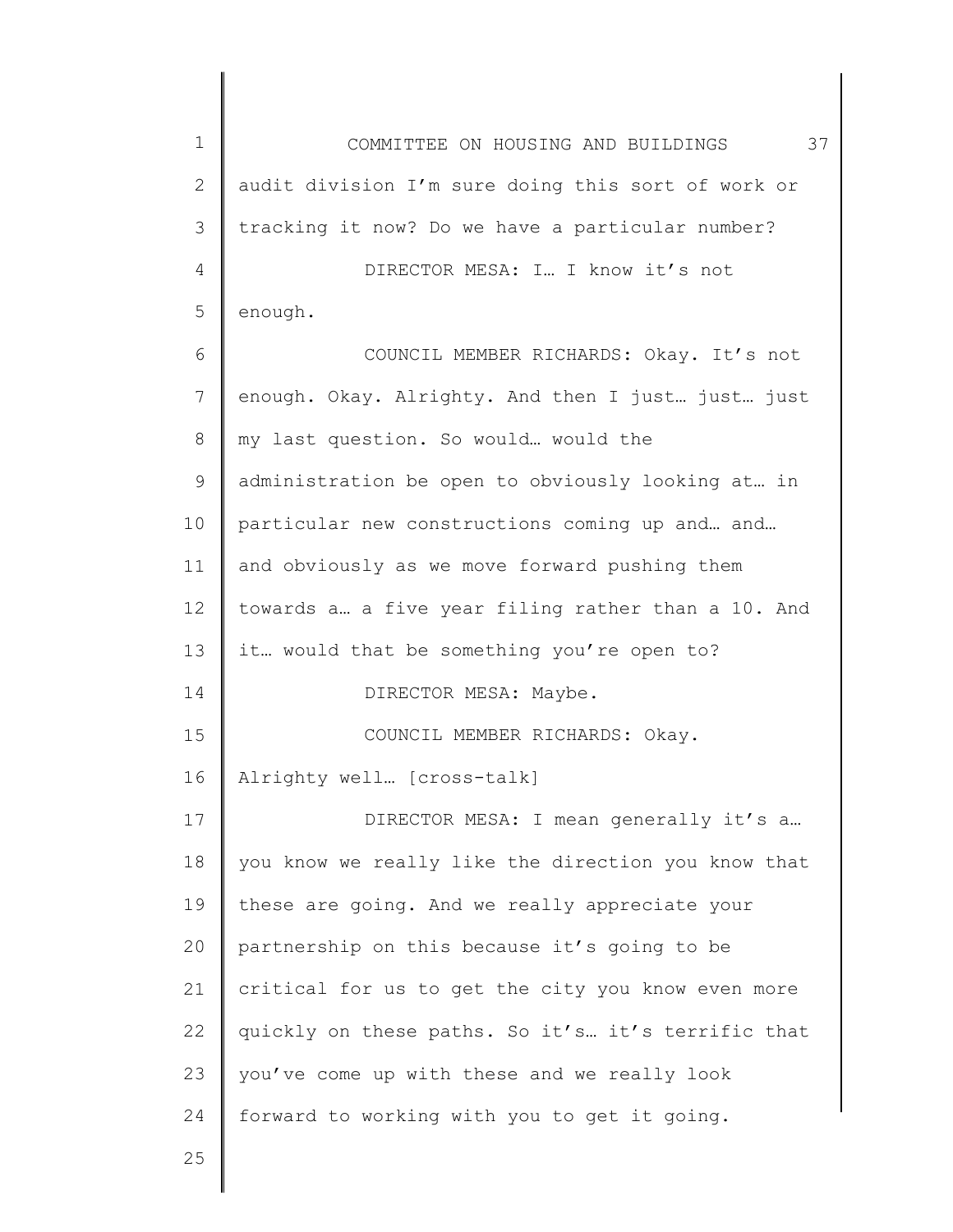| $\mathbf 1$     | 38<br>COMMITTEE ON HOUSING AND BUILDINGS            |
|-----------------|-----------------------------------------------------|
| $\overline{2}$  | COUNCIL MEMBER RICHARDS: Thank you                  |
| 3               | Nilda. Thank you Mr. Chairman.                      |
| 4               | CHAIRPERSON WILLIAMS: Thank you. We                 |
| 5               | have a one person sign up for questions. Council    |
| 6               | Member Torres are you ready? And then I'll have     |
| 7               | some follow-up questions and then that'll be it. We |
| 8               | been we were joined by Council Member Wills         |
| 9               | briefly and we're also joined by Council Member     |
| 10              | Levine.                                             |
| 11              | COUNCIL MEMBER TORRES: How are you                  |
| 12 <sup>°</sup> | Commissioner?                                       |
| 13              | DIRECTOR MESA: I am well. How are you               |
| 14              | Councilman [cross-talk]                             |
| 15              | COUNCIL MEMBER TORRES: So I just want               |
| 16              | you to elaborate on on what you see as the what     |
| 17              | could be the unintended consequences of Intro 721A. |
| 18              | So do you have has the administration have some     |
| 19              | sense of what kind of impact it would have on       |
| 20              | affordable housing development?                     |
| 21              | DIRECTOR MESA: Well right now there's               |
| 22              | a there's a separate and I believe there's going    |
| 23              | to be testimony you know later on [cross-talk]      |
| 24              | COUNCIL MEMBER TORRES: Yes.                         |
| 25              |                                                     |
|                 |                                                     |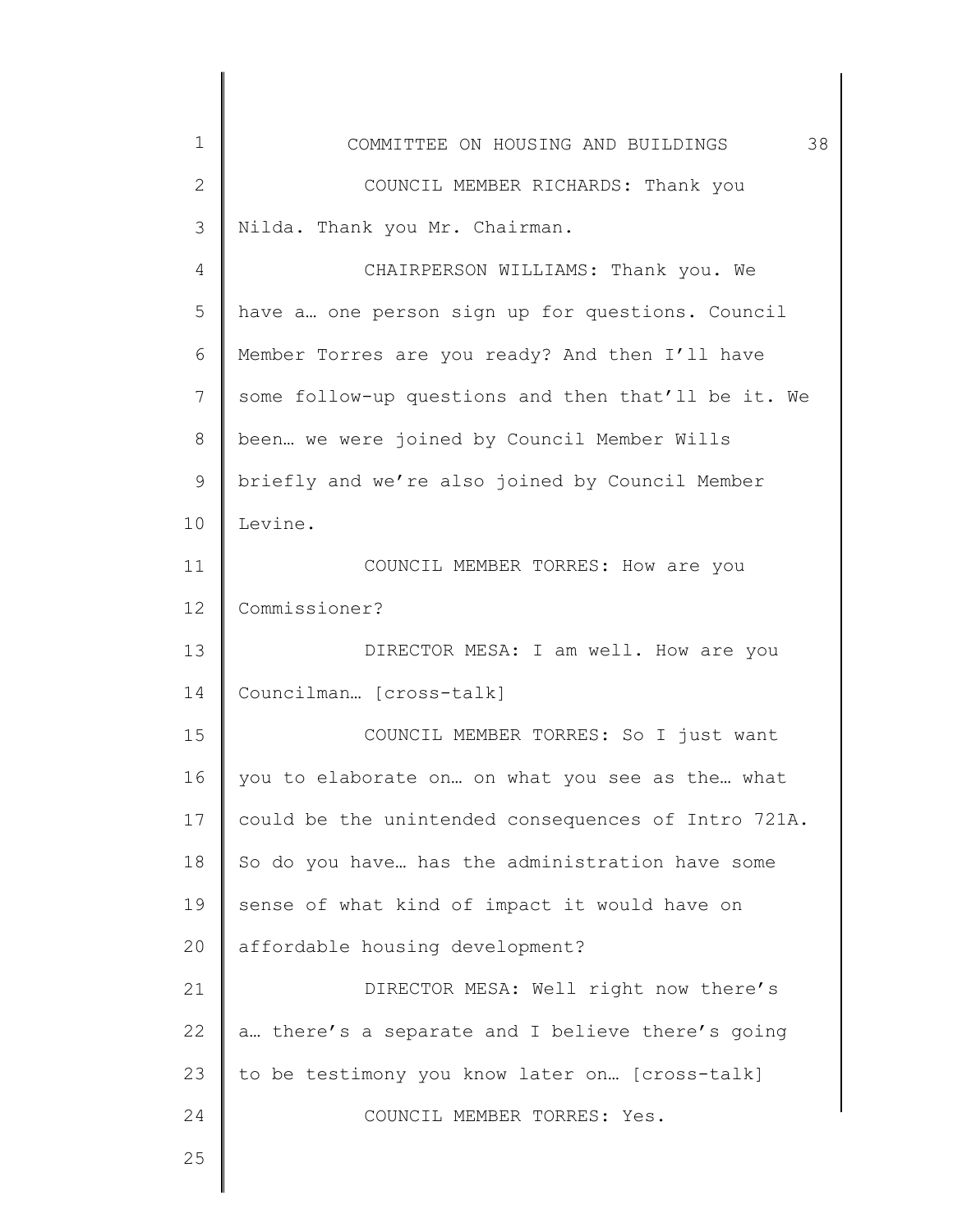| $\mathbf 1$    | 39<br>COMMITTEE ON HOUSING AND BUILDINGS           |
|----------------|----------------------------------------------------|
| $\overline{2}$ | DIRECTOR MESA: this. But there is a a              |
| 3              | system that's been developed that's focused on     |
| 4              | affordable housing and is meant to provide         |
| 5              | environmental benefits along with being cost       |
| 6              | effective. So because that's that's sort of at the |
| 7              | nub of the construction you know a lot of          |
| 8              | affordable housing. So I will leave it to them and |
| 9              | also to Chair Williams about                       |
| 10             | [pause]                                            |
| 11             | COUNCIL MEMBER TORRES: Okay. Thank you.            |
| 12             | DIRECTOR MESA: Yeah.                               |
| 13             | CHAIRPERSON WILLIAMS: Thank you. Just a            |
| 14             | couple of more questions. The first in your        |
| 15             | testimony I believe it was on 701 you you may      |
| 16             | you mentioned that making compliance would be very |
| 17             | difficult based on the technology currently        |
| 18             | available. We were trying to figure out if it's    |
| 19             | difficult why are at least two percent of the      |
| 20             | buildings doing it.                                |
| 21             | DIRECTOR MESA: I don't know that                   |
| 22             | they're using that technology to measure it. I     |
| 23             | think it's sort of like a happy coincidence you    |
| 24             | know that as it turns out that you know they're at |
| 25             | that point. But there are so some of this is is    |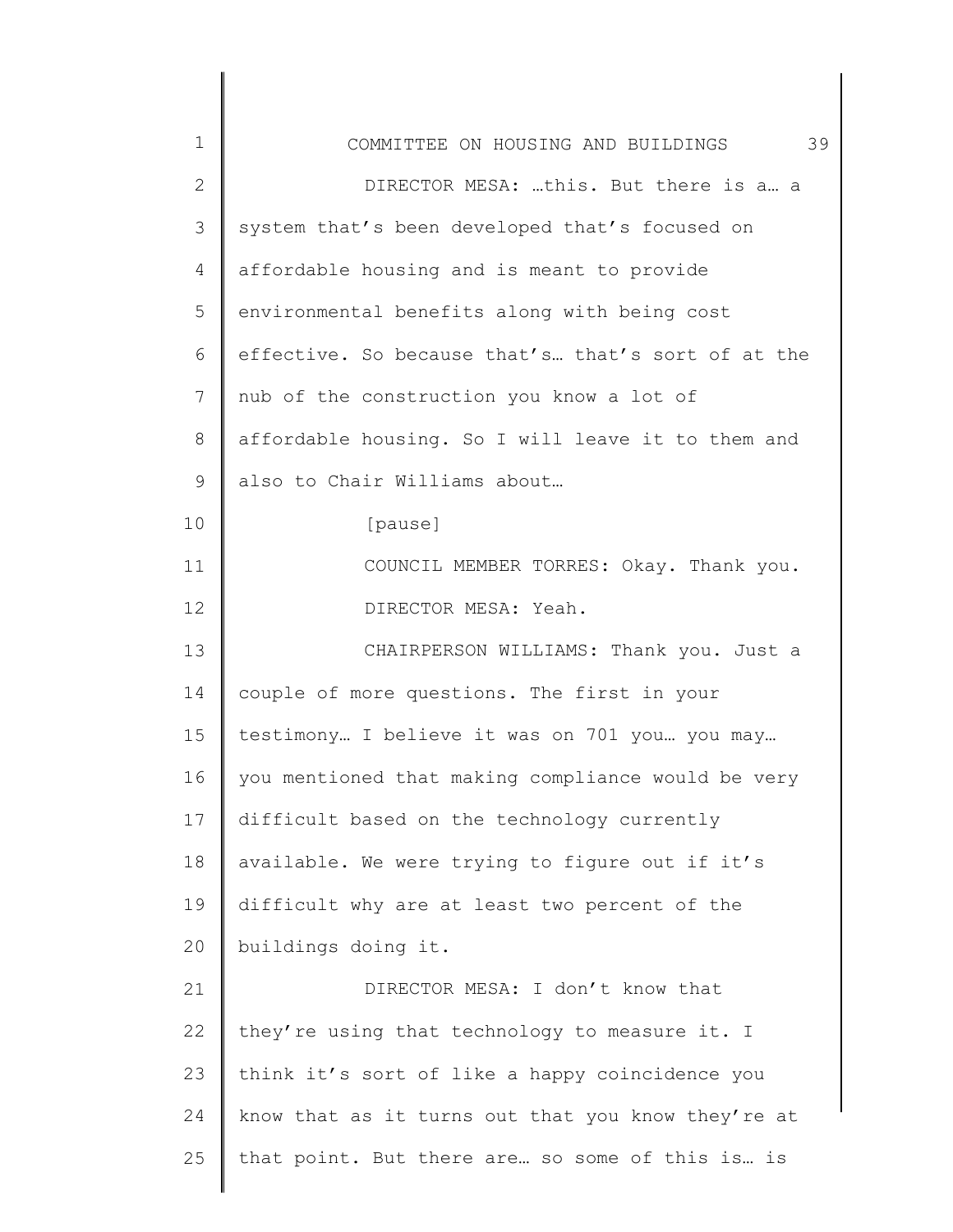1 2 3 4 5 6 7 8 9 10 11 12 13 14 15 16 17 18 19 20 21 22 23 24 25 COMMITTEE ON HOUSING AND BUILDINGS 40 work that's now being studied by our technical working group. And you know we… we've got the engineering firm that's you know really helping us trying to work through all of these building typologies. And you know some of it's a matter of we don't quite have all the data that we need yet on this. But you know that's the work of this group. CHAIRPERSON WILLIAMS: Also on 701 for new buildings will this get us where we need to get to for 80 by 50? DIRECTOR MESA: Not entirely, no it wouldn't. But it's a… it would be an important… you know this… these kinds of approaches are important steps to get there. CHAIRPERSON WILLIAMS: And a similar question for 721 would it help the city make its goal by 80 50? DIRECTOR MESA: Yeah it would certainly help us get there but it's not… you know every… everything has a role to play but there's no silver bullet when it comes to reaching 80 by 50. So… which is why we included you know solid waste. And when we came out with One NYC we included solid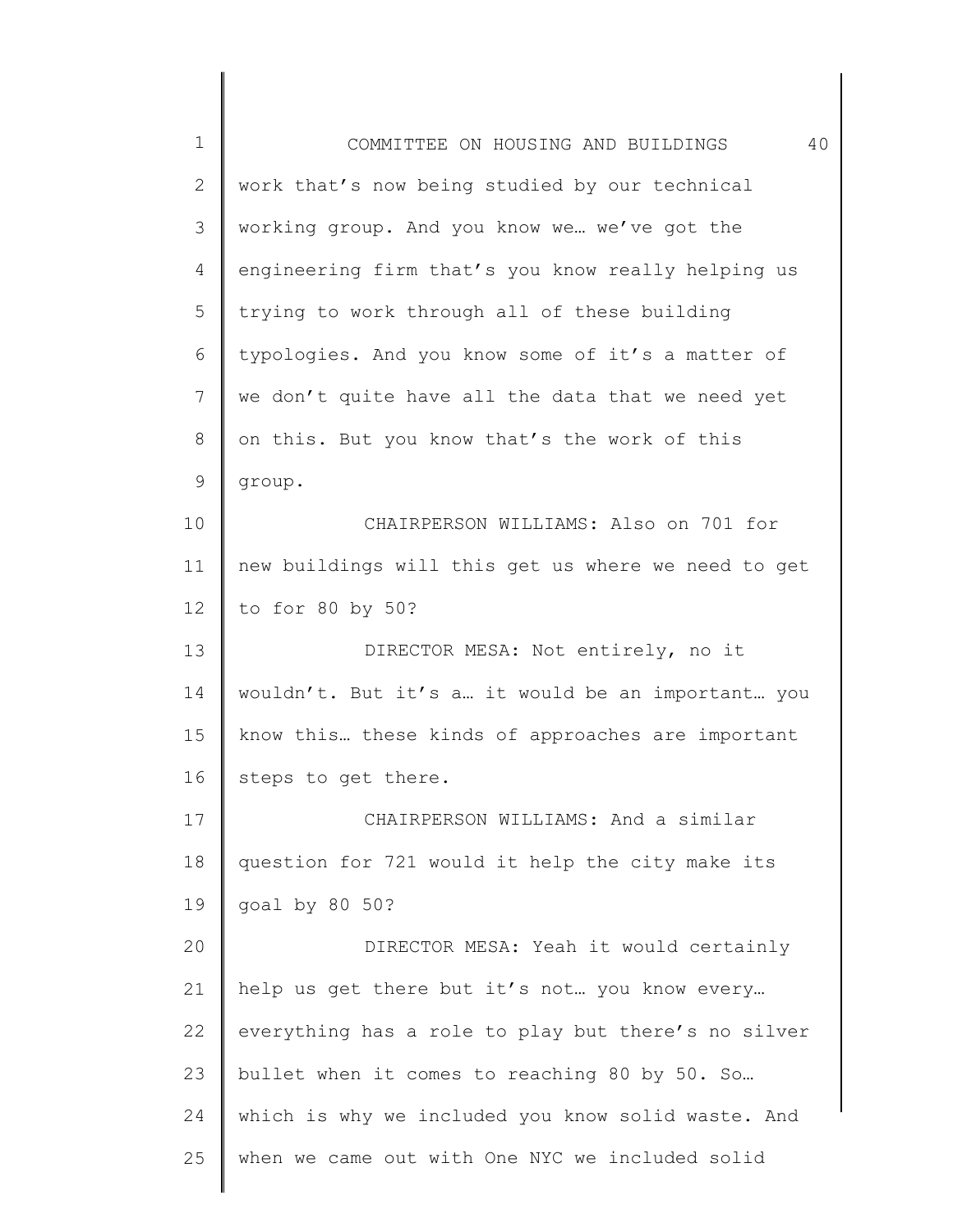| $\mathbf 1$  | 41<br>COMMITTEE ON HOUSING AND BUILDINGS            |
|--------------|-----------------------------------------------------|
| $\mathbf{2}$ | waste and transportation and the electric grid or   |
| 3            | I should say the the energy system really in all    |
| 4            | of that. Because it's going to take all of these    |
| 5            | sectors together to get us to 80 by 50.             |
| 6            | CHAIRPERSON WILLIAMS: Alright well                  |
| 7            | that's all the questions for me. So I want to thank |
| $8\,$        | you so much for coming taking our questions and     |
| $\mathsf 9$  | for your testimony and for your partnership.        |
| 10           | DIRECTOR MESA: Thank you very much. And             |
| 11           | look forward to working with you.                   |
| 12           | CHAIRPERSON WILLIAMS: Same here. The                |
| 13           | next panel we have up Laurie Kerr from Urban Green  |
| 14           | Council and Mr. or Mrs. Parikh from NYSERDA. Okay.  |
| 15           | You're you're oh yeah. And the panel after this     |
| 16           | will be Stas Zakurtz Zukurtski Zakrzewski, sorry,   |
| 17           | from NYPH, Ken Levenson from NYPH New York Passive  |
| 18           | House, and Buck Moorhead from New York Passive      |
| 19           | House will be on the panel following this one.      |
| 20           | Thank you. Can you both raise your right hand       |
| 21           | please. Do you affirm to tell the truth, the whole  |
| 22           | truth, and nothing but the truth in your testimony  |
| 23           | before this committee and to respond honestly to    |
| 24           | Council Member questions? We'll put when he gets a  |
| 25           |                                                     |
|              |                                                     |

25

║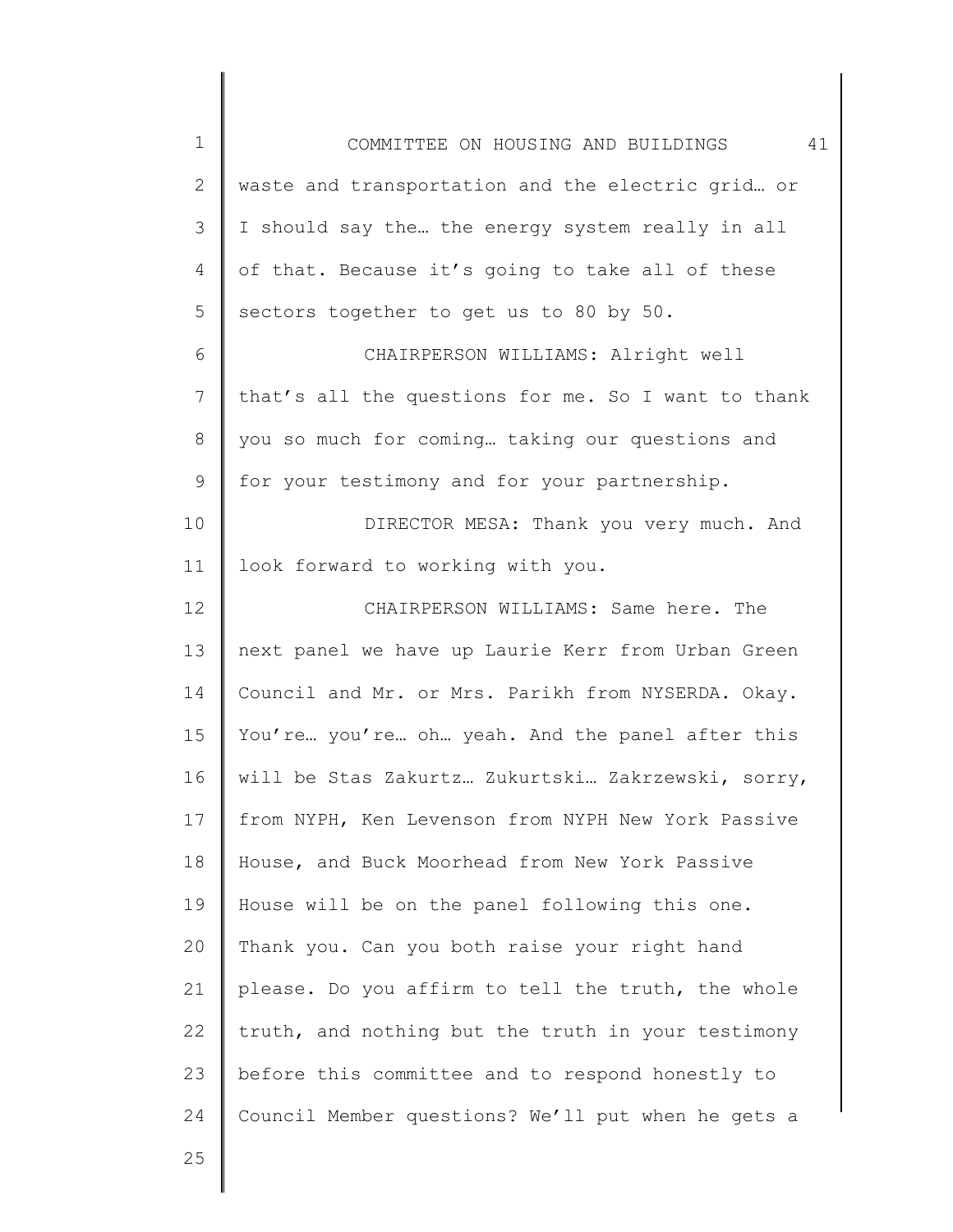1 2 3 4 5 6 7 8 9 10 11 12 13 14 15 16 17 18 19 20 21 22 23 24 25 COMMITTEE ON HOUSING AND BUILDINGS 42 chance three minutes on the clock for your testimony. And you can begin at your convenience. LAURIE KERR: Good morning Chairperson Williams and members of the committee. I am Laurie Kerr, the Director of Policy for the Urban Green Council. And I am testifying in favors of Intros 701A and 721A. Regarding Intro 701A; to achieve 80 by 50 our calculations indicate that new buildings in the city of New York will need to use roughly 65 percent less energy than similar buildings do now. To achieve this large scale transformation, we need much more experience creating low energy buildings. With that in mind we offer four ideas for improvement of this bill. We would anchor the definition of low energy building to measured energy use starting by cutting energy use in half and stepping that up to a 65 percent reduction. To give some alternative pathways for our complex buildings we would define a low inner building… energy building as either using half as much energy as the current average for the type, using 60 percent less energy than a similar building modeled by…, or to be certified Passive House. An Urban Green analysis indicates that the two metrics… the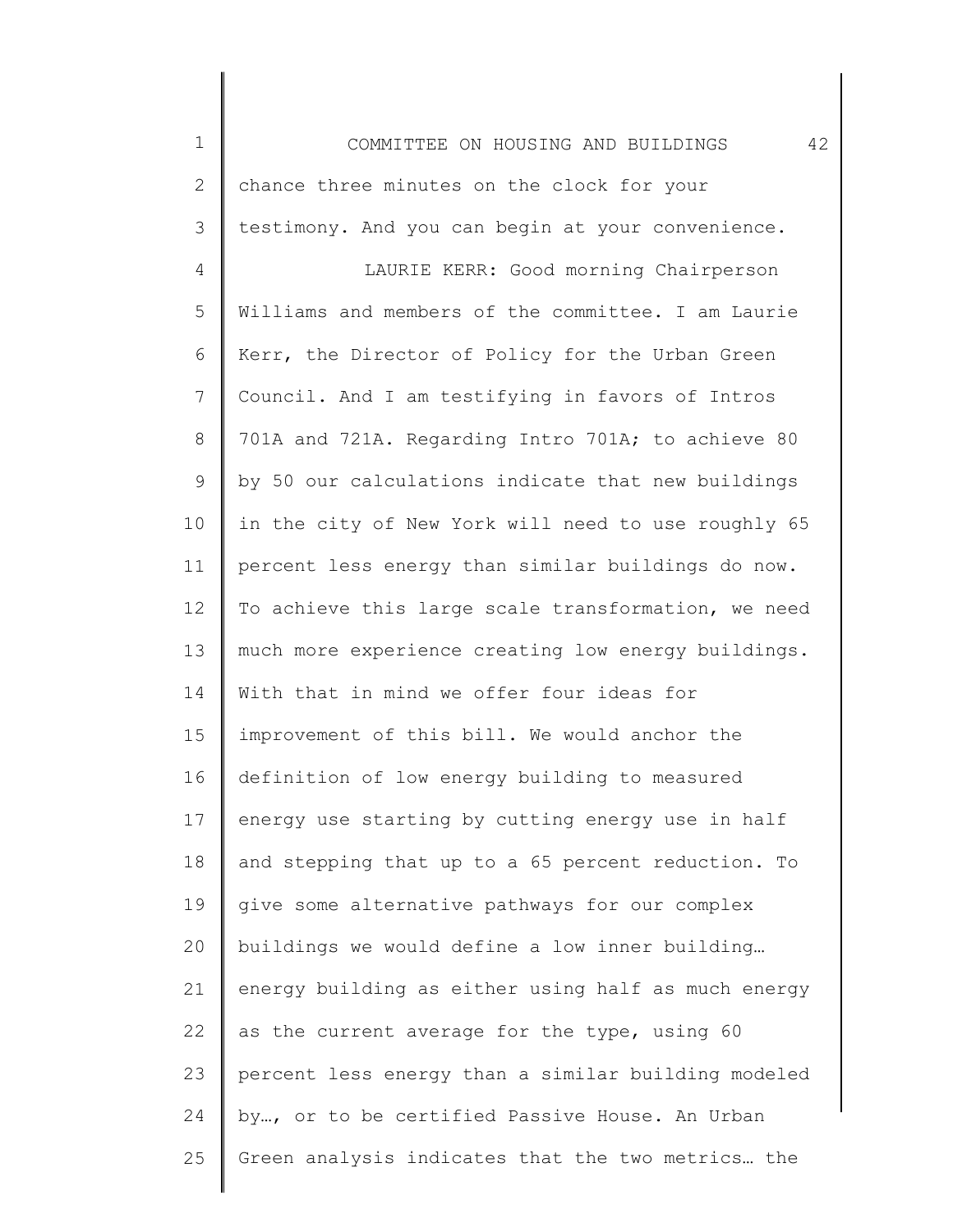1 2 3 4 5 6 7 8 9 10 11 12 13 14 15 16 17 18 19 20 21 22 23 24 25 COMMITTEE ON HOUSING AND BUILDINGS 43 98<sup>th</sup> percentile metric currently in the 50 percent energy reduction would create pretty similar targets but we think that the 50 percent definition is more statistically robust when making a clearer connection to 80 by 50 goals. Two, we propose Passive House pilots. Passive House has not been systematically refined for the complex range of building types that the city builds and no city buildings and no city buildings have yet been built to that standard. We need to learn whether the city's buildings could meet that standard and what issues might arise in terms of cost, schedule, availability of materials, procurement, labor, or design therefore we recommend a pilot program of four to five Passive House projects each year, each of different building type. Three, we would expand the reporting requirements regarding the low energy program in Section 5. Since the main benefit of having the city lead by example is to help the New York City community learn from the experience. Therefore, the reporting should include data about cost and performance, analysis of issues encountered, and policy recommendations for the city government and private sector. Four, we do not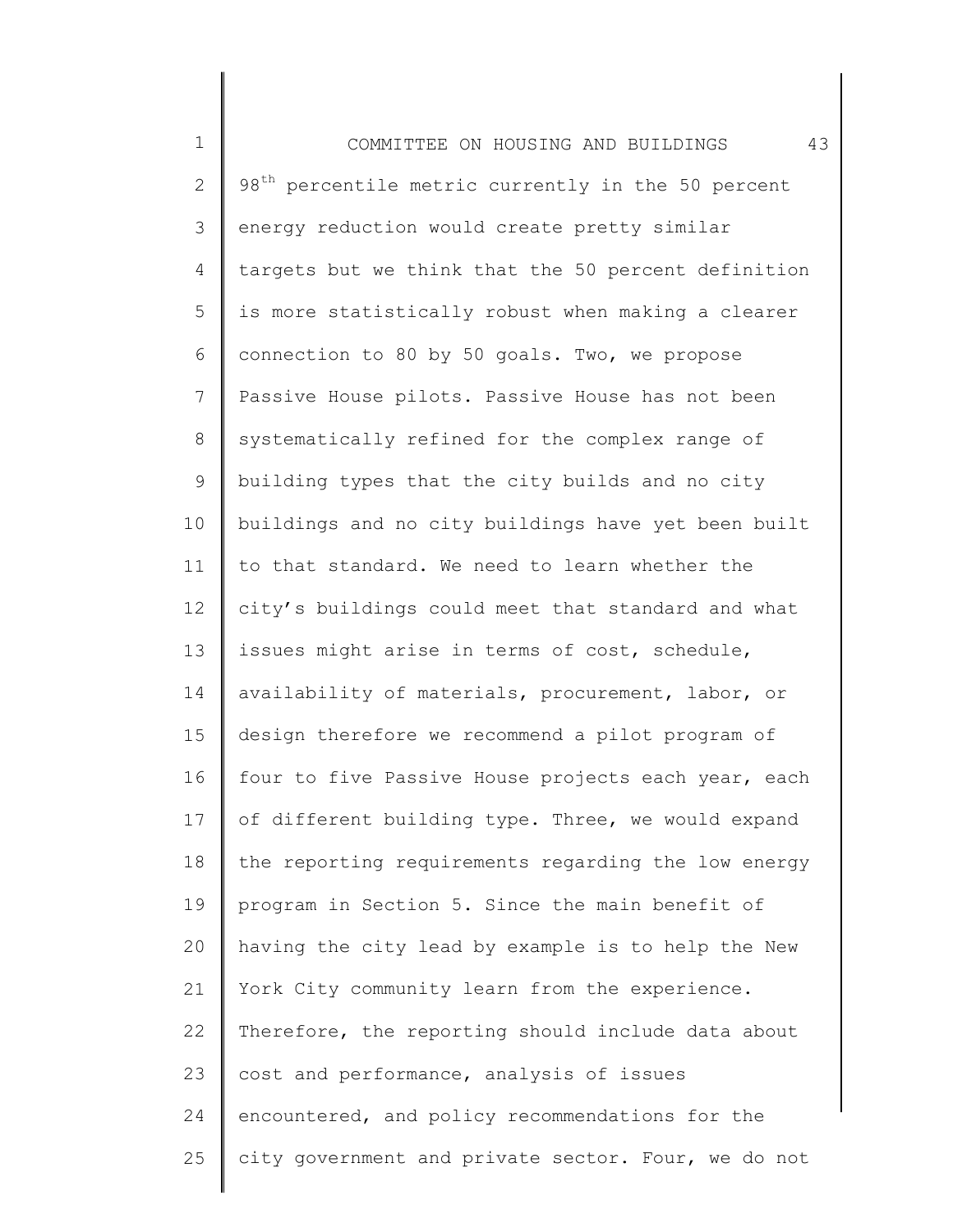1 2 3 4 5 6 7 8 9 10 11 12 13 14 15 16 17 18 19 20 21 22 23 24 25 COMMITTEE ON HOUSING AND BUILDINGS 44 think there need to be additional requirements for on-site energy generating buildings. On-site generation should be one of the strategies used to achieve the low energy targets preferentially requiring this strategy or any other specific strategy would increase cost without clear benefits. Regarding Intro 721A we fully support the numerous improvements to Local Law 86 in this intro. We think however that the law could be streamlined to make it easier and less costly without losing any impact. If low energy buildings are required as per 701-A meaning that buildings use 50 percent less energy there's no need to require B2I which require 20 percent improvements in the analysis of 25 percent improvements. Reconciling such complexities might argue for combining the two bills. Finally, the reporting requirements should be tied more directly to lead and any other information the city needs in order to decrease the time spent on unnecessary paperwork. Thank you. And I invite any questions. ASIT PARIKH: Hi. How are you. My name is Asit Parikh. I jotted down my background. Let me just elucidate you quickly. I am a NYSERDA partner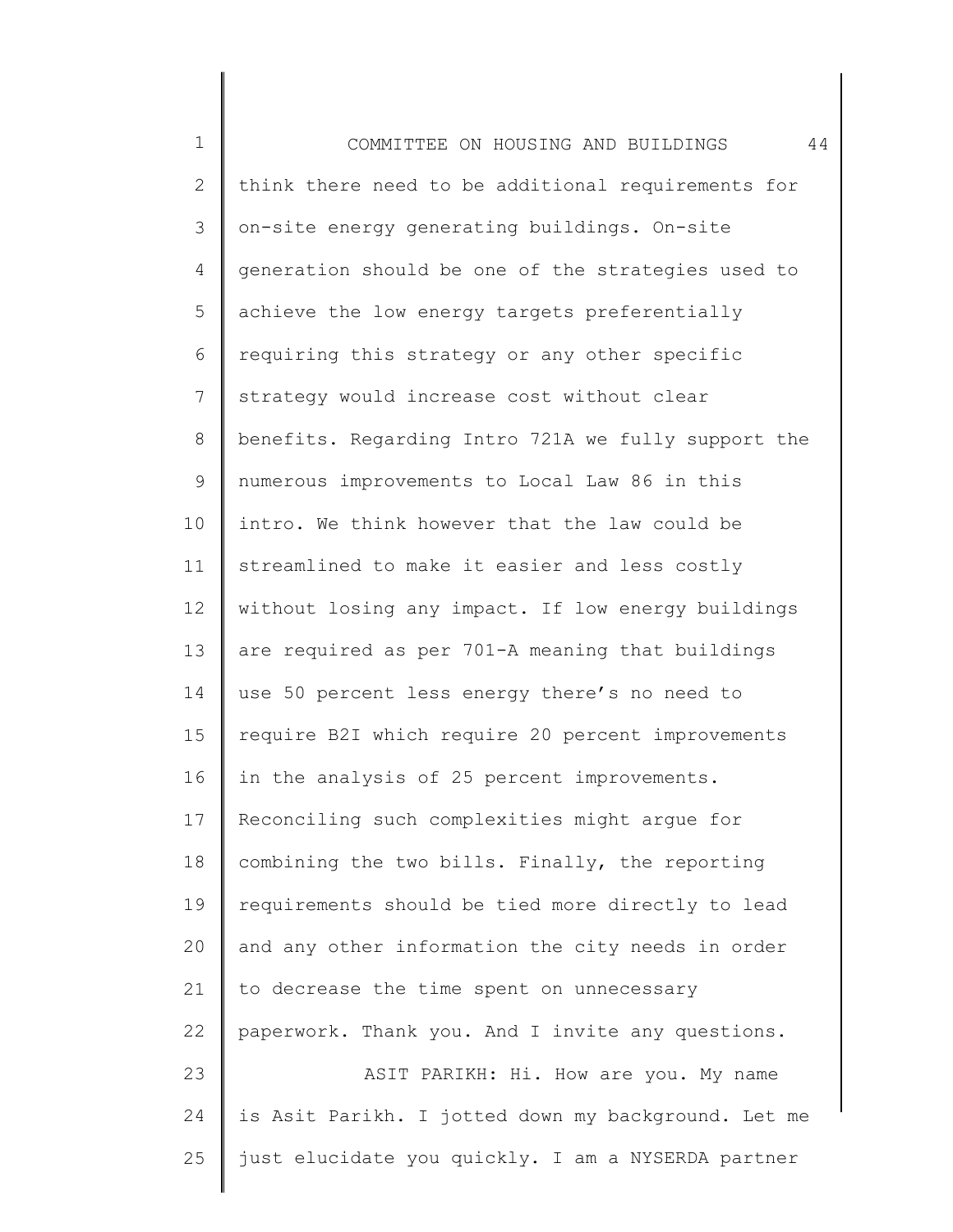1 2 3 4 5 6 7 8 9 10 11 12 13 14 15 16 17 18 19 20 21 22 23 24 25 COMMITTEE ON HOUSING AND BUILDINGS 45 for the Multi-Founded Performance Program with engineering architecture firm. I am the first engineering firm to be on the list since the program's inception since 2007. And I'm also a provider for the Local 84 and 87 program. I've retrofitted myself personally over 150 million square feet in New York City which by the way we charge five to seven cents per square foot, not 25 cents per square foot for the audit. One of the most critical components of the energy audit which wasn't mentioned earlier was a analysis of the utility bills. We start by looking at what the building is consuming. Then you go into the building and look for what those problem areas are. To add to my background, the firm I work with was A, started by my father who was at HPD for 28 years and retired as Assistant Commissioner under Ed Koch. And we also are the only… the designers of the only net zero energy affordable housing in the world which exists in New Orleans after hurricane Katrina in the lower  $9^{th}$  ward [sp?]. I am also a Passive House designer and experienced builder which is to say I put money in my own pocket and built my own Passive House out of my own savings.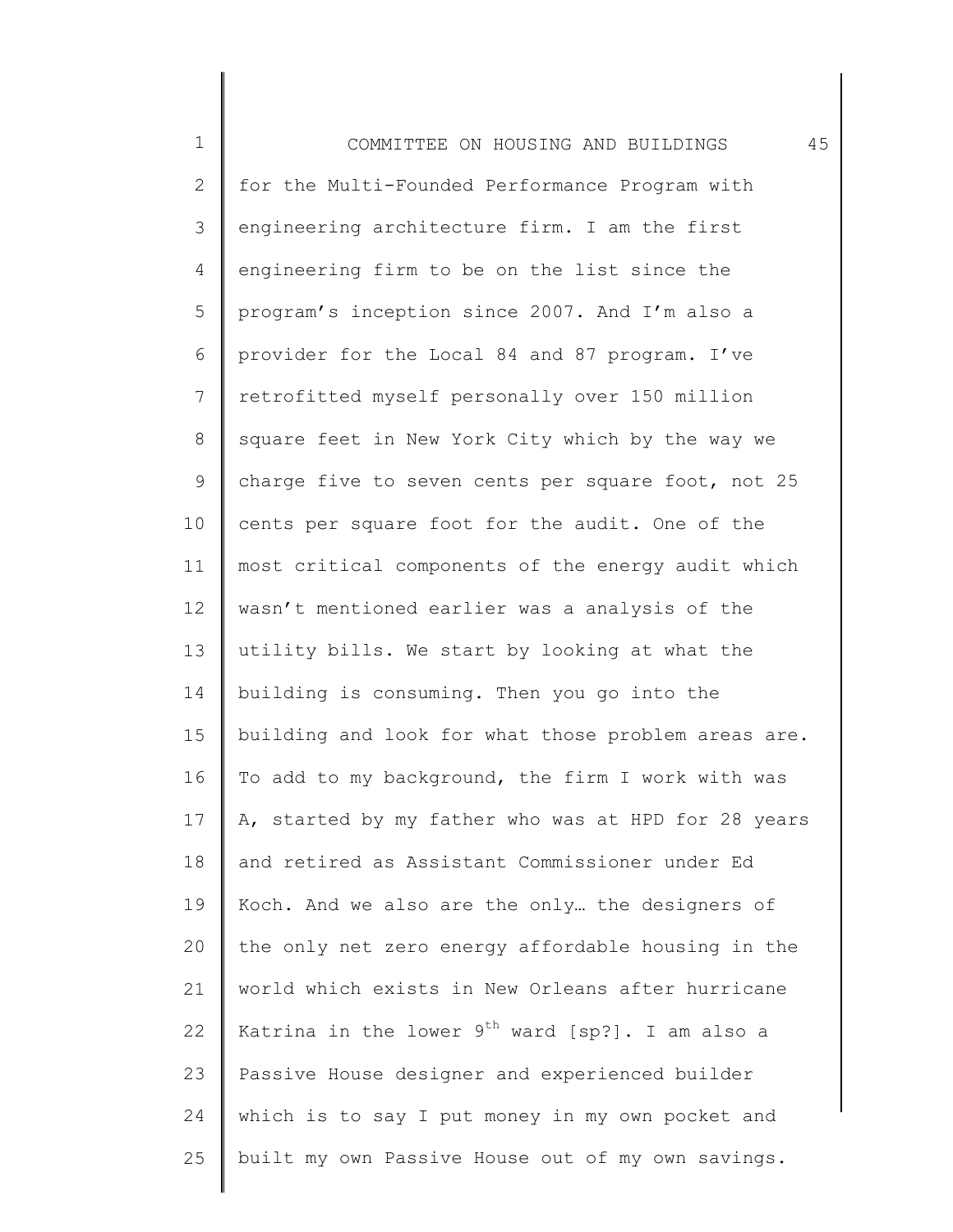| $\mathbf 1$    | 46<br>COMMITTEE ON HOUSING AND BUILDINGS            |
|----------------|-----------------------------------------------------|
| $\mathbf{2}$   | And I also get monthly at a bill I'm sorry a        |
| $\mathcal{S}$  | check, not a bill, from the electric company. It is |
| 4              | a positive energy Passive House that was a retrofit |
| 5              | new construction located right here in the New York |
| 6              | City area. Folks there's a lot of bad buildings out |
| $\overline{7}$ | there and there's a lot of buildings that are       |
| 8              | touted as green buildings, lead buildings, which    |
| 9              | are very very bad with energy performance. One      |
| 10             | example, One Bryant Park. It's tout it's a lead     |
| 11             | platinum building. It literally uses more energy    |
| 12             | per square foot than the 80-year-old empire state   |
| 13             | building. There's a divergence here that needs to   |
| 14             | made a distinction between a prescriptive standard  |
| 15             | like Lead which ends up creating a lot of           |
| 16             | complexity in the building, a lot of extra things   |
| 17             | that cost a lot of money but don't really deliver   |
| 18             | the goods. And there's a performance base standard  |
| 19             | like Passive House which I advocate strongly in     |
| 20             | favor of. It is not a complexity. It's as complex   |
| 21             | as a root cellar that was used generations ago to   |
| 22             | keep vegetables cool. It's as complex as the green  |
| 23             | house on the south side of your elementary school   |
| 24             | growing up. It's as complex as 4,000-year-old       |
| 25             | concrete structures in Asia that somehow in 110-    |
|                |                                                     |

 $\mathsf I$ ║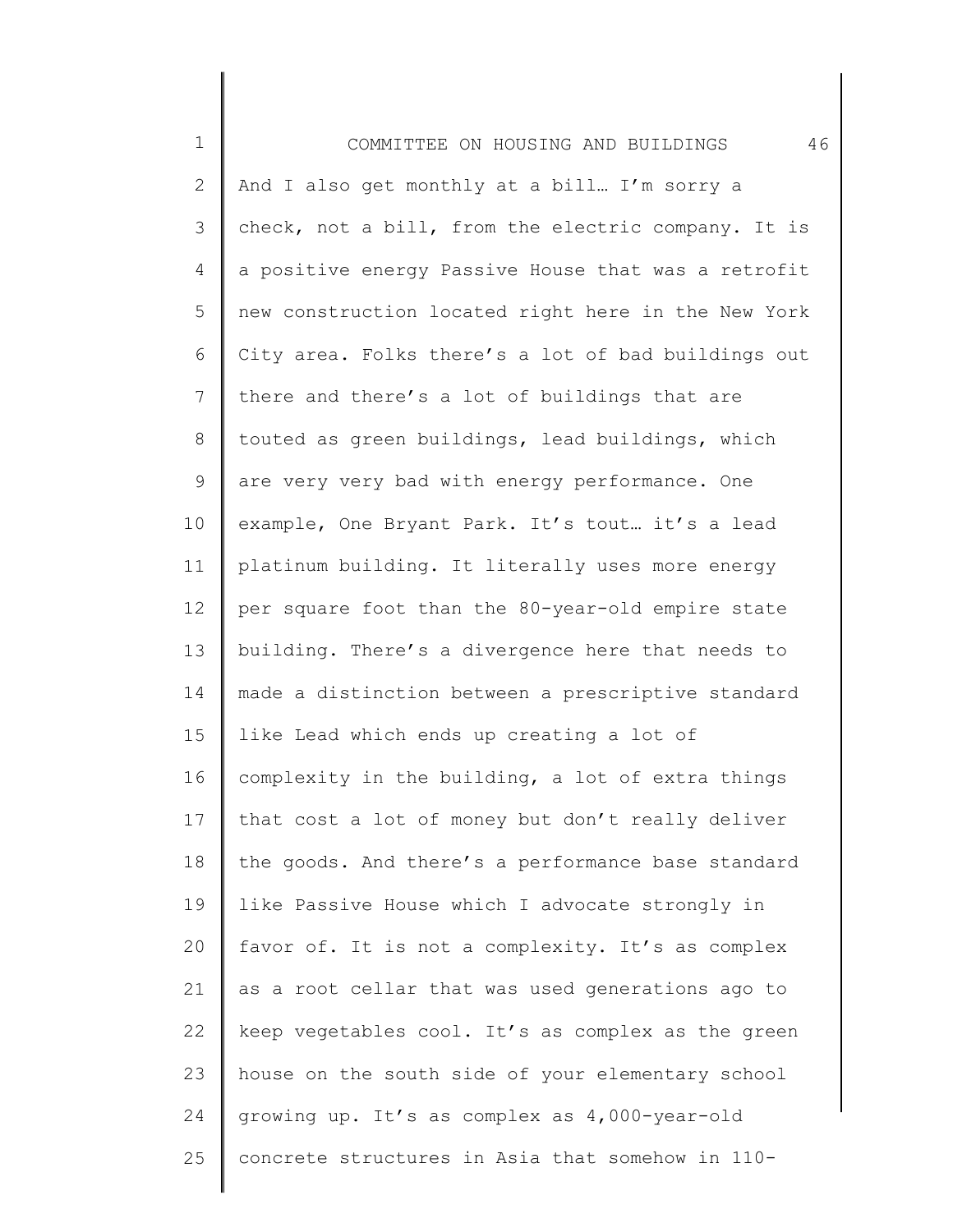1 2 3 4 5 6 7 8 9 10 11 12 13 14 15 16 17 18 19 20 21 22 23 24 25 COMMITTEE ON HOUSING AND BUILDINGS 47 degree heat stay cool on the inside and they have natural ventilations. That's the complexity of Passive House. There is no risk in it. In fact, from working with NYSERTA and Con Edison there's a network, there's an army of contractors out there that are really good at air sealing and insulating and the types of low technical abilities required to achieve this performance standard. It's achievable. The contractors are out there today. And the health benefits are really available from the moment the construction is complete. We don't need to wait ten years for Councilman Richard's hair to get white. Passive Houses can be built in the same time and for the same money as regular construction. Thank you. CHAIRPERSON WILLIAMS: Thank you for your testimony. I don't know if you'll be white in ten years. I hope not. I'm trying to hold on myself so… COUNCIL MEMBER RICHARDS: I just want to thank you… ASIT PARIKH: Your welcome.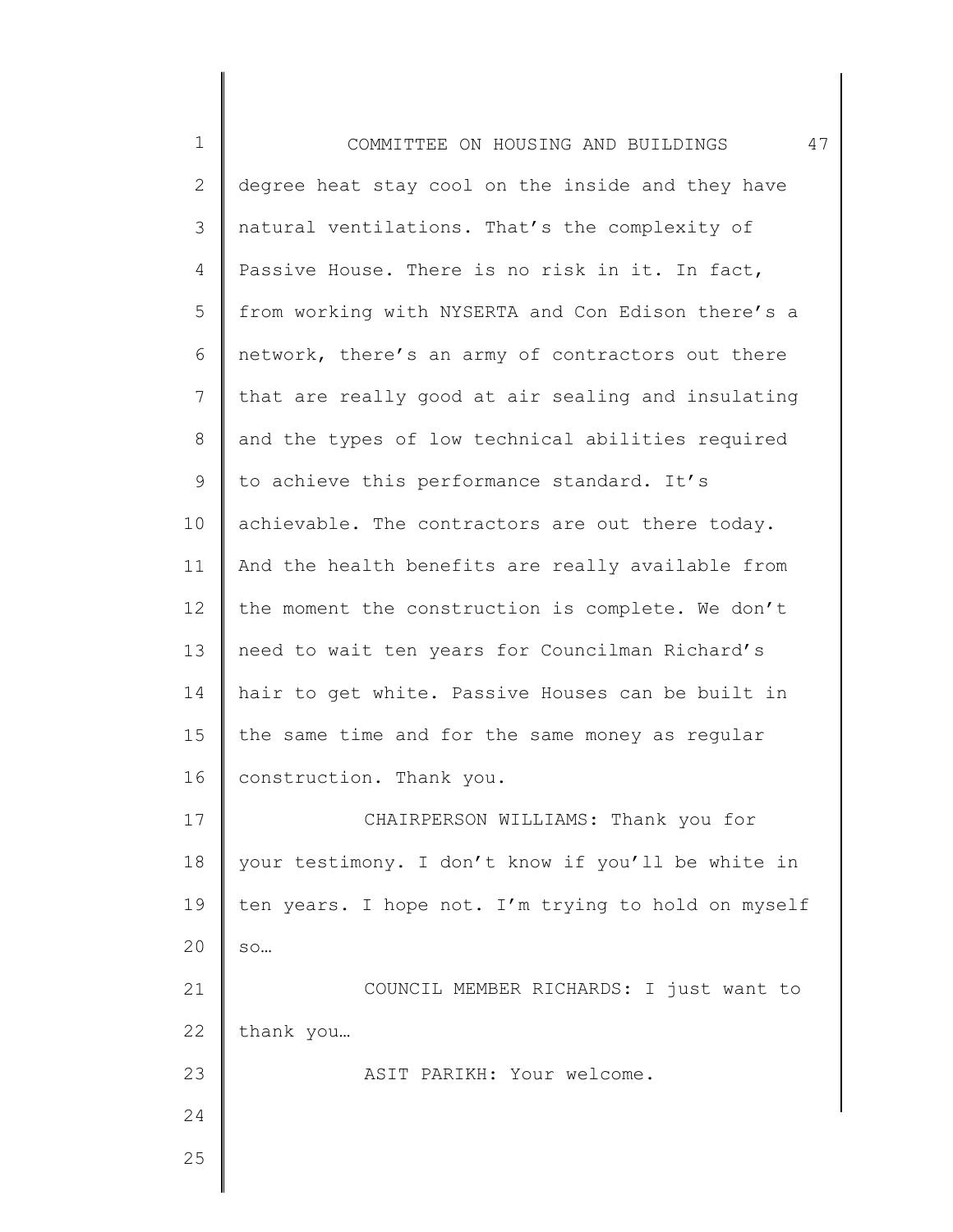| $\mathbf 1$  | 48<br>COMMITTEE ON HOUSING AND BUILDINGS           |
|--------------|----------------------------------------------------|
| $\mathbf{2}$ | COUNCIL MEMBER RICHARDS:  for your                 |
| 3            | testimony. We're actually building the first       |
| 4            | Passive House building in the Rockaways actually.  |
| 5            | ASIT PARIKH: Right [cross-talk]                    |
| 6            | COUNCIL MEMBER RICHARDS: Affordable                |
| 7            | housing complex. So I want to certainly thank you  |
| 8            | for your leadership on that. Can you just speak a  |
| $\mathsf 9$  | little bit more on on the energy audit stuff that  |
| 10           | you [cross-talk]                                   |
| 11           | ASIT PARIKH: Sure.                                 |
| 12           | COUNCIL MEMBER RICHARDS: think                     |
| 13           | [cross-talk]                                       |
| 14           | ASIT PARIKH: Have a lot experience.                |
| 15           | COUNCIL MEMBER RICHARDS: that this is              |
| 16           | feasible or                                        |
| 17           | ASIT PARIKH: Okay so with regards to               |
| 18           | audits it was mentioned quite nicely earlier that  |
| 19           | there are many types of buildings out there. And   |
| 20           | the lower hanging fruits like redundant systems,   |
| 21           | older equipment through the NYCERTA program and    |
| 22           | buildings were in fact incentivized to approach me |
| 23           | on a market based basis and go in there as an      |
| 24           | auditor, come up with ECMs energy conservation     |
| 25           | measures, follow those measures through 'till the  |
|              |                                                    |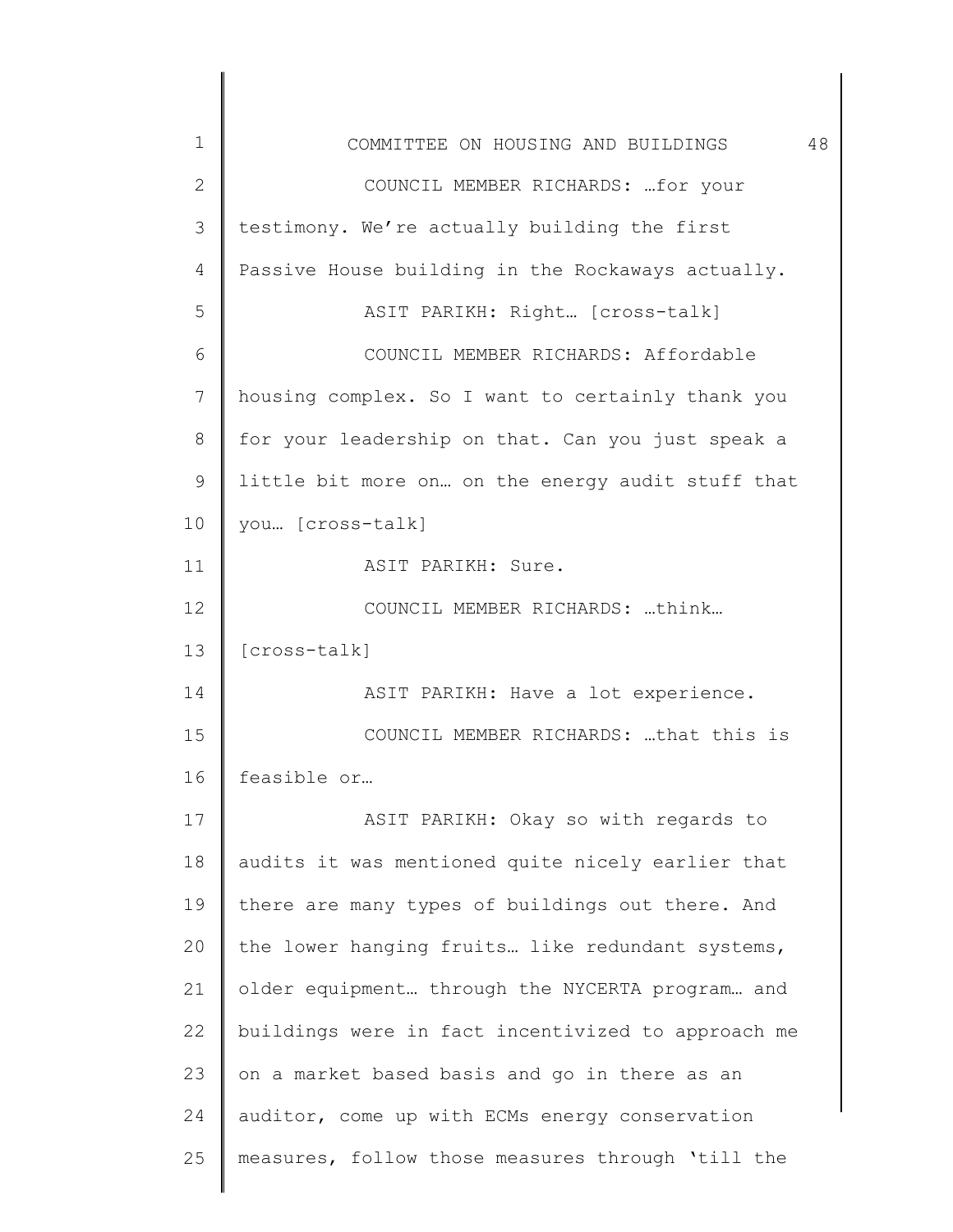| $\mathbf 1$   | 49<br>COMMITTEE ON HOUSING AND BUILDINGS            |
|---------------|-----------------------------------------------------|
| $\mathbf{2}$  | end, and after the program's complete to go back    |
| $\mathcal{S}$ | one year and benchmark. Now on retrofits of old New |
| 4             | York City housing stock; I'm talking Sheepshead     |
| 5             | Bay, Brooklyn, Queens, East Harlem, West Harlem,    |
| 6             | Upper West Side, West Village these are projects I  |
| 7             | have on the boards right now. The average retrofit  |
| 8             | savings retrofit we're we're getting is 25 to 35    |
| 9             | percent base energy savings. Passive House retrofit |
| 10            | and expansion the one I've been involved in         |
| 11            | there's been 110 percent savings which is to say we |
| 12            | get money back from the electric company. Passive   |
| 13            | House new construction on average will be at least  |
| 14            | a 90 percent savings, closer to 95 percent over the |
| 15            | average construction being done today.              |
| 16            | COUNCIL MEMBER RICHARDS: Alright thank              |
| 17            | ASIT PARIKH: Did I answer your                      |
| 18            | question? Okay.                                     |
| 19            | COUNCIL MEMBER RICHARDS: Yes, thank                 |
| 20            | you.                                                |
| 21            | CHAIRPERSON WILLIAMS: Thank you very                |
| 22            | much for your testimony. Ms. Ms. Kerr I was trying  |
| 23            | to figure out So you're basically supportive of     |
| 24            | the bills, just think that we need to make some     |
| 25            | changes and adjustments?                            |
|               |                                                     |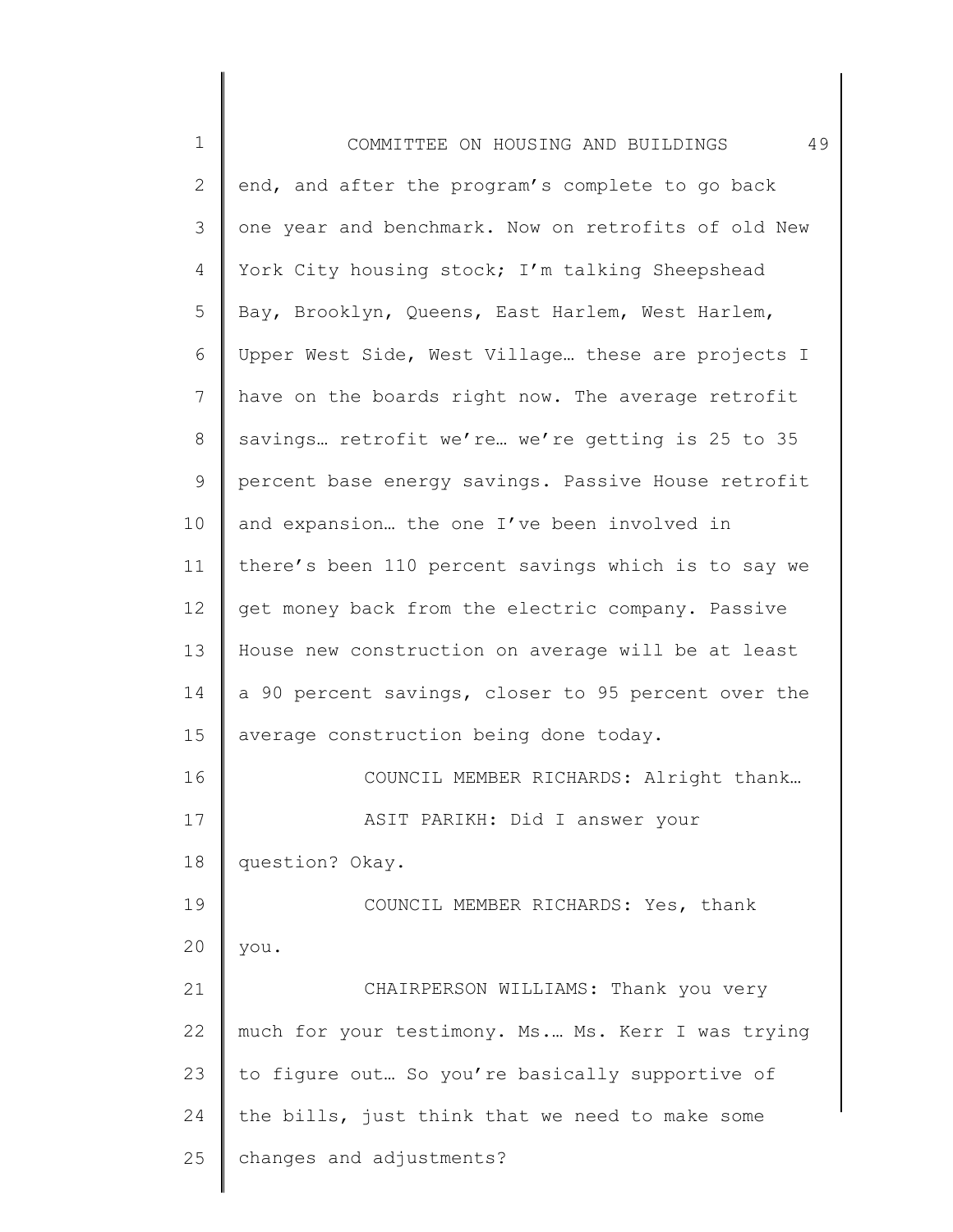| $\mathbf 1$    | 50<br>COMMITTEE ON HOUSING AND BUILDINGS            |
|----------------|-----------------------------------------------------|
| $\overline{2}$ | LAURIE KERR: Yes, yes I am on the                   |
| 3              | whole. I think that the definition for a low energy |
| 4              | building at this point needs some refinement. I     |
| 5              | also think that a Passive a pilot program for       |
| 6              | Passive House should be added to the bill so that   |
| 7              | we get experience with that. And then in addition I |
| 8              | think we need more reporting requirements. And we   |
| $\mathcal{G}$  | don't need low the on-site energy generating        |
| 10             | building component. So those would be the           |
| 11             | modifications. But yes in general we're in favor of |
| 12             | both bills.                                         |
| 13             | CHAIRPERSON WILLIAMS: You're in favor               |
| 14             | of three bills or you're talking about if we        |
| 15             | combined the two?                                   |
| 16             | LAURIE KERR: I think it would might be              |
| 17             | easier to combine the two.                          |
| 18             | CHAIRPERSON WILLIAMS: Alright.                      |
| 19             | LAURIE KERR: Logically. Because right               |
| 20             | now there are some conflicts and duplicative        |
| 21             | efforts.                                            |
| 22             | CHAIRPERSON WILLIAMS: Mr.  is it                    |
| 23             | Parikh? What was your official opinions on the on   |
| 24             | the bills?                                          |
| 25             |                                                     |
|                |                                                     |

 $\begin{array}{c} \hline \end{array}$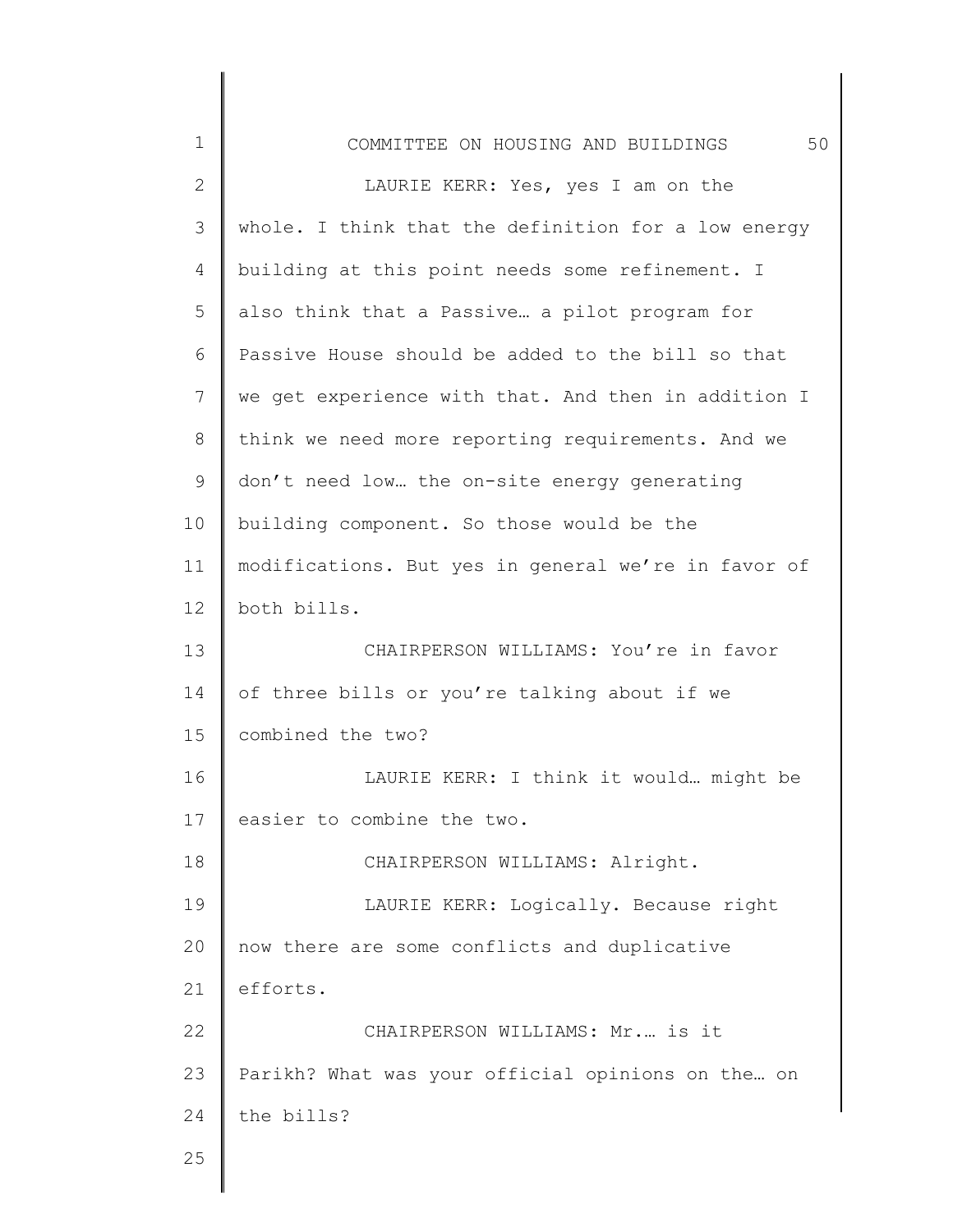| 1             | 51<br>COMMITTEE ON HOUSING AND BUILDINGS            |
|---------------|-----------------------------------------------------|
| $\mathbf{2}$  | ASIT PARIKH: I'm in favor of it                     |
| 3             | strongly.                                           |
| 4             | CHAIRPERSON WILLIAMS: Okay.                         |
| 5             | ASIT PARIKH: Thank you.                             |
| 6             | CHAIRPERSON WILLIAMS: Thank you. Thank              |
| 7             | you very much for your testimony. Appreciate it.    |
| 8             | LAURIE KERR: Your welcome.                          |
| $\mathcal{G}$ | CHAIRPERSON WILLIAMS: Okay. So I I                  |
| 10            | apologize we have a bunch of hearings here today so |
| 11            | I'm going to have to cut back testimony time to     |
| 12            | 2:00 and then hopefully any questions that we have  |
| 13            | we'll get to get through the rest of what you need  |
| 14            | to say. We have Stas Zakrzefski. Zakrzewski, Ken    |
| 15            | Levenson, Buck Moorhead. And after that we'll have  |
| 16            | Chris Benedict, David White, and Katrin Klin        |
| 17            | Klingen Klingenberg, sorry thank you. Can everyone  |
| 18            | please raise their right hand? Do you affirm to     |
| 19            | tell the truth, the whole truth, and nothing but    |
| 20            | the truth in your testimony before this committee   |
| 21            | and to respond honestly to council member           |
| 22            | questions? You can begin at the order of your       |
| 23            | preference. Thanks.                                 |
| 24            | BUCK MOORHEAD: Hi. My name is Buck                  |
| 25            | Morehead. I'm speaking on behalf of New York        |
|               |                                                     |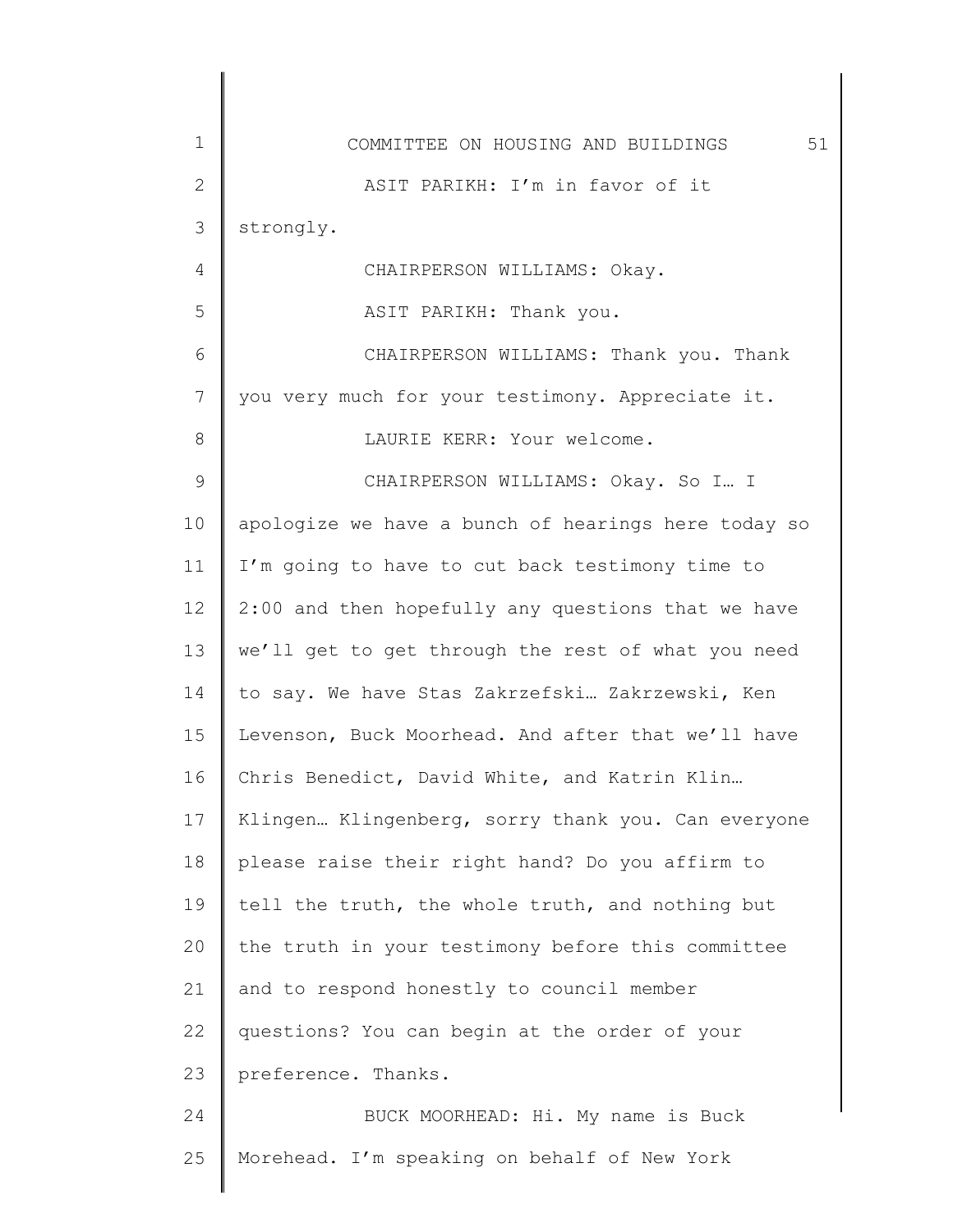1 2 3 4 5 6 7 8 9 10 11 12 13 14 15 16 17 18 19 20 21 22 23 24 25 COMMITTEE ON HOUSING AND BUILDINGS 52 Passive House. New York Passive House is a not-forprofit with 180 professional members since 2010 as it affiliated with a Passive House Institute. I also speak for Damascus Citizens for Sustainability and NYH20. It is understood that about 80 percent of New York City's carbon emissions are related to its buildings. It is essential therefore to reduce building energy use to reach our 80 by 50 goal. As cited in one city built to last the… building energy… energy conservation strategies and protocols embedded in Passive House represent an essential tool to reduce overall building energy use. It is important to clearly understand that we must substantially reduce our overall energy requirements, particularly heating and cooling energy requirements through high performance building envelope design as developed through Passive House. Only once we have substantially reduced our energy requirements can we then use renewable energy options to provide for a much lower energy that the building then requires. This was clearly understood by the speaker and city council members in the original drafting of 701A that mandated New York City capital projects meet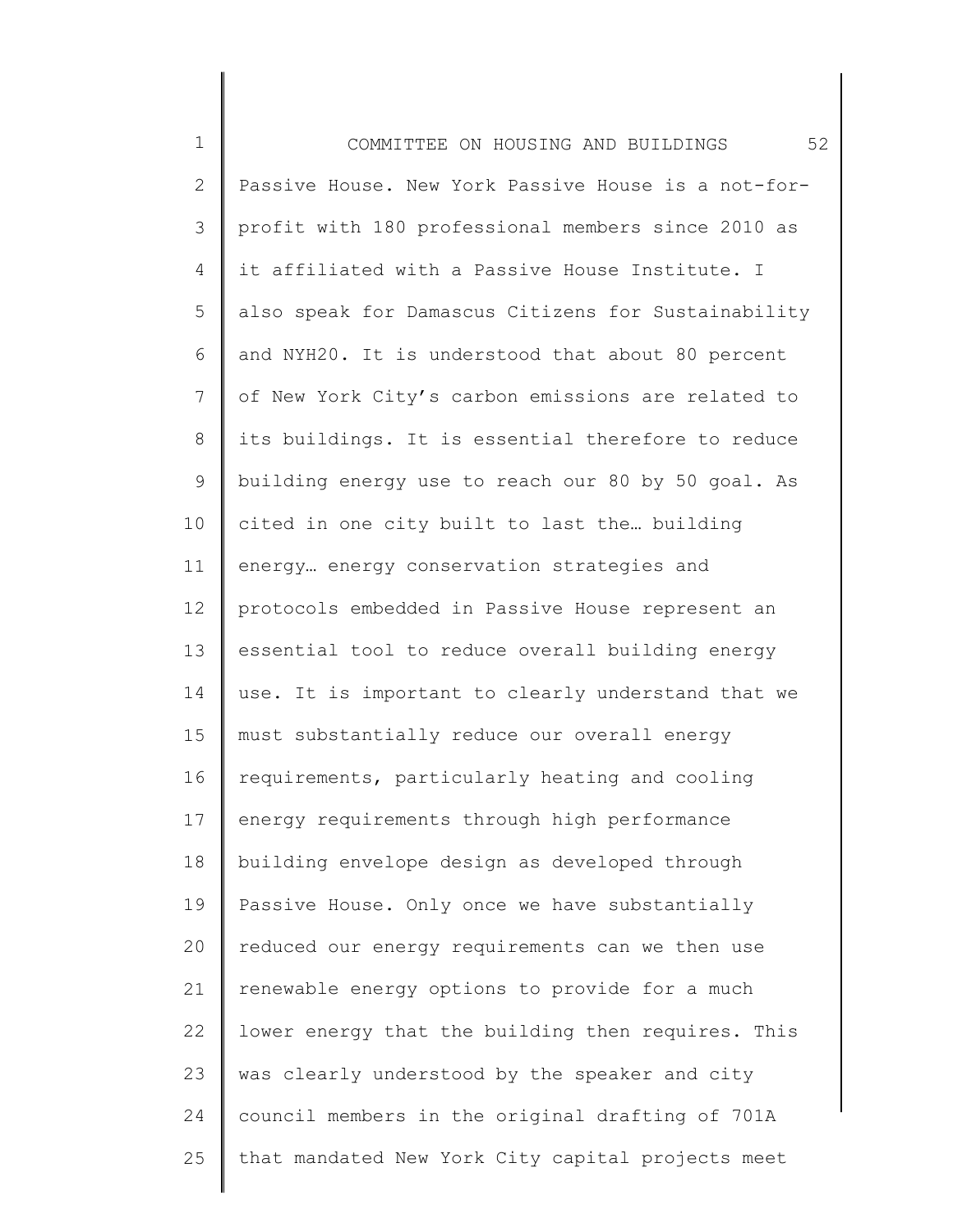1 2 3 4 5 6 7 8 9 10 11 12 13 14 15 16 17 18 19 20 21 22 23 24 25 COMMITTEE ON HOUSING AND BUILDINGS 53 Passive House standards. The language of the version under consideration today includes a definition for a low energy building. We understand and strongly support that it is the intent and expectation of the city council that this definition will mandate and produce Passive House or near Passive House level projects. It is important to confirm that this will indeed be the outcome. New York Passive House strongly supports that the definition of low energy building establishes a Passive House level result. This definition does not need to be branded as Passive House institute. In fact, it is stronger if it is unbranded. What is critical is that a building's energy performance be predictable and measurable and that the quality of outcome can be assured through the process. We feel that this is challenging but readily achievable standard for New York City capital projects. This Passive House low level low energy building should be phased in over five years allowing New York City to choose those projects to begin with where the… where it is thought that this low energy building standard can be met. One potential scenario do 20 percent of New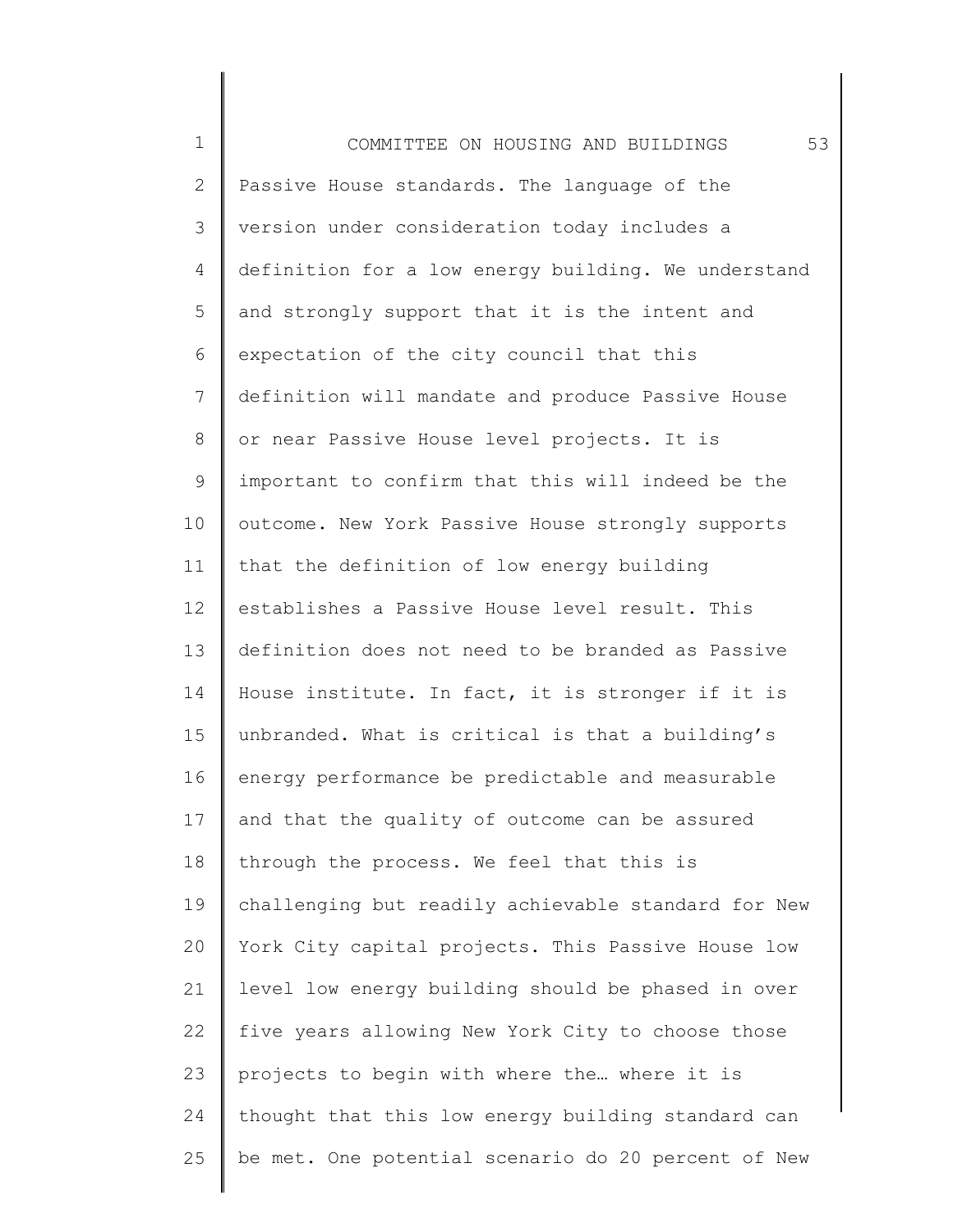| $\mathbf 1$  | 54<br>COMMITTEE ON HOUSING AND BUILDINGS            |
|--------------|-----------------------------------------------------|
| $\mathbf{2}$ | York City capital projects to this new Passive      |
| 3            | House level low energy standard the first year      |
| 4            | scale up each succeeding year to 100 percent by the |
| 5            | fifth year. Let me finish by saying that Mayor de   |
| 6            | Blasio in one city built to last has made it clear  |
| 7            | that he wants New York City to be a global leader   |
| $\,8\,$      | by its example. Most of us in this room I imagine   |
| $\mathsf 9$  | want the same thing. To lead we must build Passive  |
| 10           | House level low energy buildings. We applaud the    |
| 11           | speaker, the city council, and the mayor's office   |
| 12           | for showing the way.                                |
| 13           | KEN LEVENSON: Thank you Chairman and                |
| 14           | council members. I want to reiterate my colleague's |
| 15           | sentiments that we strongly support the intent of   |
| 16           | this bill in mandating near Passive House building  |
| 17           | efficiency and performance. Earlier versions of the |
| 18           | bill provided [cross-talk]                          |
| 19           | CHAIRPERSON WILLIAMS: Can you please                |
| 20           | just state your name for the record?                |
| 21           | KEN LEVENSON: Oh I'm sorry. Ken                     |
| 22           | Levenson, President of New York Passive House.      |
| 23           | Earlier versions of the bill provided for explicit  |
| 24           | branded Passive House certification. While we       |
| 25           | believe that Passive House certification offers the |
|              |                                                     |

║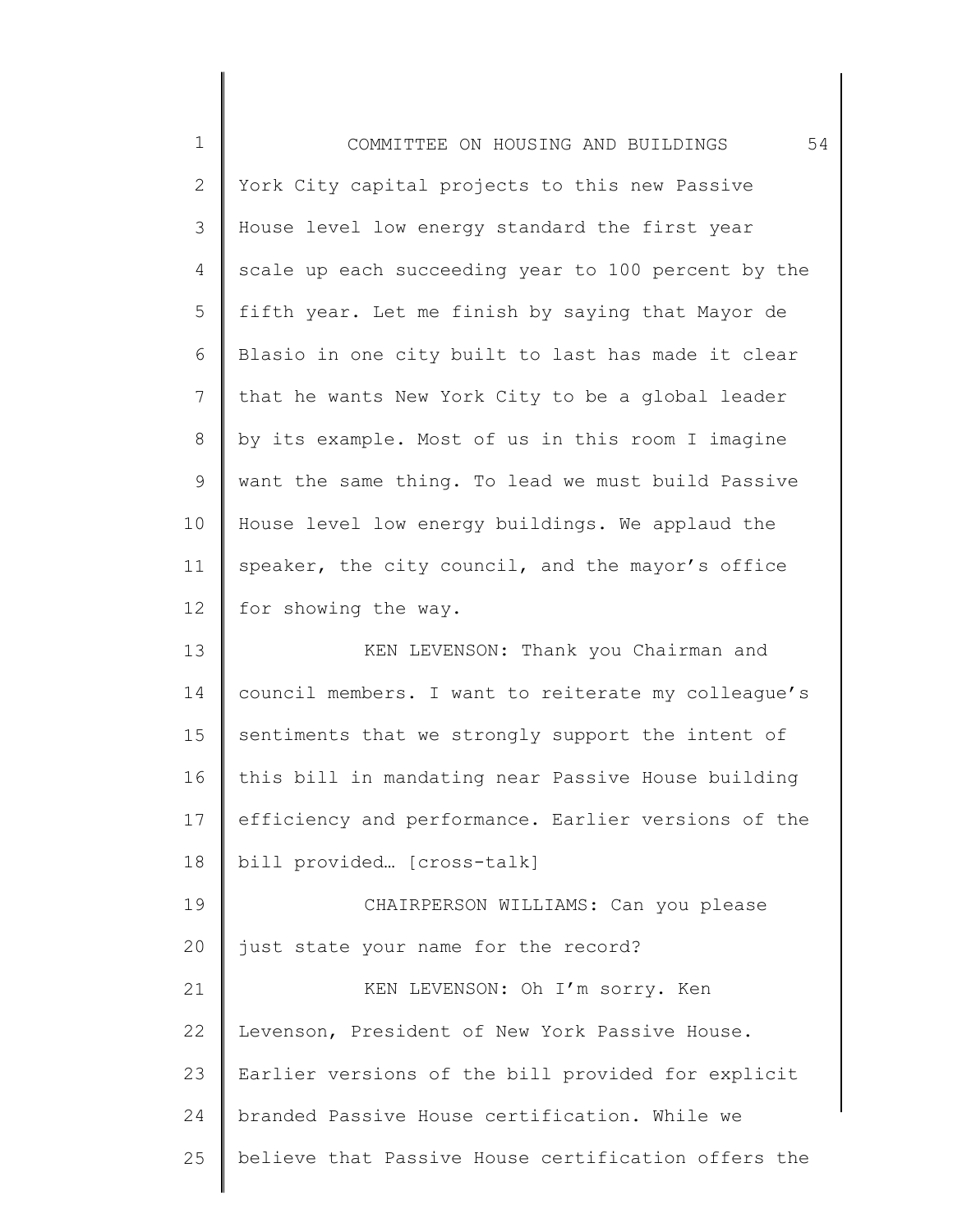1 2 3 4 5 6 7 8 9 10 11 12 13 14 15 16 17 18 19 20 21 22 23 24 25 COMMITTEE ON HOUSING AND BUILDINGS 55 surest path to reach our city's goals we appreciate the more generic term low energy building to represent this efficiency and we support it. But the definition of a low energy building should not be set in relation to our existing building stock. Passive House performance is possible and is happening. It results in a 90 percent reduction in heating and cooling energy demand and approximately a 75 percent reduction in overall energy use. It allows us to leapfrog halfway measures. Passive House does this by mandating very small spaced heating and cooling loads. These low allowances then permit greatly reduced mechanical systems, reduced and right sized mechanical systems in turn save money in the construction making Passive House affordable. By relying on very small heating and cooling systems the building enclosure must provide excellent thermal protection and internal energy loads must be held low requiring equipment in… requiring efficient equipment inside the building. This combination of efforts, this methodology produces a much more predictable and reliable… reliable result. On the other hand, if we do half measures the building enclosures remain relatively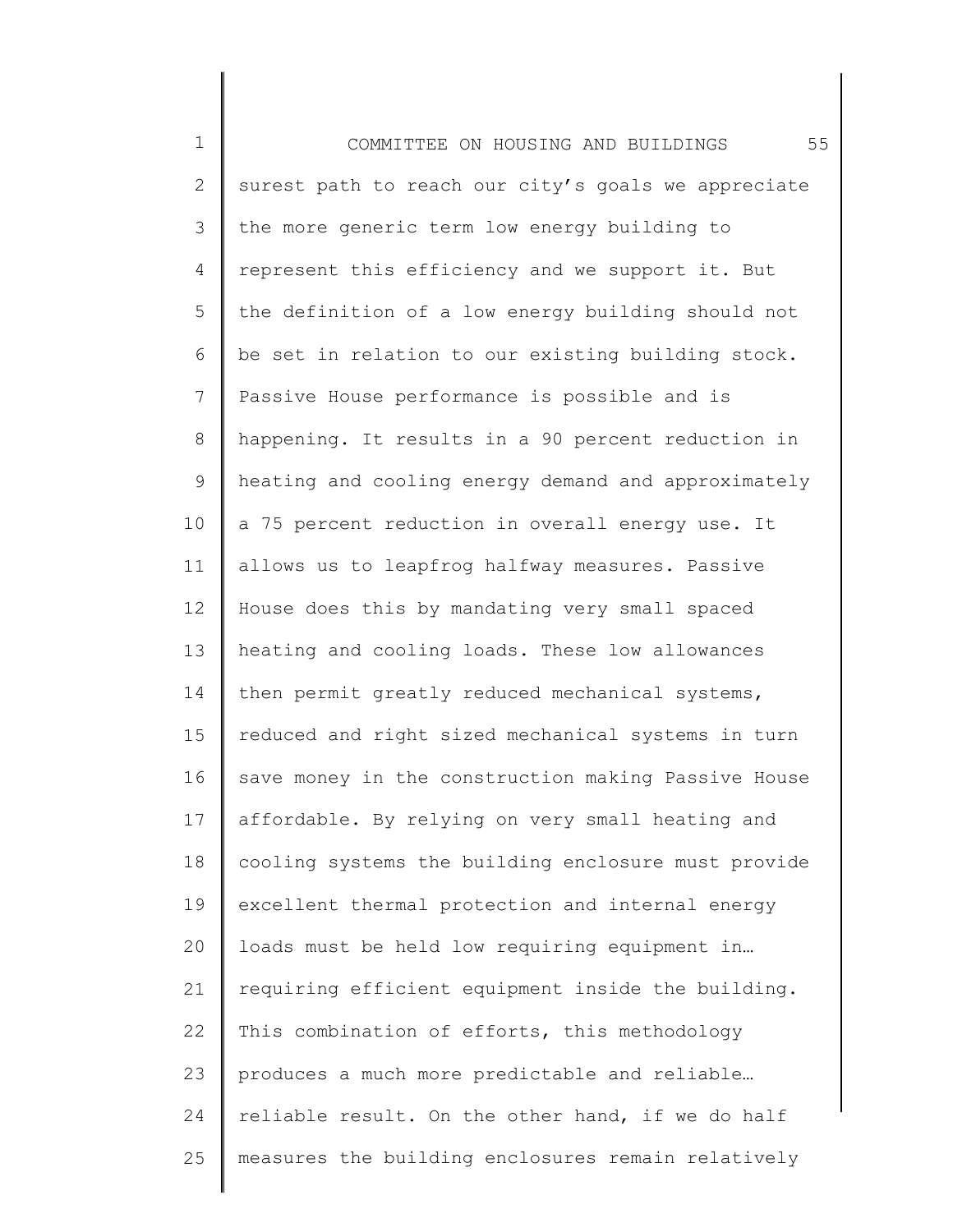1 2 3 4 5 6 7 8 9 COMMITTEE ON HOUSING AND BUILDINGS 56 mediocre and performance becomes unpredictable. Systems can't be optimized. Cost saving opportunities are unrealized. The results are much more unreliable. Passive House is one of the world's most powerful tools… is… is one of the most powerful tools at New York City's disposal and we should use it. We look forward to working with you. Thank you.

10 11 12 13 14 15 16 17 18 19 20 21 22 23 24 25 STAS ZAKRZEWSKI: Hi, my name is Stas Zakrzewski. I'm an architect and a New York Passive House board member. Thank you to the speaker and many other city council members for pursuing this legislation. There are over 25 thousand Passive House buildings in Europe. If we take a look at Belgium, a country that in 2001 had the worst levels of thermal insulation of all of Europe, all of the European countries. In 2004 the region of Brussels instituted an exemplary building program and chose to target similar metrics to Passive House for old or new… new and renovated buildings. Every year the program encouraged and showcased projects that were the best in their class in regards to energy efficiency. The city provided small grants and knowledge centers so that advice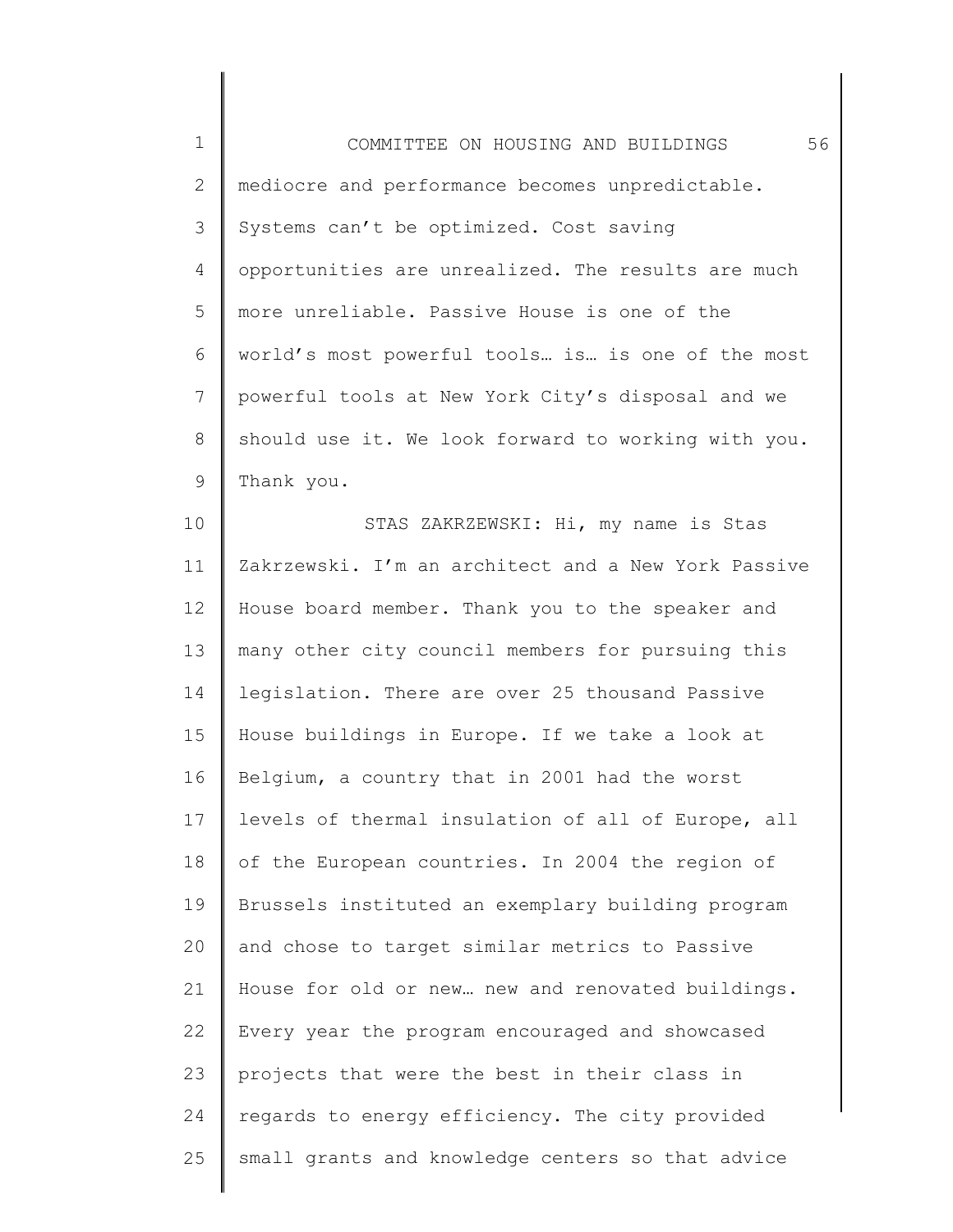1 2 3 4 5 6 7 8 9 10 11 12 13 14 15 16 17 18 19 20 21 22 23 24 25 COMMITTEE ON HOUSING AND BUILDINGS 57 could be given to owners, architects, and contractors on how best to achieve Passive, or near Passive House levels. In 2010 all new public buildings had to be designed and built to this standard. As a result, between 2007 and 2012 5.1 million square feet of sustainable construction had been built. And of that 3.2 million square feet met the Passive House standard. In that same period Brussels achieved 20 percent decrease in greenhouse gas emissions. And we're talking about the same building types of typology that we have here in New York City. The program was so successful that as of January  $1^{st}$ , 2015 Passive House standard is mandated for all new and substantial renovation for housing, schools, and offices in Brussels. It's exciting to witness this movement growing rapidly in the US. The Pennsylvania Housing Finance Authority recently added Passive House certification as an incentive to developers when submitting applications to receive low income housing tax credits. This year 30 percent of PHFA finance projects are expected to be built to this standard. So we're looking back in New York. We're on a great… we are in a great situation. Here. We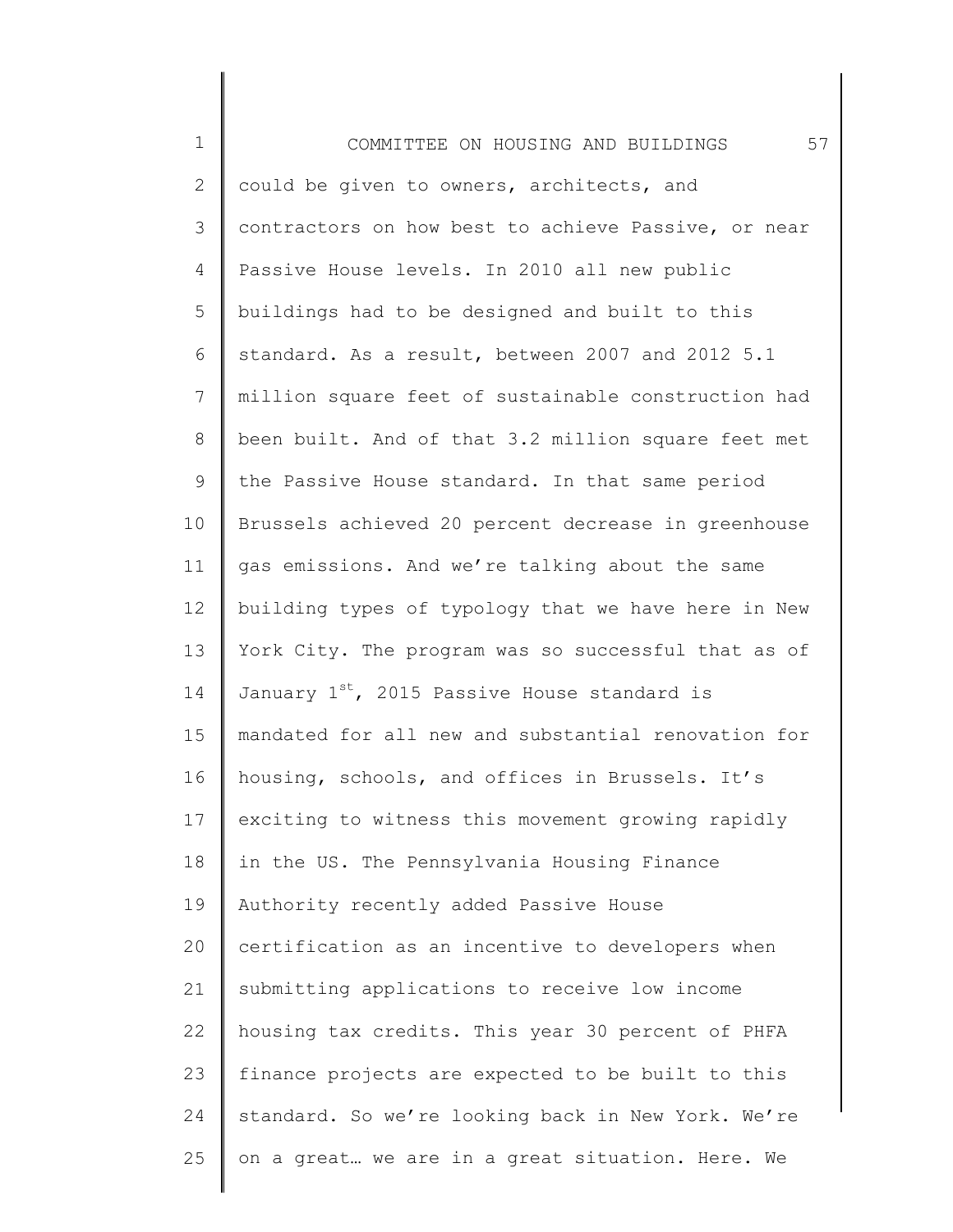| $\mathbf 1$    | 58<br>COMMITTEE ON HOUSING AND BUILDINGS            |
|----------------|-----------------------------------------------------|
| $\overline{2}$ | already have dozens of Passive House buildings      |
| 3              | built and many more in the process of getting       |
| 4              | built. We happen to have the US City with the most  |
| 5              | certified Passive House professionals. To meet one  |
| 6              | mayor's one city our mayor's one city built to      |
| 7              | last 80 by 50 goal let's specify a standard that is |
| 8              | equal to the Passive House standard. And let's      |
| 9              | start with the easiest buildings. Finally, if the   |
| 10             | private sector is able to design the world's        |
| 11             | tallest Passive House, a 26 story dormitory         |
| 12             | building on Roosevelt Island then we should ask     |
| 13             | ourselves why can't we build smaller scale office   |
| 14             | buildings, libraries, and schools to this standard. |
| 15             | The answer is we can and we should. Thank you.      |
| 16             | CHAIRPERSON WILLIAMS: Thank you very                |
| 17             | much for your testimony, taking the time today. I   |
| 18             | don't think any of my colleagues signed up for any  |
| 19             | questions which means you answered them all in your |
| 20             | excellent testimonies. So thank you very much. I    |
| 21             | appreciate your time. And thanks for the support.   |
| 22             | Next up we have Chris Benedict, David White, Katrin |
| 23             | Klingenberg from Passive House. After that we have  |
| 24             | we have just one more after Ms. Elizabeth Shorehan  |
| 25             | [phonetic] and Paimaan Lodhi from REBNY. So Mr.     |
|                |                                                     |

 $\mathsf I$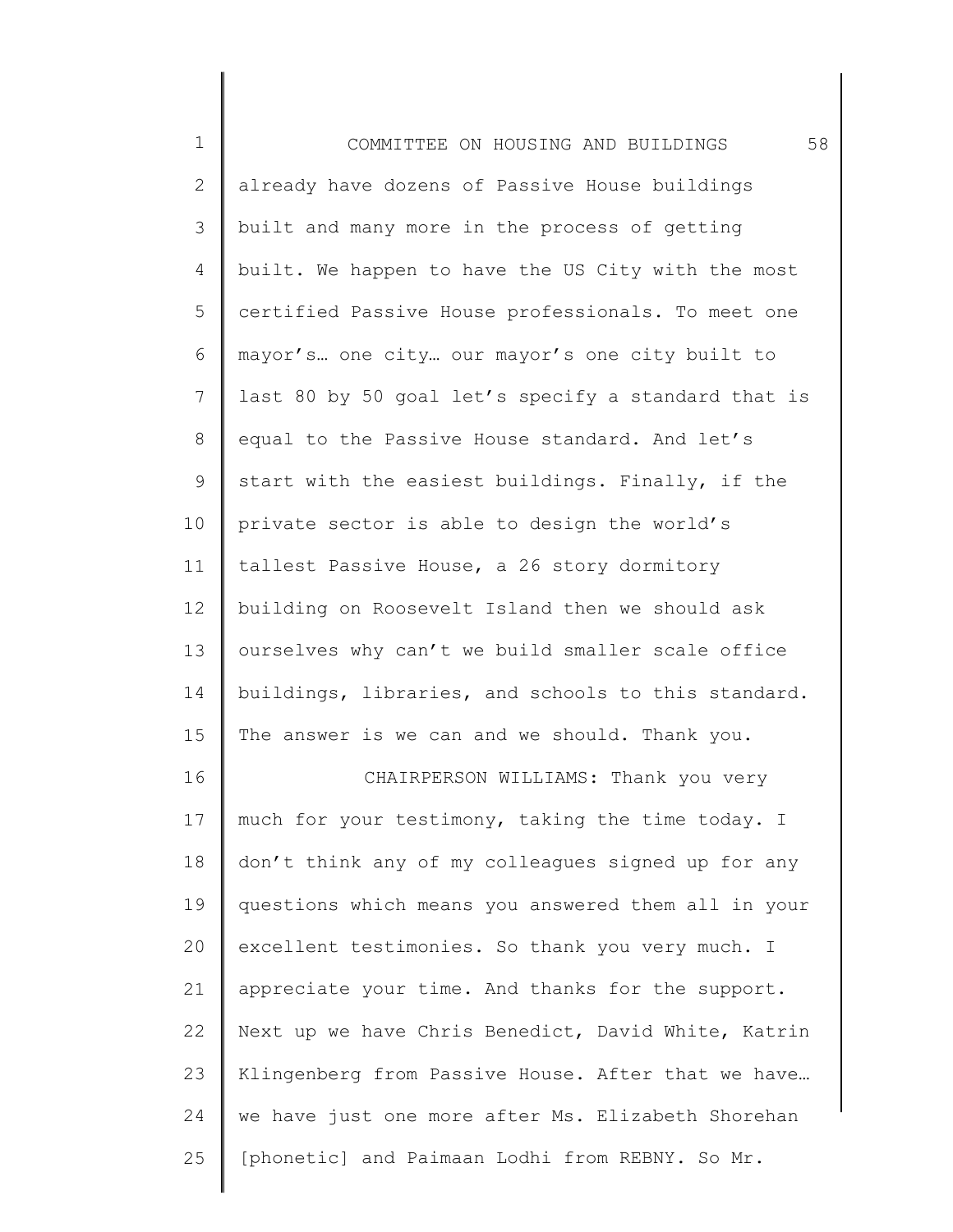| $\mathbf 1$   | 59<br>COMMITTEE ON HOUSING AND BUILDINGS            |
|---------------|-----------------------------------------------------|
| $\mathbf{2}$  | Lodhi and Ms. Shorehan will be the next panel.      |
| $\mathcal{S}$ | Right now we have Chris, David, and Katrin. If you  |
| 4             | can please all each raise your right hand. Do you   |
| 5             | affirm to tell the truth, the whole truth, and      |
| 6             | nothing but the truth in your testimony before this |
| 7             | committee and to respond honestly to council member |
| $8\,$         | questions? You can begin at your convenience. And   |
| 9             | when one finishes the next one can just begin. Also |
| 10            | we were joined by Council Member Rodriguez earlier  |
| 11            | and we're joined also by Council Member Ulrich.     |
| 12            | KATRIN KLINGENBERG: My name is Katrin               |
| 13            | Klingenberg. Thank you for the opportunity to       |
| 14            | testify today. I'm the Executive Director of the    |
| 15            | Passive House Institute US, the leading Passive     |
| 16            | building research institute in alliance a national  |
| 17            | 501C3 non-profit. trained 400 professionals in New  |
| 18            | York state since 2008 certified pre-certified 30    |
| 19            | projects, over 30 projects with many more in        |
| 20            | progress. And that includes the 101-unit project    |
| 21            | currently underway in the Rockaways. We thank you   |
| 22            | for the invitation to testify on the current draft  |
| 23            | of the proposal proposed legislation. Our comments  |
| 24            | generally relate to topics in the legislation       |
| 25            | namely the removal of any reference to Passive      |
|               |                                                     |

 $\begin{array}{c} \hline \end{array}$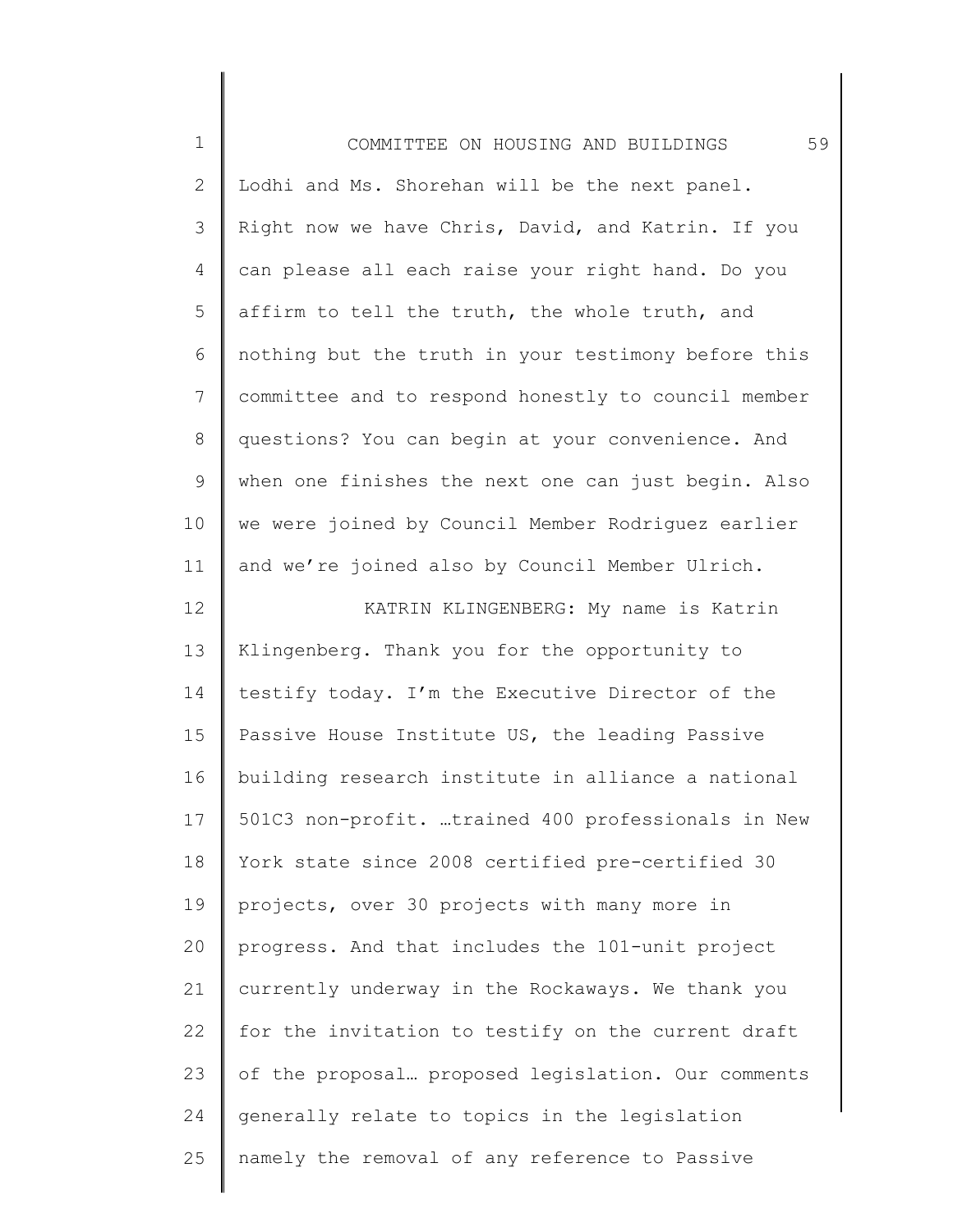1 2 3 4 5 6 7 8 9 10 11 12 13 14 15 16 17 18 19 20 21 22 23 24 25 COMMITTEE ON HOUSING AND BUILDINGS 60 building standards and principles and the removal of provisions specifying minimum requirements for certifying organizations. Passive building standards are design guidelines for low energy, zero energy buildings. They assure that conservation efficiency of equipment of renewables are employed in that order to achieve the most cost effective and resource efficient low energy solutions possible. Such standards are generally characterized by two types of energy use intensity NDCs that have to be met first during the design process before renewables are employed to zero out of the remaining energy needs. Currently the market uses either site or source EUIs to describe levels of efficiency in buildings neither by itself as sufficient to guide and optimize the level of conservation measures first. Passive building standards use the more granular approach of two different types of EUIs, first to guide the designer to dial in the envelope and Passive design until renewables become more cost effective to get to zero energy. Then the source energy EUI that has to be met as well. Without this two-step process below or zero energy building solution it's likely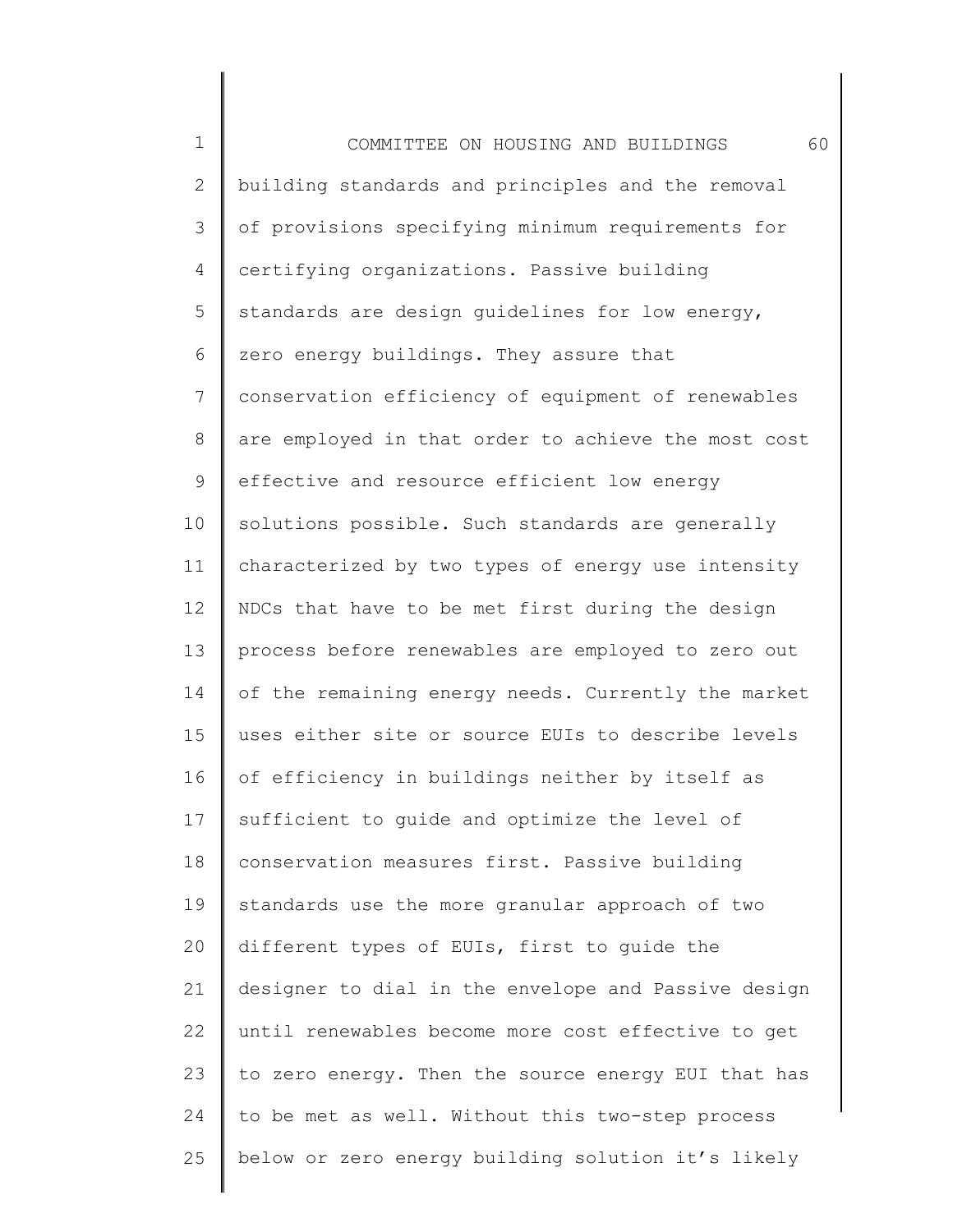1 2 3 4 5 6 7 8 9 10 11 12 13 14 15 16 17 18 19 20 21 22 23 24 25 COMMITTEE ON HOUSING AND BUILDINGS 61 to have wasted investment and resources in too much insulation or have less cost effective savings to conservation and Passive design on the table. We recognize that the legislation does not attempt to set a specific Passive building standard. We therefore suggest that the legislation could provide design guidelines for cost optimized energy efficiency levels of the envelope in addition to the source energy use… intensity by requiring buildings to meet certain specific space conditioning EUIs for heating and cooling demands. And we are very happy to help with that… to determine these… specific standards for the city of New York if that is desired. Thank you. CHRIS BENEDICT: This is an important day. And I want to thank the city council for bringing us to where we are because those of us… [cross-talk] UNIDENTIFIED FEMALE: I'm sorry can you just give your name for the record. CHRIS BENEDICT: Oh I'm sorry. Chris Benedict, I'm an architect in New York. Those of us in the Passive House world thought that this would be happening a few years from now so we are so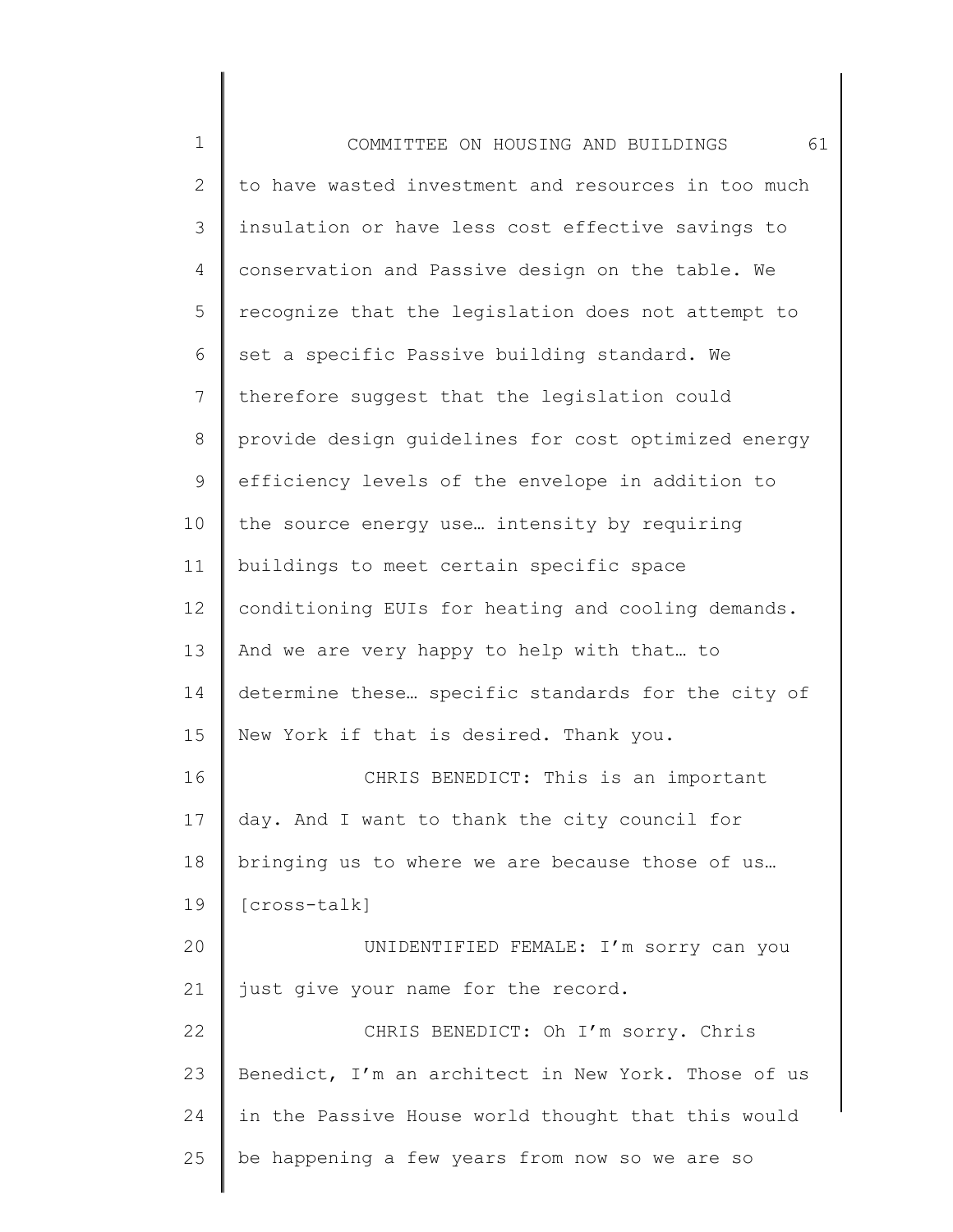1 2 3 4 5 6 7 8 9 10 11 12 13 14 15 16 17 18 19 20 21 22 23 24 25 COMMITTEE ON HOUSING AND BUILDINGS 62 excited and thank you for bringing us here for this conversation. I have some comments about the retro commissioning but I… I'll keep them fairly short. The retro commissioning is low hanging fruit in a building and doesn't address actually severe issues with designs of mechanical systems throughout the building. And so the job is way bigger than retro commissioning. And I'd be happy to talk with you about that. But just as an example you have a steam system that is retro commissioned and working. It's still a steam system. It still has its problems. So there's… it's a much more complex issue. But really what I want to talk about here is the Passive House bill which sadly to a lot of us in the Passive House community had Passive House removed from it. I have been a… a practitioner and Passive House pioneer here in the city of New York for a number of years. And I have two really great things to report. The first one is that we can deliver Passive Houses for the same price as typical construction. So the… the problem that has been stated about it being additional cost is one that can be solved by well-trained designers. The second is in affordable housing what my clients have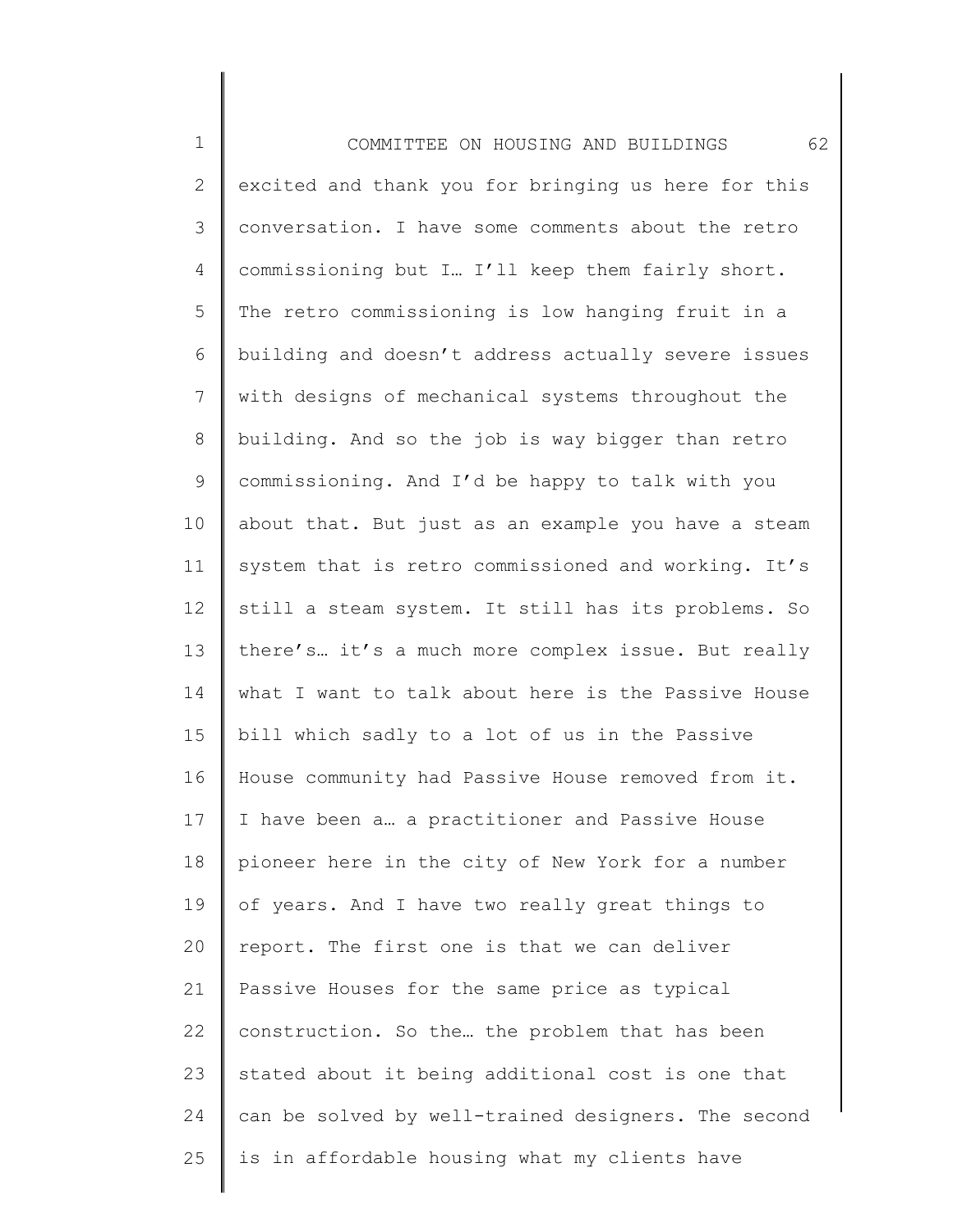1 2 3 4 5 6 7 8 9 10 11 12 13 14 15 16 17 18 19 20 21 22 23 24 25 COMMITTEE ON HOUSING AND BUILDINGS 63 discovered is that the money that they can save on their energy bills can help them pay their debt service which enables them to make more affordable housing. And this is really good news because of that. So again we are sad that Passive House was removed from this bill. We would love to see it put back in. But if there is a criteria set up in the bill I think we have to be very careful about what that criteria is if it's not Passive House. My suggestion would be to look to something that we've been calling as a working title the Perfect Energy Code. And the Perfect Energy Code would be a code that would talk… that would look at the size of a mechanical system in a building, the size of the heating and the cooling and divide it by the square footage of the building. And we can bring those numbers to close or to the Passive House standard as it would be played out in New York so that we would get that level of efficiency into the building and of course we would love to have it be Passive House but this would be another way to bring it in. So thank you again for bringing us here. And we look forward to working with you in any way we possibly can.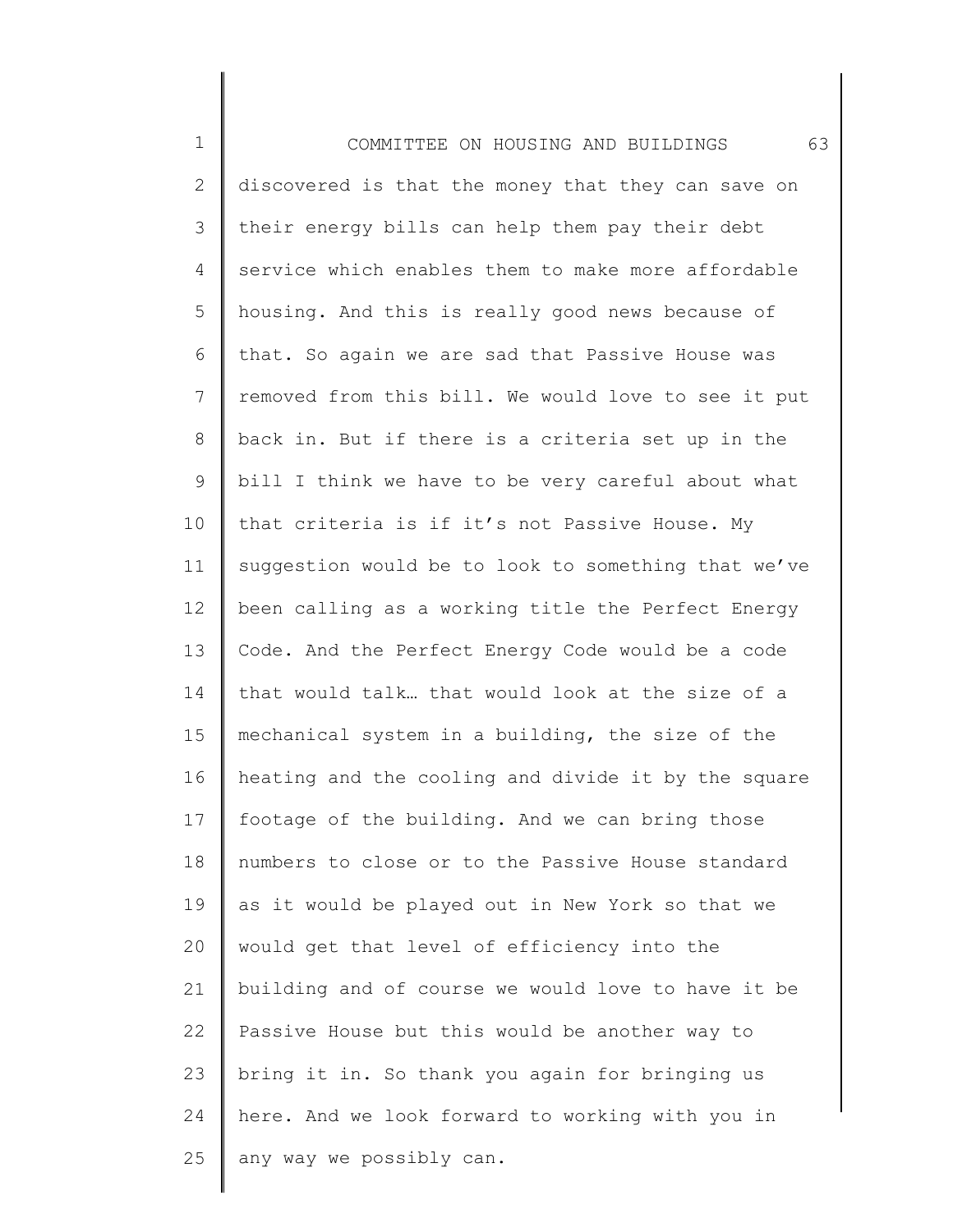| $\mathbf 1$    | 64<br>COMMITTEE ON HOUSING AND BUILDINGS            |
|----------------|-----------------------------------------------------|
| $\mathbf{2}$   | DAVID WHITE: My name is David White. I              |
| $\mathcal{S}$  | do the engineering work energy efficient homes in   |
| 4              | New York City. Thank you Chair Williams. Thank you  |
| 5              | Chair Richards for inviting these comments. My      |
| 6              | comments are also on 107-A. And it is regarding     |
| $7\phantom{.}$ | choosing a metric or describing the metric in a way |
| $\,8\,$        | that ensures compliance. I I agree with Chris       |
| 9              | Benedict about the importance of setting a metric   |
| 10             | in a way that ensures compliance. And by that I     |
| 11             | mean with our current energy code there are two     |
| 12             | problems. One it is so complex that it's very       |
| 13             | common in my experience and I believe I speak for   |
| 14             | all building professionals here that non-compliant  |
| 15             | buildings get built. Two, even compliant buildings  |
| 16             | have severe problems with energy performance from   |
| 17             | thermal bridging, to enclosure leakage, to duct     |
| 18             | leakage, to all manner of mechanical system design  |
| 19             | and construction errors that cannot and certainly   |
| 20             | are not codified in our code. The fact of the       |
| 21             | matter is the difficulty of making an energy        |
| 22             | efficient building from design form to fenestration |
| 23             | to detailing to being on site to catch construction |
| 24             | errors, and learning how to work with construction  |
| 25             | professionals is too complex to enforce or even     |
|                |                                                     |

∥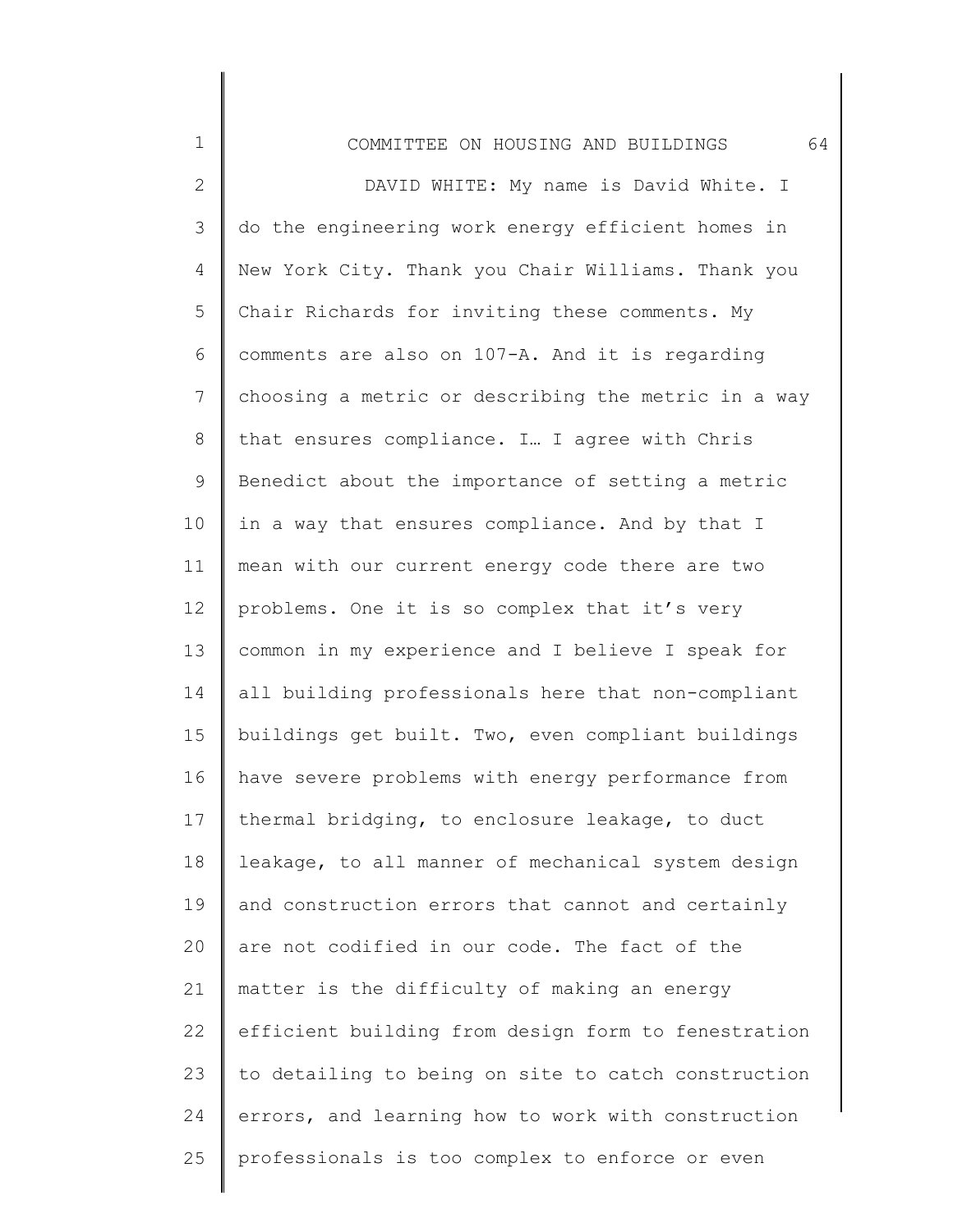1 2 3 4 5 6 7 8 9 10 11 12 13 14 15 16 17 18 19 20 21 COMMITTEE ON HOUSING AND BUILDINGS 65 codify. What we need the code to do is set a number… set a requirement that is so easy to enforce that nobody can get away from it and that is so binding that the design team is then required to use their professional expertise to make that building work. If the code does nothing other than set a limit on the size of heating and cooling equipment the design team will then either have to make an energy efficient building or they'll make an uncomfortable building and they will have to deal with those consequences. To me this is the best way for us to make great buildings because it harnesses the talents of a design professionals. The code makes sure that our buildings are energy efficient and our design professionals figure out how. Thank you. COUNCIL MEMBER RICHARDS: Thank you. CHAIRPERSON WILLIAMS: Thank you very much for your testimony. I don't think myself or colleagues have any questions at this time. We

22 23 24 25 really appreciate you taking the time out to come down. Thank you. And we have our last panel; Paimaan Lodhi from REBNY… Strohan from Enterprise Rezwan Sharif from Compast [phonetic] Inc. Can you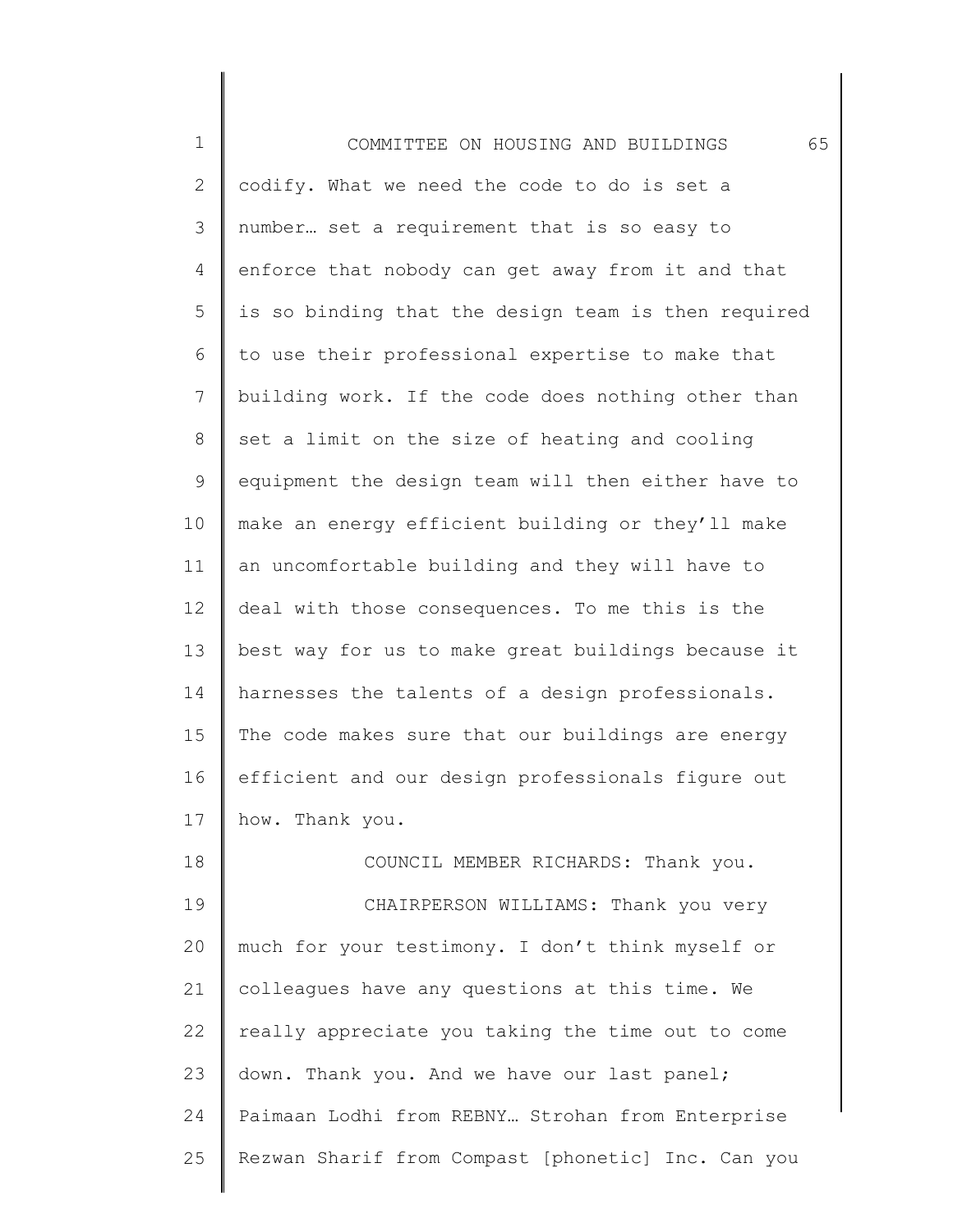1 2 3 4 5 6 7 8 COMMITTEE ON HOUSING AND BUILDINGS 66 please all raise your right hand? Do you affirm to tell the truth, the whole truth, and nothing but the truth in your testimony before this committee and to respond honestly to Council Member questions? And you can begin in the order of your preference. We were also joined by Council Member Espinal.

9 10 11 12 13 14 15 16 17 18 19 20 21 22 23 24 25 ELIZABETH ZELDIN: Good morning. Happy Climate Week. My name is Elizabeth Zeldin. I'm the Director of Public Policy for the New York Office of Enterprise Community Partners. We are a large non-profit affordable housing organization. We've created or preserved more than 50 thousand safe, quality, affordable homes in New York City over the last 30 years. So I really appreciate the council's commitment to climate change action and also your consideration of affordable housing in these bills today and also going forward. But I still want to proceed with my comments today because I want to make clear what is already happening in the affordable housing industry in relation to green. We're actually doing a lot. New York City is really changing… really leading the way in terms of the whole country. So Enterprise Green Community's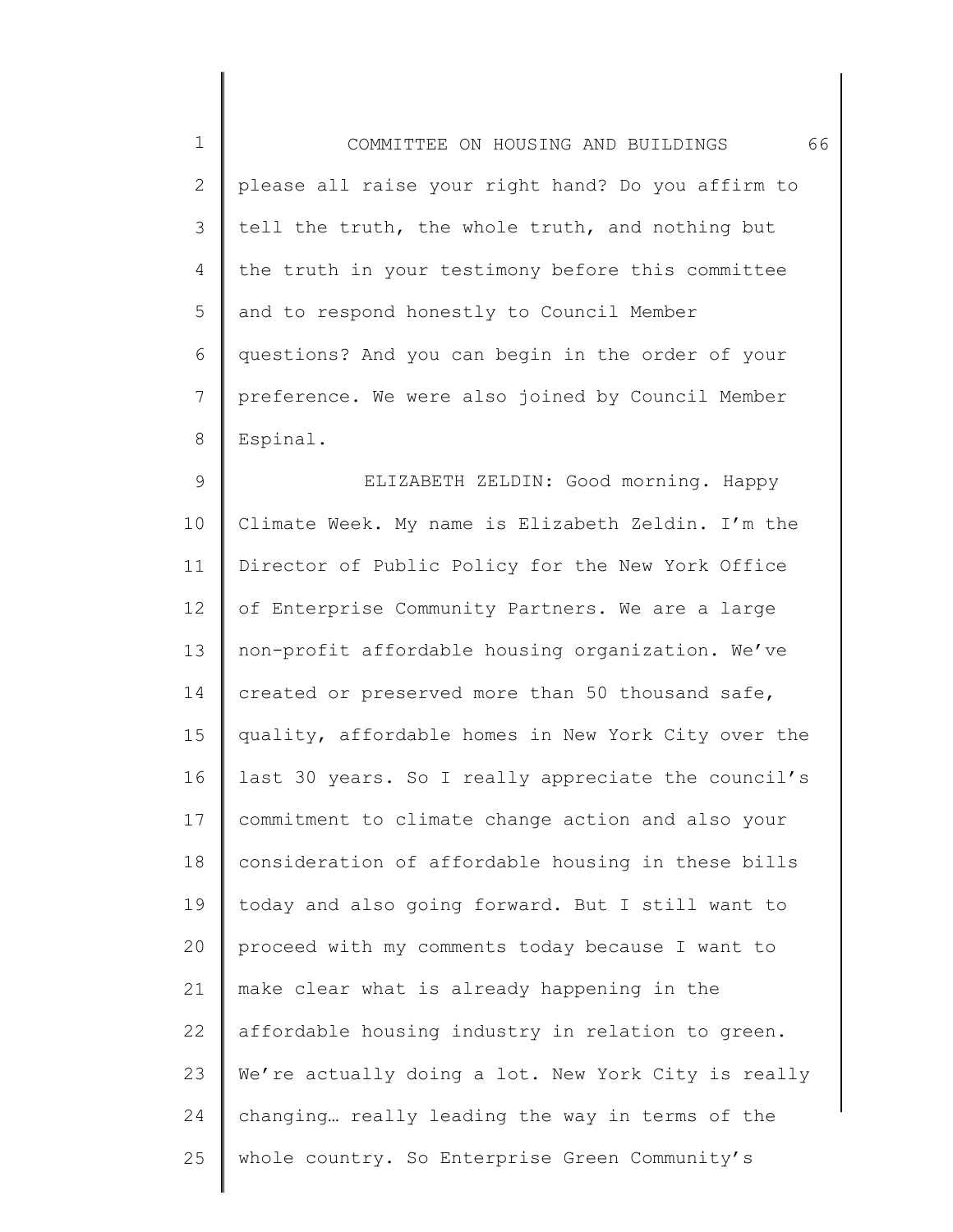| $\mathbf 1$    | 67<br>COMMITTEE ON HOUSING AND BUILDINGS            |
|----------------|-----------------------------------------------------|
| $\mathbf{2}$   | criteria was created more than ten years ago        |
| 3              | because we wanted to prove that it was possible to  |
| 4              | bring the benefits of green to low income families  |
| 5              | and we've been doing so ever since that time. We    |
| 6              | work closely with HPD to implement their green      |
| $\overline{7}$ | policy for affordable housing which incorporates    |
| 8              | the Enterprise green community's criteria. This is  |
| 9              | the nationally recognized standard for green and    |
| 10             | healthy affordable housing. Right now all new       |
| 11             | construction and substantial rehabilitation of      |
| 12             | affordable housing projects receiving HPD funding   |
| 13             | require projects to comply with a virgin of         |
| 14             | version of the green community's criteria           |
| 15             | specifically made for the New York City affordable  |
| 16             | housing market called the HPD overlay. So again all |
| 17             | new construction and substantial rehabilitation     |
| 18             | projects do that. We think it's important now and   |
| 19             | going forward that the green community's criteria   |
| 20             | be the standard for affordable housing as opposed   |
| 21             | to Lead. We estimated that the cost of compliance   |
| 22             | for Lead versus Enterprise Green Community's        |
| 23             | criteria is 15,000 dollars more just in compliance  |
| 24             | alone. So that's public subsidy dollars that take   |
| 25             | away from other affordable housing goals such as    |
|                |                                                     |

II ║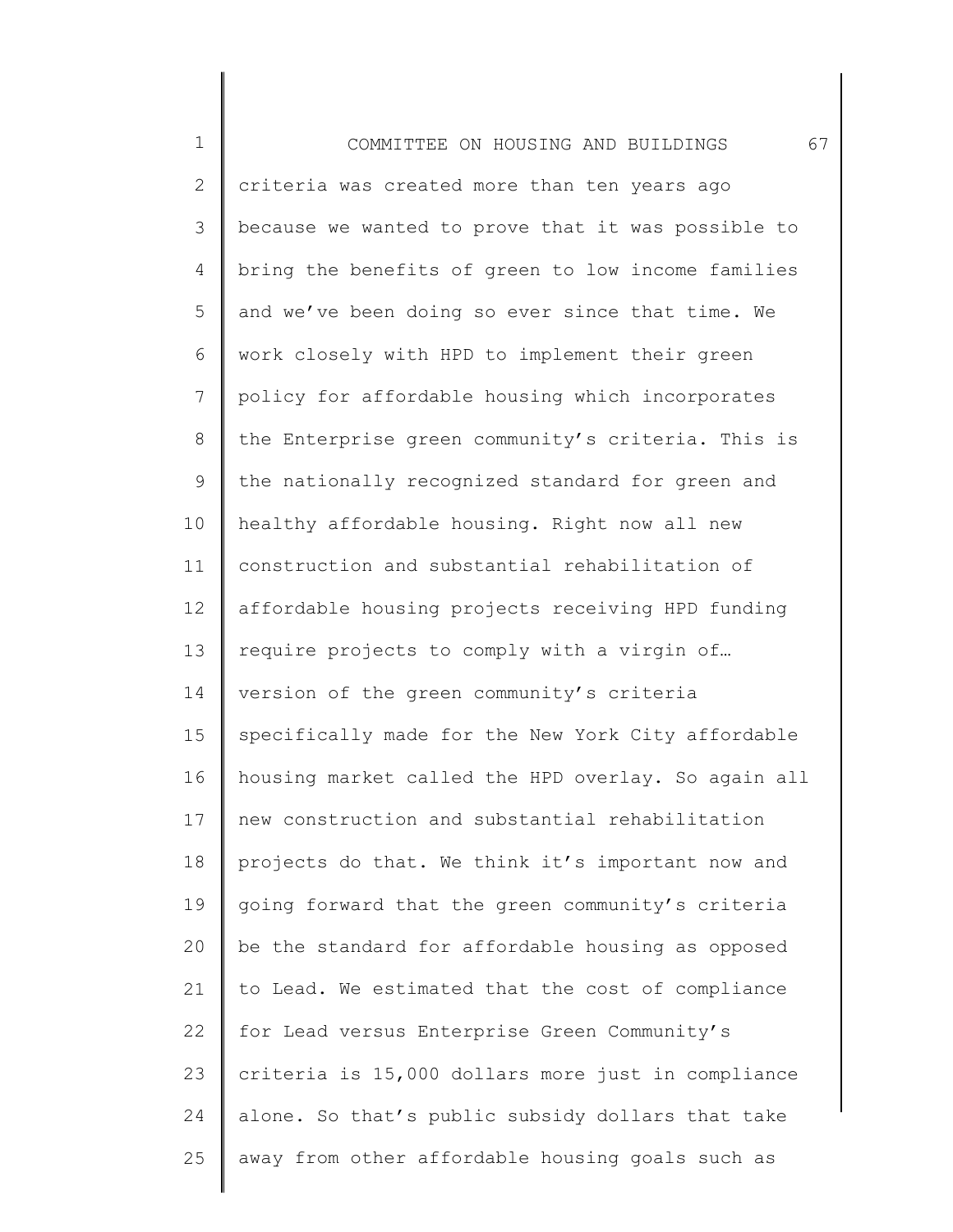| $\mathbf 1$   | 68<br>COMMITTEE ON HOUSING AND BUILDINGS            |
|---------------|-----------------------------------------------------|
| $\mathbf{2}$  | more units or deeper levels of affordability.       |
| 3             | Additionally, the green community's criteria which  |
| 4             | I have copies of today you can have if you'd like   |
| 5             | are specifically made too for preservation whereas  |
| 6             | Lead is for new construction this is appropriate    |
| 7             | for preservation. I see that my time's up but I'll  |
| $8\,$         | take questions afterwards. Okay thanks.             |
| $\mathcal{G}$ | PAIMAAN LODHI: Good morning Chairman                |
| 10            | Williams and members of the Committee on Housing    |
| 11            | and Buildings. My name is Paimaan Lodhi Vice        |
| 12            | President of Urban Planning for the Real Estate     |
| 13            | Board of New York. Thank you for the opportunity    |
| 14            | today to comment on Intro 633. REBNY is deeply      |
| 15            | committed to a more sustainable city. Our members   |
| 16            | sit at the forefront of the sustainability movement |
| 17            | building and managing many of the most energy       |
| 18            | efficient buildings in the world. And we thank the  |
| 19            | council for their steadfast advocacy on this topic. |
| 20            | The city and the council have many worthy goals to  |
| 21            | improve our building stock. In addition to          |
| 22            | sustainability we're all working to improve         |
| 23            | affordability, public safety, accessibility, and    |
| 24            | resiliency. Therefore, it's important that any      |
| 25            | proposal account for associated cost as it will     |
|               |                                                     |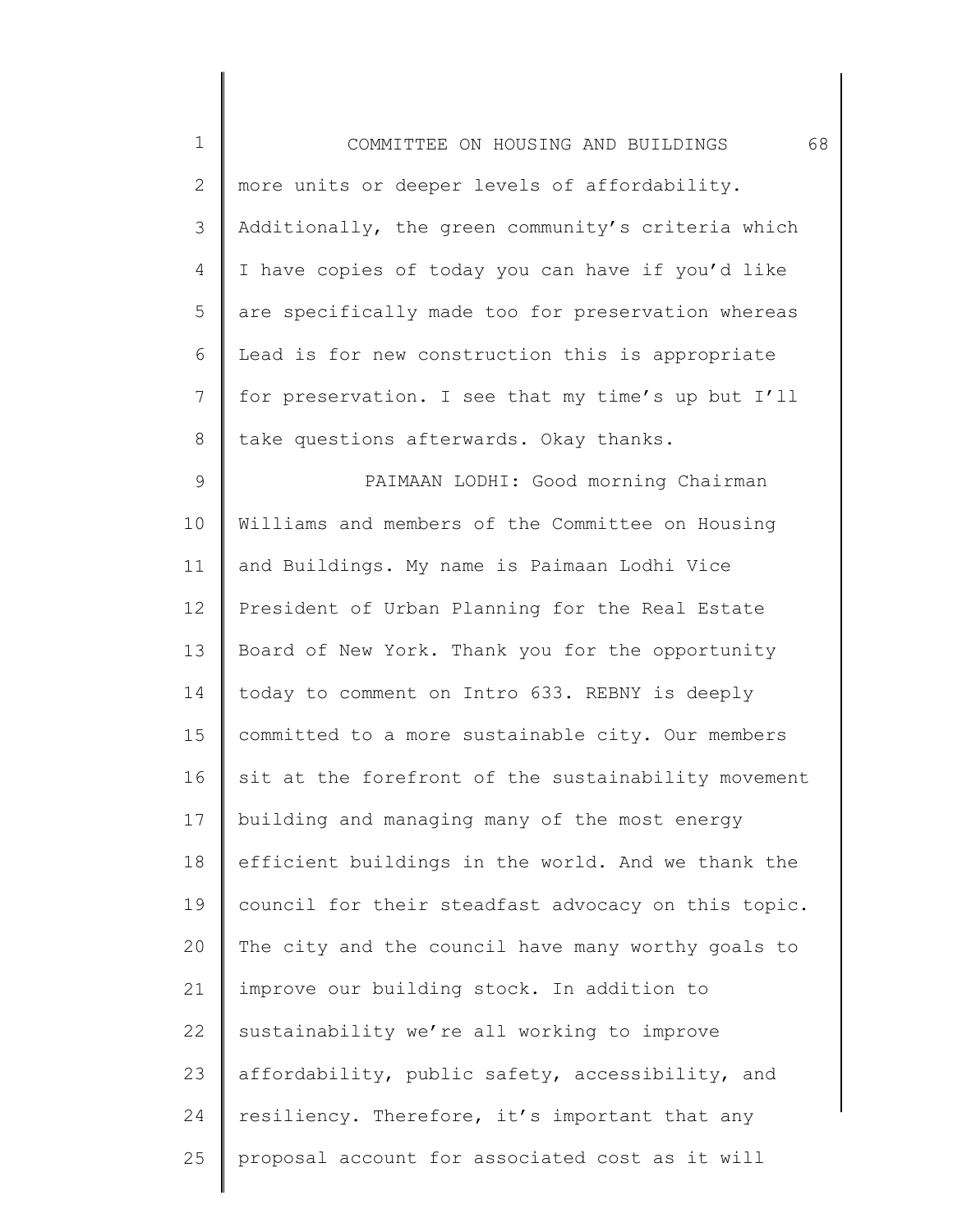| $\mathbf 1$    | 69<br>COMMITTEE ON HOUSING AND BUILDINGS            |
|----------------|-----------------------------------------------------|
| $\mathbf{2}$   | likely impacted impact other stated policy goals.   |
| 3              | Although we support the intent of the proposal we   |
| $\overline{4}$ | have a few concerns. The proposed five-year cycle   |
| 5              | may necessitate that some buildings use continual   |
| 6              | efforts to ensure compliance. The current ten-year  |
| 7              | cycle takes into account that each audit requires   |
| 8              | at least one full year of testing in addition to    |
| 9              | consult and preparation time and that the cost      |
| 10             | associated with the auditing will likely require    |
| 11             | incorporation into a multi-year budget. Increasing  |
| 12             | the frequency of reporting is not necessarily going |
| 13             | to improve energy efficiency of buildings. However  |
| 14             | even without clear energy efficiency benefits the   |
| 15             | proposal will double the cost of buildings          |
| 16             | somewhere in the neighborhood of 100,000 dollars    |
| 17             | each decade. Buildings that operate on fixed        |
| 18             | incomes and narrow margins including and especially |
| 19             | affordable housing do not have the ability to cover |
| 20             | these additional costs. The city should instead     |
| 21             | prioritize improving the quality of current         |
| 22             | submissions before increasing the frequency of said |
| 23             | submissions. For instance, more explicit            |
| 24             | definitions of Local Law 87's appropriate and       |
| 25             | satisfactory need to be incorporated into DOB       |
|                |                                                     |

II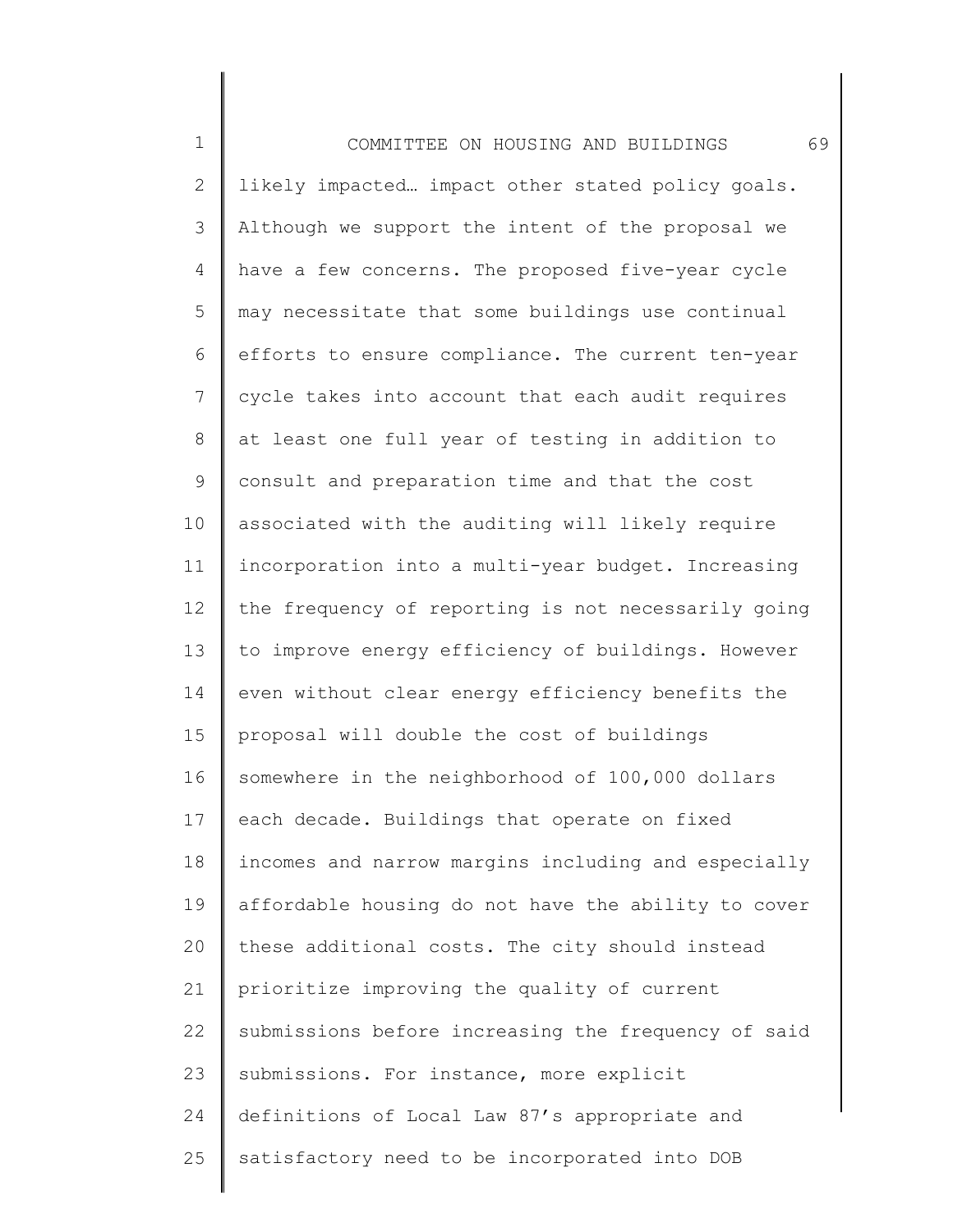1 2 3 4 5 6 7 8 9 10 11 12 13 14 15 16 17 18 19 20 21 22 23 24 25 COMMITTEE ON HOUSING AND BUILDINGS 70 rules. Further the city's 80 by 50 technical working group which features city representatives, builders, environmentalists, and reporting professionals was assembled to investigate the universe of possible energy efficiency solutions. Everyone on the… on the working group is in agreement that the current submission process is inadequate and should be revamped. Through conversations with our membership and other sustainability professionals it became clear that the city should prioritize quality over frequency. We believe the city council could be very helpful in advancing this effort. For instance, the council could require and help fund the DOB to license the professionals, conduct audits, and retro commissioning and manage continuing education as necessary. REBNY is actively involved in the city's 80 by 50 working group aimed to drastically cut greenhouse gas emissions and we are anxious to talk… [cross-talk] CHAIRPERSON WILLIAMS: Going to have to ask you to wrap up. PAIMAAN LODHI: …about numerous sustainability measures. For the aforementioned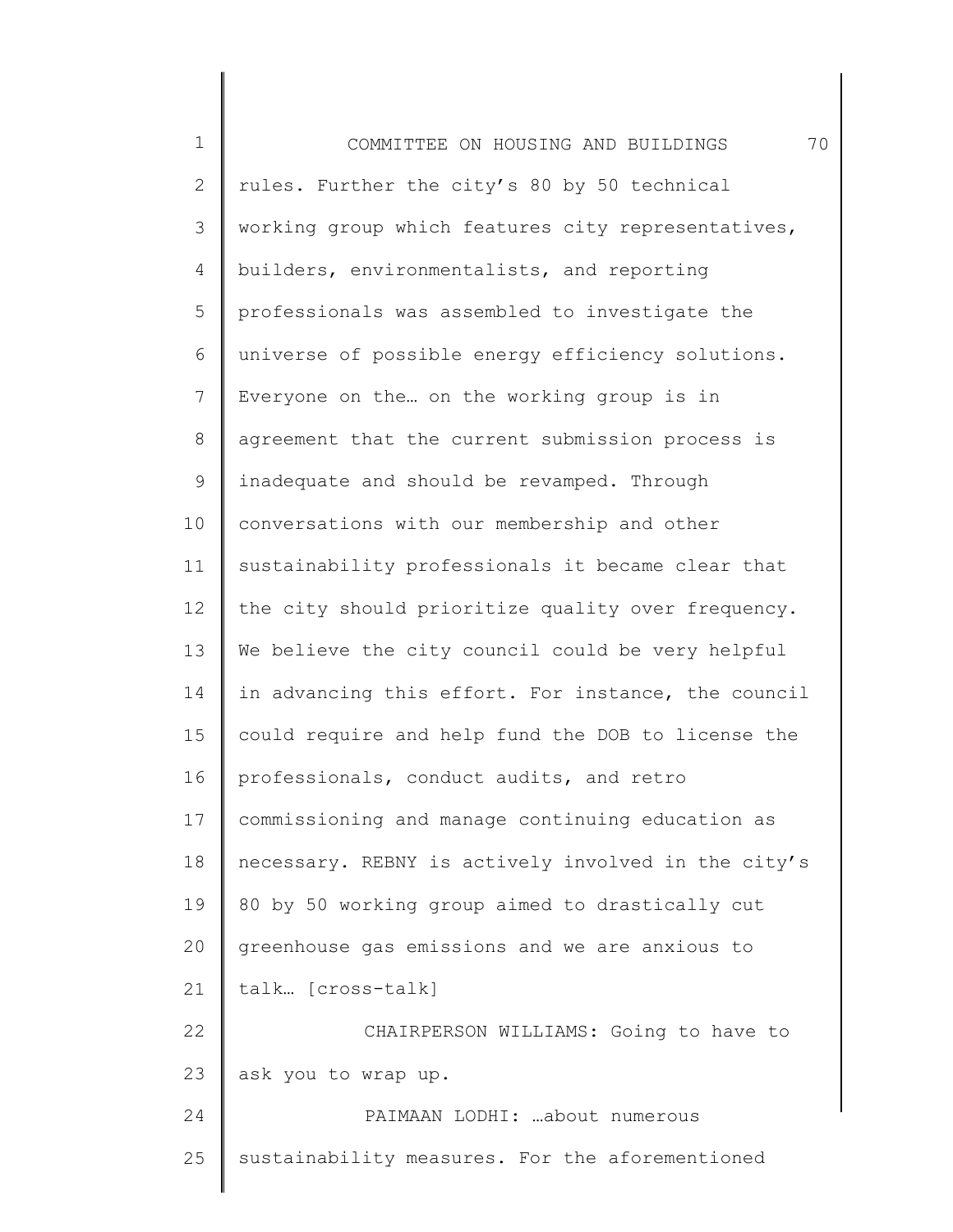1 2 3 4 5 6 7 8 9 10 11 12 13 14 15 16 17 18 19 20 21 22 23 24 25 COMMITTEE ON HOUSING AND BUILDINGS 71 reasons we do not support the proposal to reduce the reporting period from ten years to five years. We believe that effective legislation can be crafted to achieve the council's goals while addressing the concerns listed above. Thank you. REZWAN SHARIF: Good morning. Thank you council Members and the Chairman for this opportunity to testify. My name is Rezwan Sharif. I am an entrepreneur as well as a Real Estate Broker. I'm… I'm here to testify in favor of 701-A. What I like to speak to briefly is about the consumer sentiment… private sector view on Passive Houses. Mainly because as an investor and developer we're building a six-unit Passive House certified building in… in Harlem. And I'd like to second what Chris Benedict earlier stated that you know we are not seeing that… that to build the Passive House standard it's costing us more. In fact, we're able to build this new building to the cost that we would have… whether it was certified or not. There's a lot of fat that we are trying to trim in terms of knowledge base but that's what Chris mentioned earlier on that… that with well design we can achieve that. So I'm just here reporting that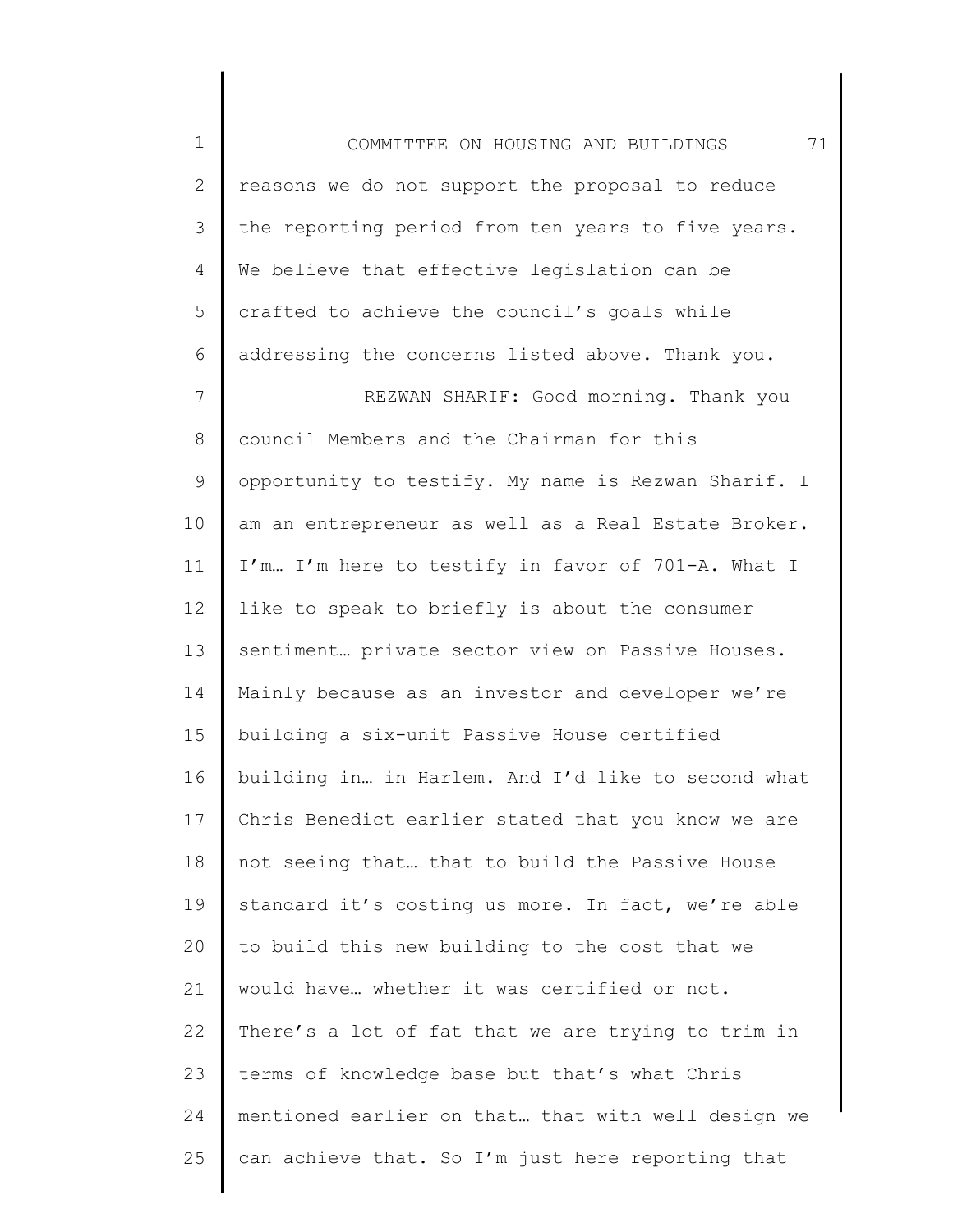1 2 3 4 5 6 7 8 9 10 11 12 13 14 15 16 17 18 19 20 21 22 23 24 25 COMMITTEE ON HOUSING AND BUILDINGS 72 from a private sector if you ask do they care from the consumer side I want to address that as well. From the private sector there is interest. And from the consumer side to be honest if you ask if people care… as a Broker when I'm out there meeting owners on the street and do they care about a Passive House to be honest you can't care about something you don't know much about. And I applaud NYPH's efforts in promoting that. But those who know about it really do care. I can testify that a few of my clients who bought and own and live in Passive Houses they… the… in addition to the energy savings the part that I want to emphasize is there's strong human and health benefit of a Passive House. Many of my clients have reported their asthmas have come down. They have a better air quality in their house and their childs are happier. So one of the things I want to leave us with is that we have this opportunity to include these… the requirements that would not only enable our city to have a smaller carbon footprint, have a more energy efficient buildings but we're going to have a healthier city and healthier children. And I… I would want to leave that with that… with you because that is very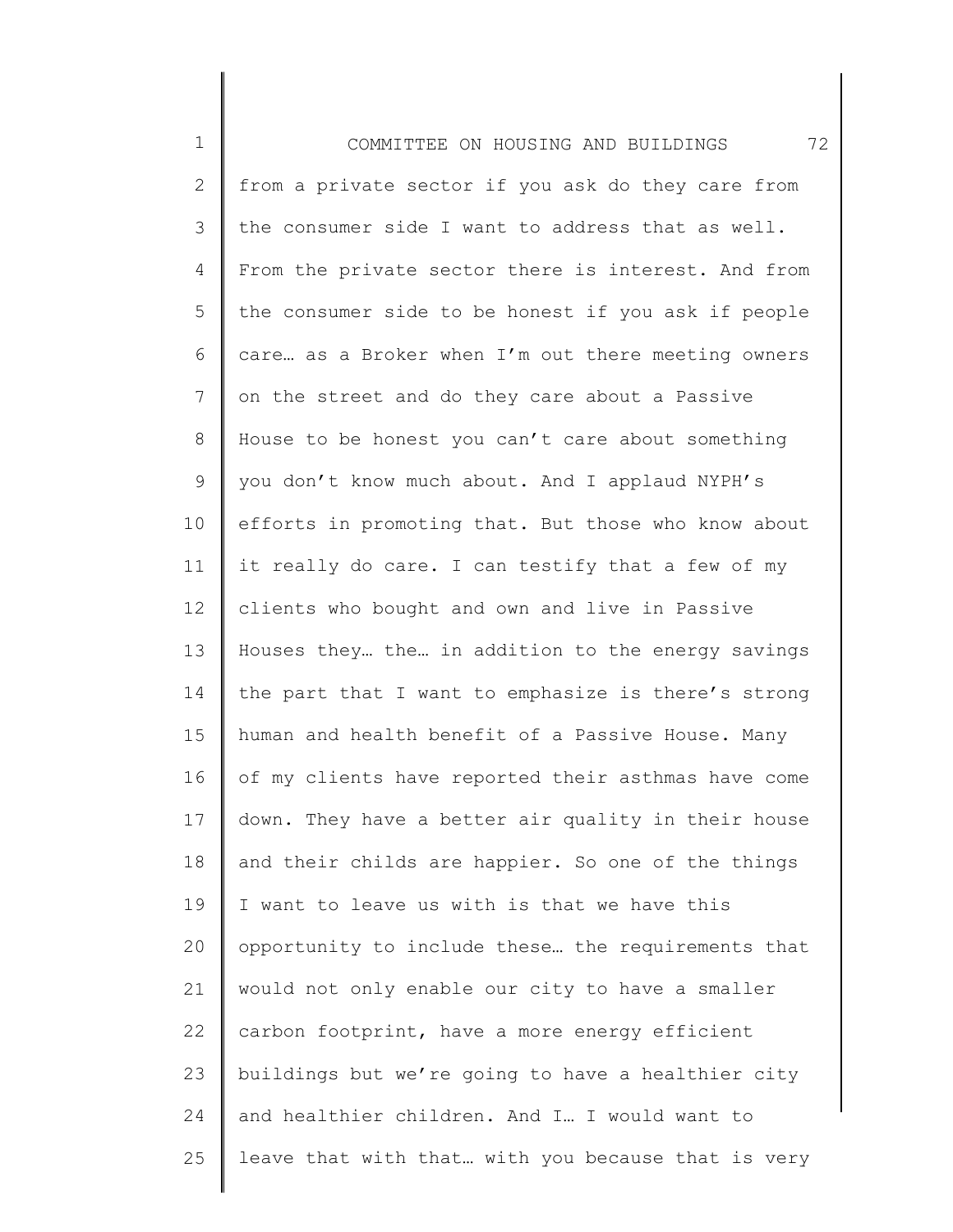1 2 3 4 5 6 7 COMMITTEE ON HOUSING AND BUILDINGS 73 important part of an ancillary benefit we… we're getting from having Passive House standards. So that's my only two comments. I'm happy to answer any questions about what you think the consumers like or would like or are interested in. And… and very excited about your initiative.

8 9 10 11 12 13 14 15 16 17 18 19 20 21 22 23 CHAIRPERSON WILLIAMS: Thank you so much all for your testimony. Unfortunately, I have to go next door for another vote. Council Member Richards is going to take over for the small remainder. But I did want to say thank you Mr. Sharif. It sounded like you were supportive of the bills. Ms. Zeldin we're aware of some possible unintended affects that we're going to work on as well just… just so you're aware of… And Mr. Lodhi thank you for your testimony. Definitely we'll try to take it into consideration. It is Council Member Richard's bill so I'm sure he has some additional questions about what the cost and balancing out the savings would be. So thank you very much and I now… I'll be right back. COUNCIL MEMBER RICHARDS: Who's

24 25 representing REBNY? Okay great, you're great. Can you just go through how many building owners are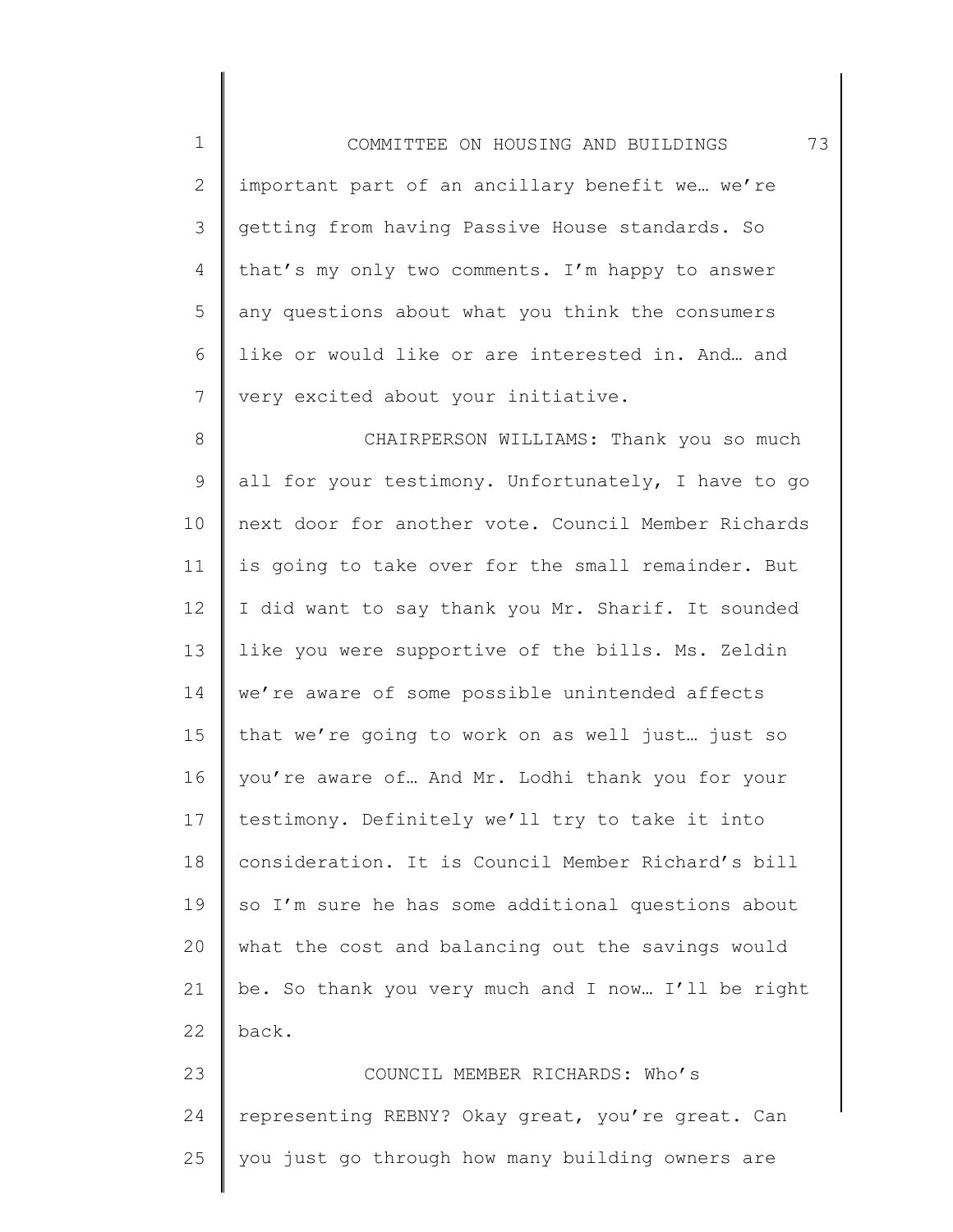1 2 3 4 5 6 7 8 9 10 11 12 13 14 15 16 17 18 19 20 21 22 23 24 25 COMMITTEE ON HOUSING AND BUILDINGS 74 you aware of that filed for hardship because that is an option in the current legislation… PAIMAAN LODHI: Yeah I don't have that number off hand but I can get back to you with that. COUNCIL MEMBER RICHARDS: Okay that would be very helpful. Because when we say that obviously you know it's… it's… it's burdensome. And we… we obviously want to be sensitive and… and… and… and be… and… and work in tandem with people to achieve obviously more energy efficient buildings. But you know we also are not looking to make you know peoples' lives hard. So can you just go through… I… I noticed in your testimony you spoke of the city should prioritize quality of reporting over frequency. Can you go through some of the things building owners are currently enduring? PAIMAAN LODHI: I think it's... it's more just about making the… the DOB process more user friendly and less cumbersome. And include… and… and improving the quality of that submission process. You know we... we serve on the city's 80 by 50 technical working group and everyone is in consensus that that needs to be revamped. And one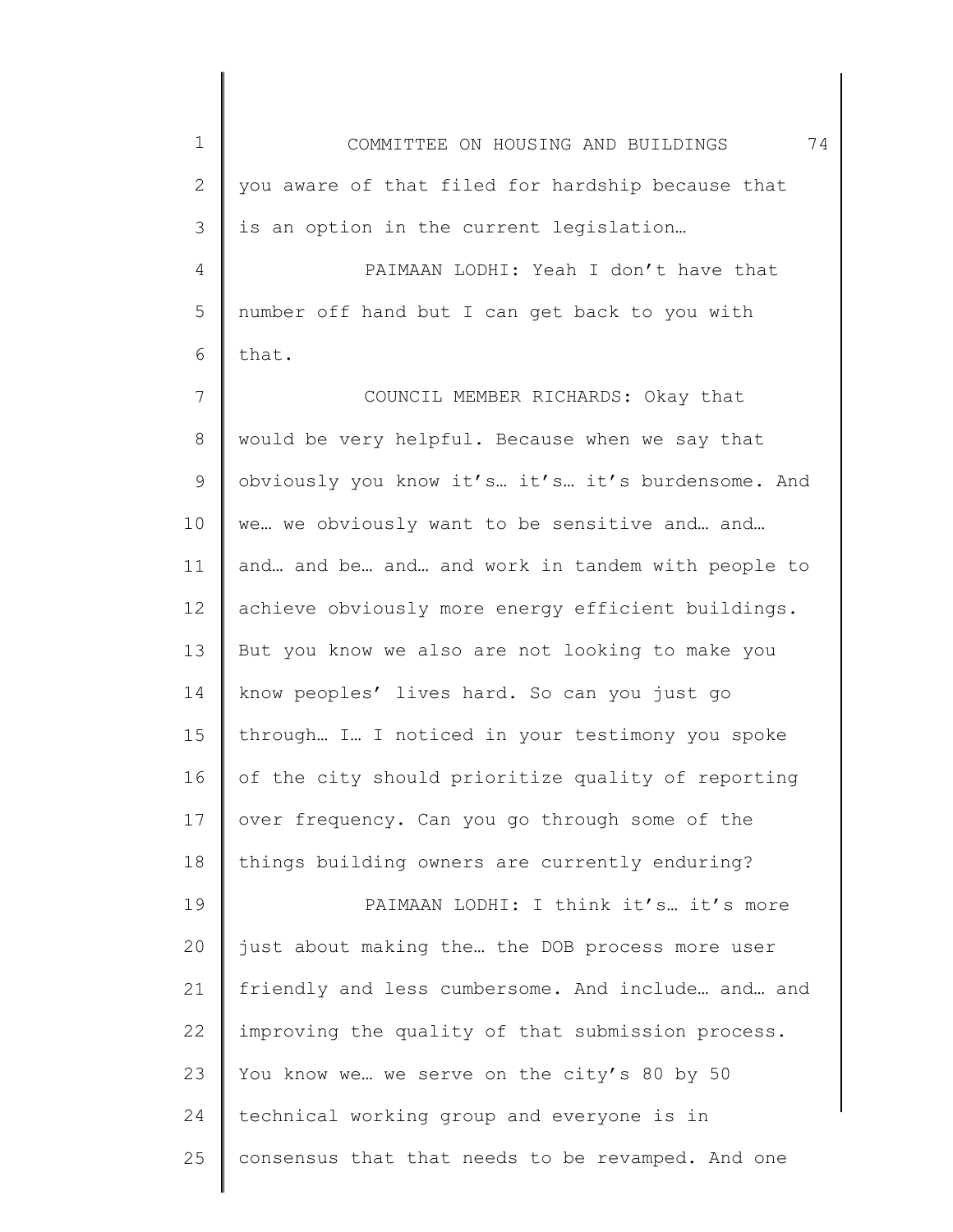1 2 3 4 5 6 7 8 9 10 11 12 13 14 15 16 17 18 19 20 21 22 23 24 25 COMMITTEE ON HOUSING AND BUILDINGS 75 way that that could be improved is if DOB was either required or had the funds to license audit… auditing professionals to do so including continuing education so that DOB could get better applications in, so more complete, so looking for what they're actually determining. COUNCIL MEMBER RICHARDS: Actually licensing individuals doing the audit… auditing you're saying so that the quality is better if I'm hearing you correct. PAIMAAN LODHI: Right so… so getting the auditing professionals then to help building owners understand exactly what is being required and what needs to be submitted to the DOB. COUNCIL MEMBER RICHARDS: Mm-hmm. And can you just go through when you said more user friendly? Can you give us an example of… PAIMAAN LODHI: You know… say this nicely… COUNCIL MEMBER RICHARDS: So do you… you have to submit these things online is that… or… or in person? PAIMAAN LODHI: Yeah I think a website… COUNCIL MEMBER RICHARDS: Okay.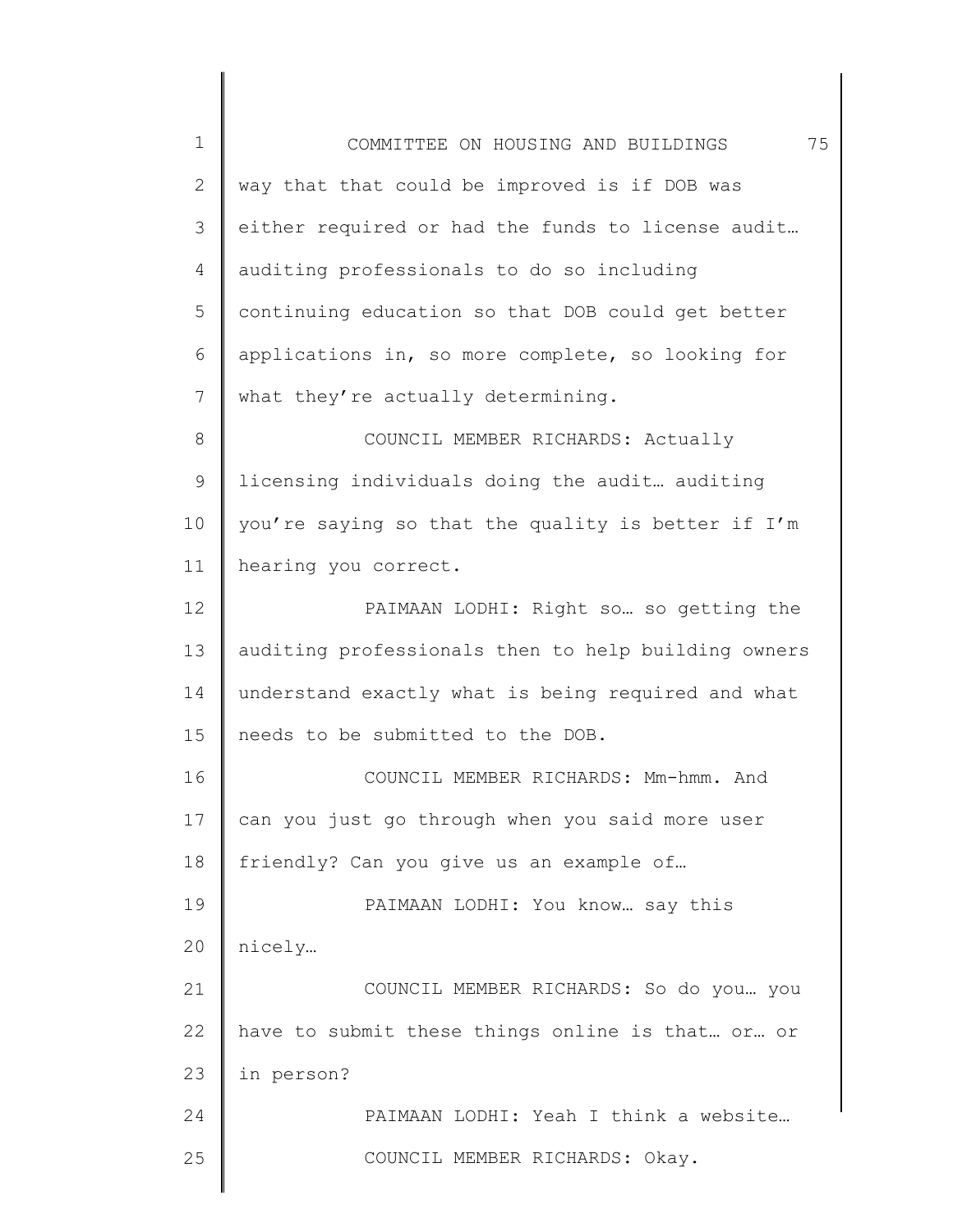| $\mathbf 1$   | 76<br>COMMITTEE ON HOUSING AND BUILDINGS            |
|---------------|-----------------------------------------------------|
| $\mathbf{2}$  | PAIMAAN LODHI:  it was more user user               |
| 3             | friendly would be                                   |
| 4             | COUNCIL MEMBER RICHARDS: Okay.                      |
| 5             | PAIMAAN LODHI:  would be appropriate                |
| 6             | instead of a spreadsheet that's I guess clunky and  |
| 7             | hard to hard to manage.                             |
| 8             | COUNCIL MEMBER RICHARDS: Alrighty.                  |
| $\mathcal{G}$ | Great. I think that's my only question. I thank you |
| 10            | obviously for these recommendations                 |
| 11            | PAIMAAN LODHI: Thank you.                           |
| 12            | COUNCIL MEMBER RICHARDS: I think that               |
| 13            | they definitely are helpful and and we should we    |
| 14            | should certainly look at these things. Alrighty if  |
| 15            | that's it I'll Thank you for testifying. We'll      |
| 16            | move on to the next panel. Oh this is it? Oh. I had |
| 17            | a easy job. Alrighty. Well thank you all for coming |
| 18            | out to this hearing and I and I thank our Chair     |
| 19            | Council Member Williams for certainly holding this  |
| 20            | on this occasion as the Pope is here and speaking   |
| 21            | about climate change and we're in city hall         |
| 22            | speaking about it. So thank you all for coming out. |
| 23            | [gavel]                                             |
| 24            |                                                     |
| 25            |                                                     |
|               |                                                     |